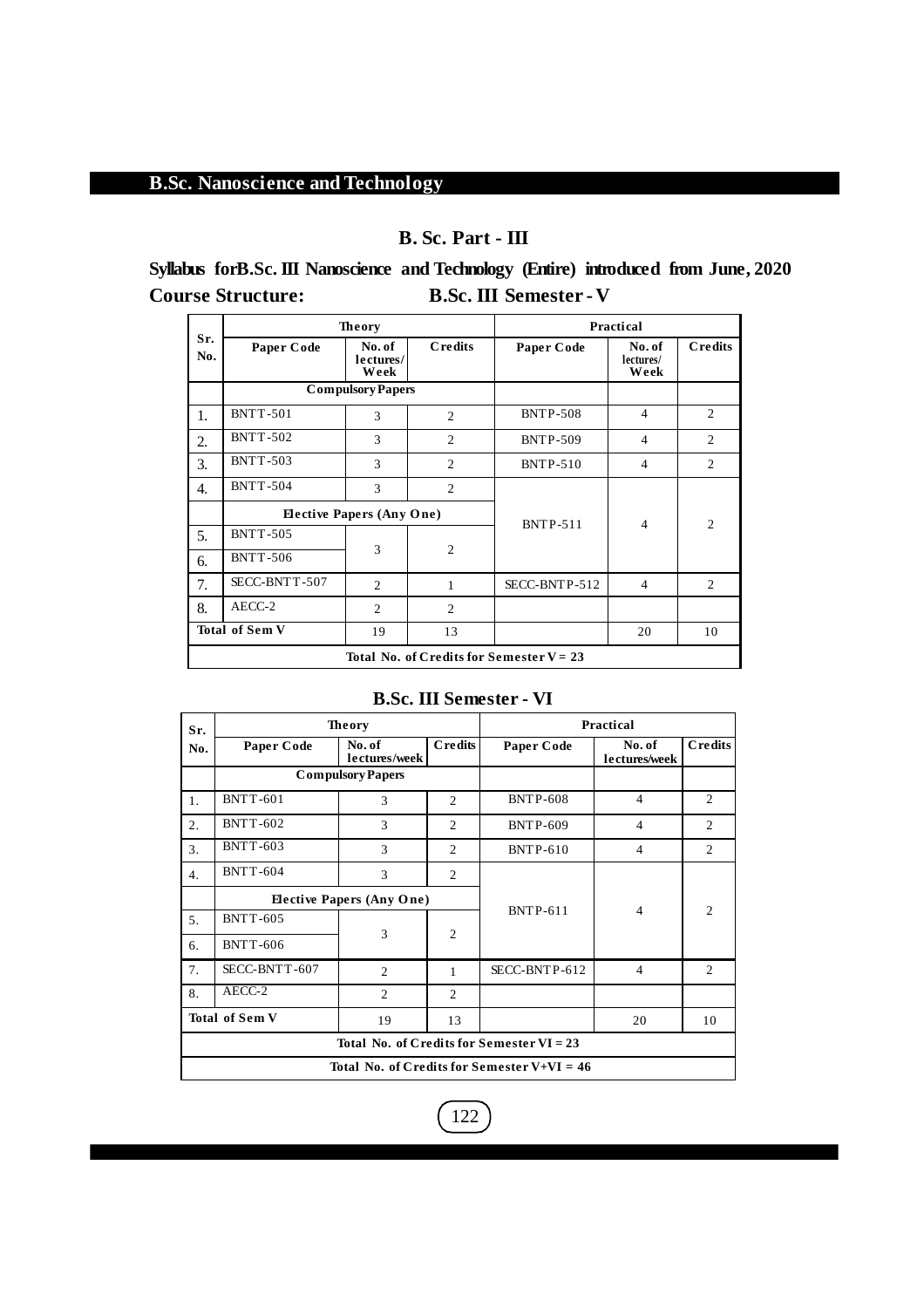# **Semester - V**

| Paper Code       | <b>Title of Paper</b>                                              |  |  |  |  |  |  |  |
|------------------|--------------------------------------------------------------------|--|--|--|--|--|--|--|
| <b>BNTT-501</b>  | Mathematical Physics, classical Mechanics and Quantum<br>Mechanics |  |  |  |  |  |  |  |
| <b>BNTT-502</b>  | Organic & Inorganic chemistry                                      |  |  |  |  |  |  |  |
| <b>BNTT-503</b>  | Fundamentals of Enzymology and Nanoenzymology                      |  |  |  |  |  |  |  |
| <b>BNTT-504</b>  | Science at nanoscale: Synthesis of Nanomaterials                   |  |  |  |  |  |  |  |
| <b>BNTT-505</b>  | Environmental Science                                              |  |  |  |  |  |  |  |
| <b>BNTT-506</b>  | Application of nanomaterials: Carbon Nanostructures                |  |  |  |  |  |  |  |
| $SECC-BNTT-507$  | Skill Enhancement compulsory paper- Scientific Paper<br>Writing    |  |  |  |  |  |  |  |
| $AECC-2$         | English                                                            |  |  |  |  |  |  |  |
| <b>BNTP-508</b>  | Physical Science Lab                                               |  |  |  |  |  |  |  |
| <b>BNTP-509</b>  | Chemical Science Lab                                               |  |  |  |  |  |  |  |
| <b>BNTP-510</b>  | Biotechnology Lab                                                  |  |  |  |  |  |  |  |
| <b>BNTP-511</b>  | Nano Science Lab                                                   |  |  |  |  |  |  |  |
| $SECC-B NTP-512$ | Project                                                            |  |  |  |  |  |  |  |

# **Semester -VI**

| Paper Code      | <b>Title of Paper</b>                                        |
|-----------------|--------------------------------------------------------------|
| <b>BNTT-601</b> | Solid state physics, Nuclear Physics                         |
| <b>BNTT-602</b> | Physical and Organic chemistry                               |
| <b>BNTT-603</b> | Molecular biology and genetic engineering                    |
| <b>BNTT-604</b> | Science at nanoscale: Properties of Nanomaterials            |
| <b>BNTT-605</b> | Nanomedicine                                                 |
| <b>BNTT-606</b> | Application of Nanomaterials: Nanocatalysis                  |
| SECC-BNTT-607   | Skill Enhancement compulsory paper- Scientific Paper Writing |
| AECC-2          | English                                                      |
| <b>BNTP-608</b> | Physical Science Lab                                         |
| <b>BNTP-609</b> | Chemical Science Lab                                         |
| <b>BNTP-610</b> | Biotechnology Lab                                            |
| <b>BNTP-611</b> | Nano Science Lab                                             |
| $SECC-BNTP-612$ | Project                                                      |

 $\left( \overline{123}\right)$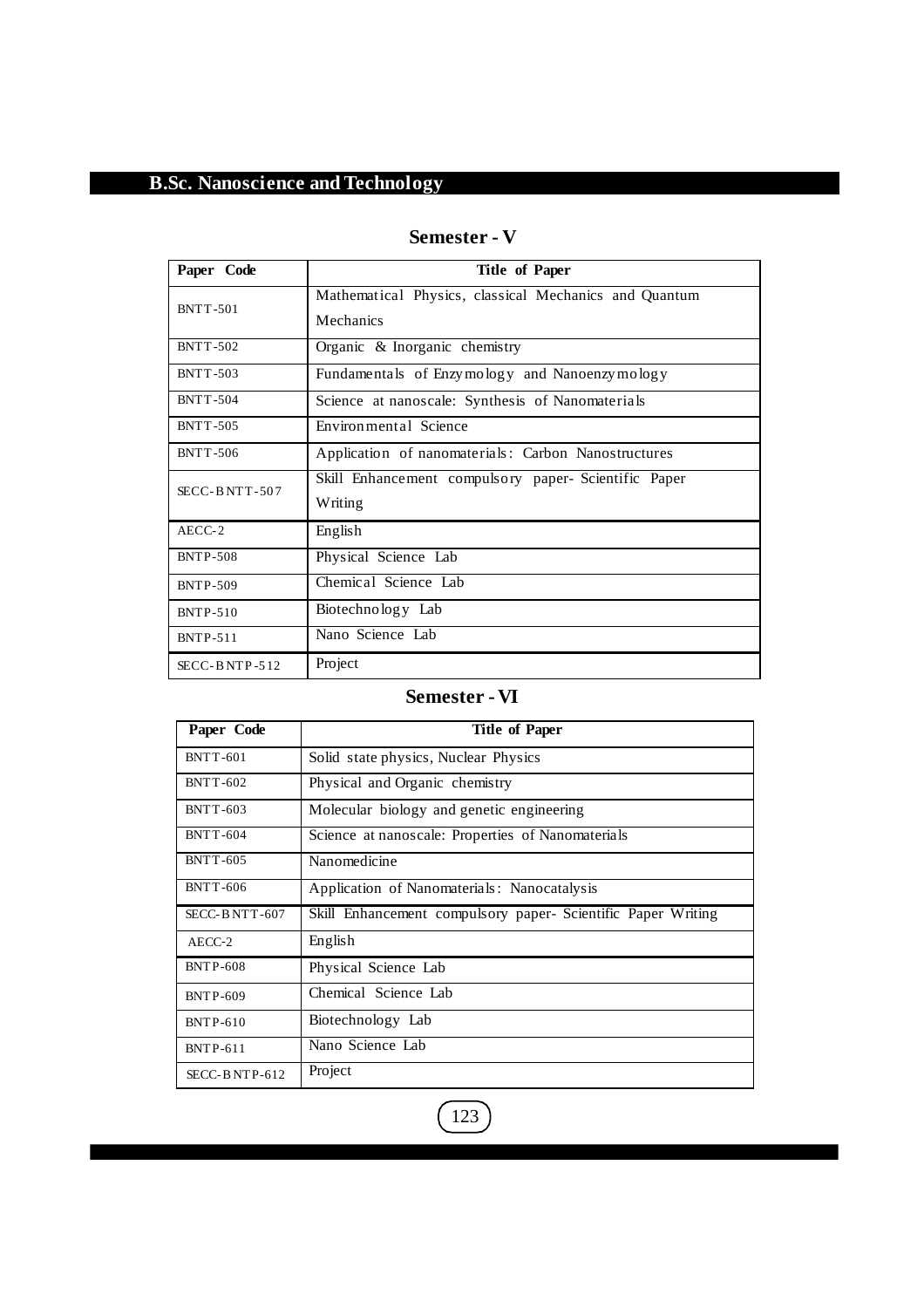# **B.Sc. III Semester V**

# **BNTT - 501:Mathematical Physics, classical Mechanics and Quantum mechanics**

**(Lectures: 45, Credit- 2)** 

# **Course objectives : Students should :**

- 1] Learn basic calculus for classicaland quantum mechanics.
- 2] Study complete numbers.
- 3] Study infinite series for the quantum mechanical approach.
- 4] Study classical mechanics and its application
- 5] Learn rigid bodymotion
- 6] Study quantum mechanical behavior ofthe particle

#### **Unit - 1 : [13 Lectures]**

#### **Partial Differential Equation**

Introduction to differential equations, Method of separation of variables for solving second order partialdifferentialequations, Formof two dimensional Laplace differential equation in Cartesian coordinates and its solution,

#### **Integral calculus and infinite series**

Integration in vector field, line and surface integrals revision, double integrals,area,moments and centers of masses,double integration in polar form. Infinite series,Fourier series. Practice exercise

### **Unit - 2 : [10Lectures]**

#### **Complex Analysis**

Revision of complex numbers and their graphical representation: Geometrical representation, Equal complex numbers, Addition, Subtraction, Multiplication and Division of complex number by geometry..

#### **Matrices and Determinants.**

Introduction, types of matrices, matrix inverse, determinants, transformation on matrices, special matrices,symmetric asymmetric matrices, orthogonal matrices,unitary matrices,practice exercise.

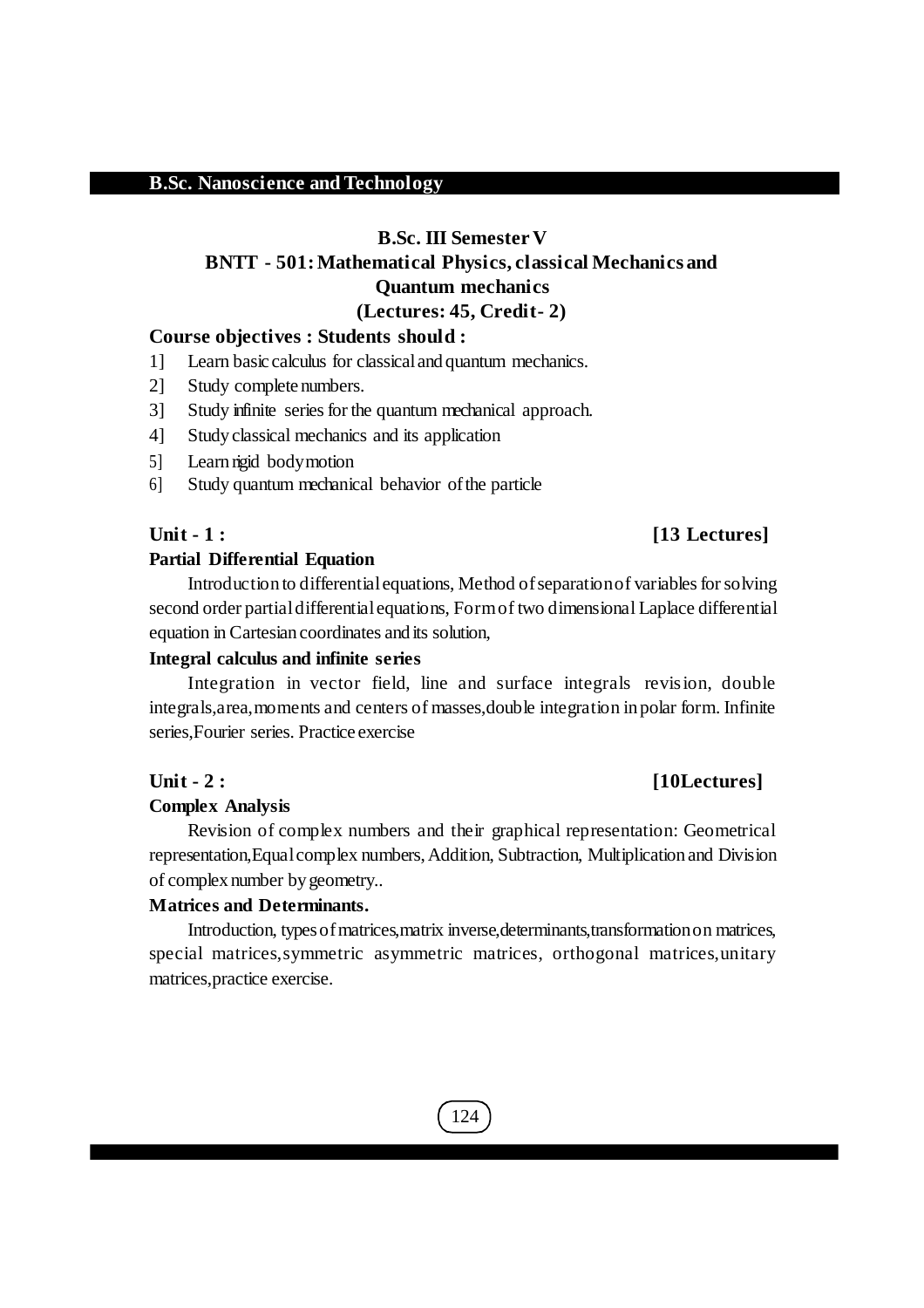#### **Unit - 3 : [12 Lectures]**

## **Lagrangian Formulation**

Constraints, Degrees of freedom, Generalized coordinates, Principle of virtualwork, D'Alembert's principle, Lagrange's equation from D'Alembert's principle, Applications of Lagrange's equation to a particle inspace,Atwood's machine and a bead slidingon uniformly rotating wire under force free condition.

## **Techniques of Calculus of Variation**

Hamilton's principle, Deduction of Hamilton's principle from D'Alembert's principle, Deduction of Lagrange's equation from Hamilton'sprinciple,Applications-shortest distance between two points in a plane, Brachistochrone problem.

# **Unit - 4 : [10 lectures]**

## **Operators in Quantum Mechanics**

Definition of an operator, Position operator  $(x)$ , Linear momentum operator  $(p)$ , Commutation relation inquantum mechanics,Commutation relationbetween xand p, Kinetic energyoperator (T), Hamiltonian operator (H), Parity operator ( $\square$ ), Angular momentum operator(L) – components of angular momentum operatorin Cartesiancoordinate system, Ladder operators, Eigen values of L and  $L^2$  (use equations for  $L^2$  and L in spherical polar z z

coordinates).

## **Reference Books**

- 1. Schaum's Advanced calculus, Robert C.Wrede,MurraySpiegel, Tata McGraw Hill publication, 3<sup>rd</sup> edition, 2010
- 2. AFirst course in Differential Equations with Modeling Applications, Dennis G.Zill, Richard Stratton, 10<sup>th</sup> edition, 2013.
- 3. PartialDifferential Equations,Gupta Malik and Mittal,Pragati Publication,11th edition, 2010
- 4. Differential Equations,RamachandraRao,H. R.Anuradha, Universities press 1996
- 5. Transforms and Partial Differential Equations, Dr. Manish Goyal, N.P. Bali, Laxmi Publications PvtLimited, 2009
- 6. Differential Equations, N.Ch.S.N.Iyengar,Anmol Publications PVT.LTD.October 2002.
- 7. Mathematical Physics, B. S. Rajput, Pragati Publication 8<sup>th</sup> edition, 1978 Mathematical Methods for Physicists, Arfken, Weber, Elsevier 2005.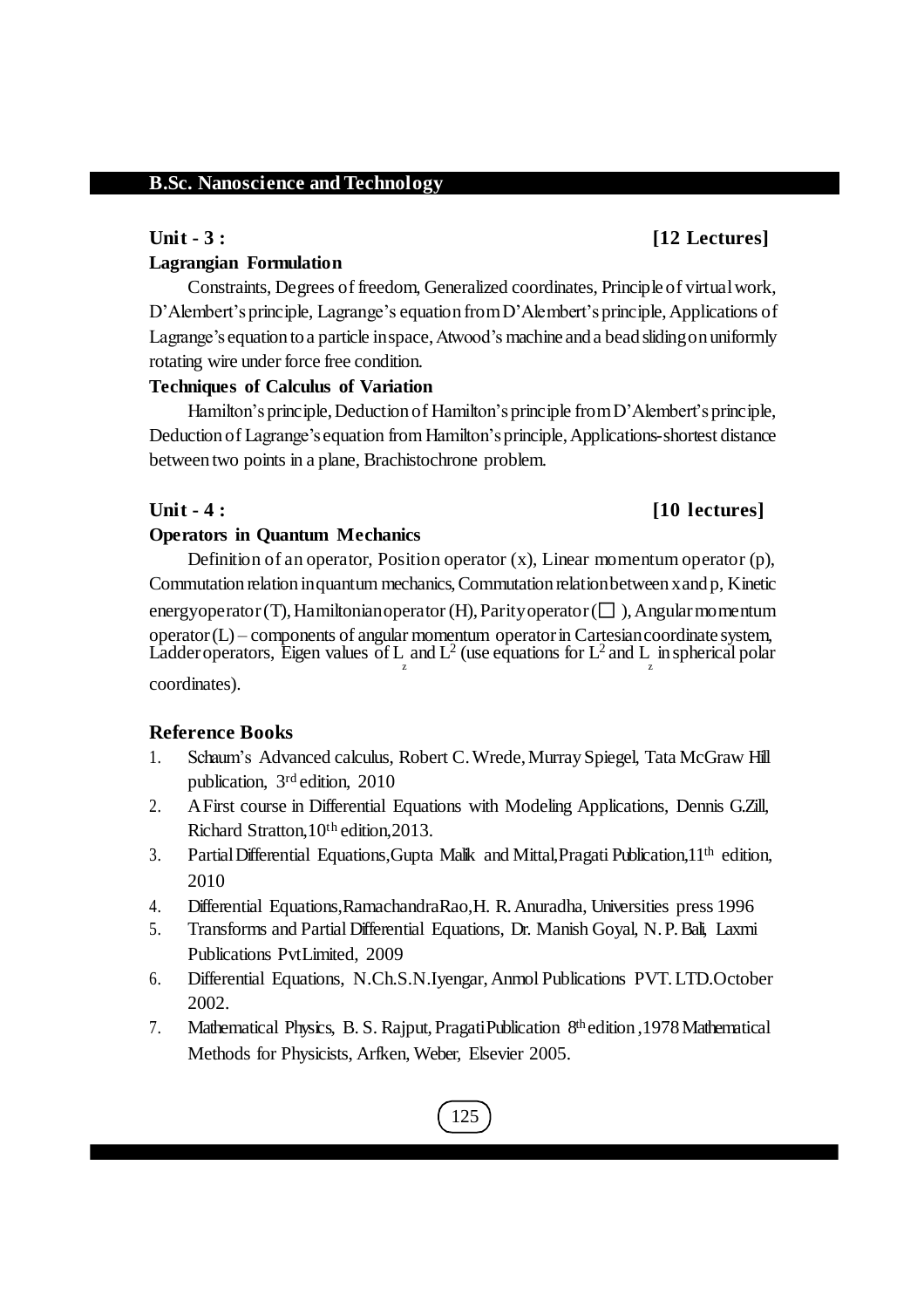- 8. Mathematical Methods for Scientists and Engineers, McQuarrie, Viva Books 2003.
- 9. Mathematical Physics, H. K. Das, Rama Varma. S. Chand and company Pvt LTd  $7<sup>th</sup>$ revised edition ,2014 .
- 10. Essential Mathematical methods, K.F. Riley, M.P. Habson, Cambridge University Press, 2011
- 11. Mathematics for Physicists, Susan M.Lea, Belmont, CA :Brooks/Cole-Thomson Learning, 2004
- 12. Basic training in mathematics a fitness program for science students- R. Shankar springer science business media new York 1995
- 13. Thomas calculus, Maurice D Weir,Joel Hass,Frank R Giordano,Pearson Publications,11th Edition, 2008
- 14. ClassicalMechanics, Goldstein Herbert, NarosaPublications 2018.
- 15. ClassicalMechanics, Gupta, Kumar and Sharma, Pragati Prakashan .2012
- 16. Introduction to ClassicalMechanics, NikhilRanjan Roy, SChand Publication. 2016
- 17. Introduction to Classical Mechanics,Takwale R.G., Puranik P.S.,TataMcGraw 1979
- 18. Classical Mechanics, Panat P.V., NarosaPublication ,2016 .
- 19. ConceptsofModernPhysics, ArthurBeiser, TataMcGrawHill Education Privet LTd, 6 th Edition,2003.
- 20. Classical Electrodynamics, PuriS.P., TataMcGraw Hill Publishing CompanyLimited, 2011
- 21. Classical Electrodynamics, Jackson J. D., Wiley India , 2007
- 22. Electromagnetics, Laud B.B.,NewAge International. 2011
- 23. Concepts of Modern Physics, Arthur Beiser, Ahobhit Mahajan, S. RaiChoudhury, TataMcGrawHill Education Private Ltd, Sixth Edition.
- 24. Modern Physics, S. L. Kakaniand Shubhra Kulkarni, Viva books Private Ltd2006,
- 25. Modern Physics, D. L. Sehgal, K. L. Chopra and N. K. SehgalSultan Chand & sons, Reprint 1995,
- 26. Introduction to Modern Physics, F.K.Richtmyer, E. H. Kennard,John N.Cooper, Tata McGraw Hill Education Private Ltd, 6<sup>th</sup>Edition, 1969
- 27. AText book ofQuantum Mechanics, P.M. Mathews& K.Venkatesan, ,TataMcGraw Hill, 2<sup>nd</sup> Edition., 2010

126

28. Quantum Mechanics, Leonard I. Schiff, Tata McGraw Hill3rdEdition. 2010.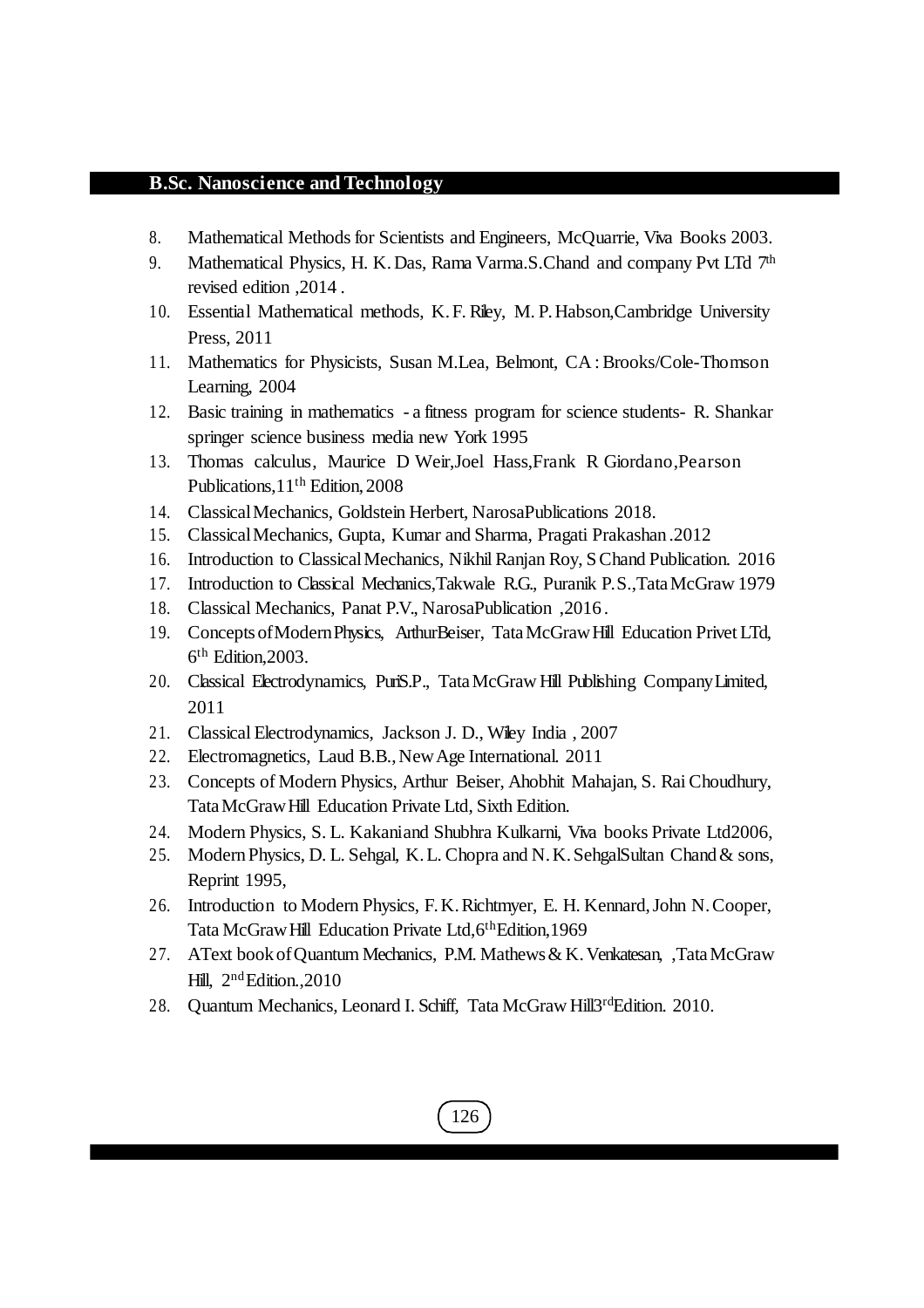- 29. Quantum Mechanics Theory and Applications, A. K.Ghatak and S.Lokanathan, , Macmillan India Ltd, 3rd Edition. 1995
- 30. Quantum Mechanics Theory and applications, AjoyGhatak, S. Lokanathan, 5<sup>th</sup> Edition 2017,
- 31. Quantum Mechanics, ChatwalandAnand , Himalaya Publishing house,Reprint 2010.
- 32. Quantum Mechanics, Gupta, Kumar, Sharma, , Jai Prakash Nath Publications.13<sup>th</sup> Edition., 2011
- 33. Advanced Quantum Mechanics, Satya Prakash, Kedar Nath Ram Nath Meerut Reprint 2011
- 34. Advanced Quantum Mechanics, B. S. Rajput, Pragati Prakashan 9<sup>th</sup> Edition., 2009.
- 35. Quantum Mechanics, B. N.Srivastava, Pragati PrakashanReprint 2011.

# **Course Outcomes:**

# **Unit - I : After completion of the unit students will be able to:**

- 1] Understand basic differentiation.
- 2] Understand partial differential equations used in study of classicalmechanics.
- 3] Generalize functions and their importance with practicalapproach.
- 4] Develop betterunderstanding of infinite series

# **Unit - II : After completion of the unit students will be able to:**

- 1] Understand importance of complete numbers
- 2] Solve problems regarding complex numbers
- 3] Solve various problems using matrices
- 4] Understand different methods of solving mathematical problems

# **Unit - III : After completion of the unit Students will be able to:**

- 1] Understand differences betweenNewtonian mechanics and Lagrangian mechanics
- 2] Solve problemsusing Lagrangian mechanics
- 3] Understand applications of techniques of calculus of variation

# **Unit - IV : After completion of the unit Students will be able to:**

- 1] Identify different operators and their operations on function
- 2] Understand change in functions after using various operators

\*\*\*\*\*\*

127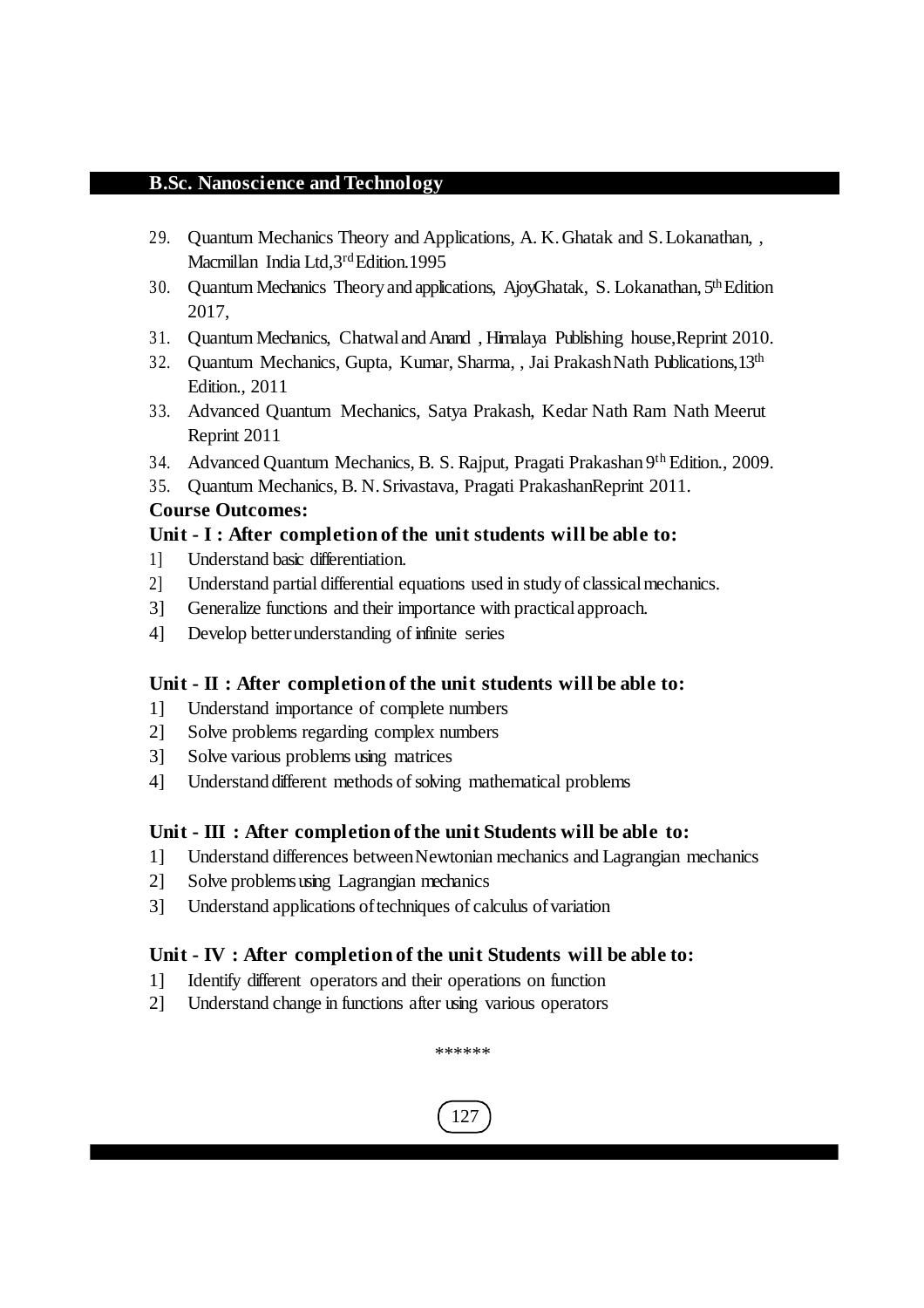# **BNTP-508:Physical Science Lab (Credits: 02)**

#### **Course objective : Student should :**

- 1] Learn practicalapproachto theoreticalformulation
- 2] Study propertiesof atom using spectroscopy
- 3] Use different software's used for solving quantum mechanical problems
- 4] Determine surface tension.

## **Experiments :**

- 1] Resonance pendulum
- 2] Diffraction using auxiliary slit
- 3] Absorption spectrum of a liquid ( $KMnO<sub>4</sub>$  solution)
- 4] Surfaces tension of mercury
- 5] Double pendulum
- 6] Coupled pendulum
- 7] Viscosity using Searle's method
- 8] Problems onLagrangian mechanics
- 9] Scilab Expt. 1 (problem from Quantum Mechanics)
- 10] Scilab Expt. 2 (problem from Quantum Mechanics)

#### **Reference Books**

1. Advanced Practical Physics for Students, B. L. Worsnop and H. T. Flint, Asia Publication House, 1971

**2.** . Practical Physics, S. L. Gupta and V. Kumar, Pragati Prakashan, 27th Edition, 2010.

3. An Advanced Course in Practical Physics, D. Chattopadhyay and P. C. Rakshit, New Central Book Agency, 10th edition ,2011

**3.** Experimental College Physics,White and Manning, McGRAW-HILL Book Company. 3rd edition,1954

**4.** B.Sc. Practical Physics , H. Singh and P.S. Hemne, S. Chand Publication, 2014.

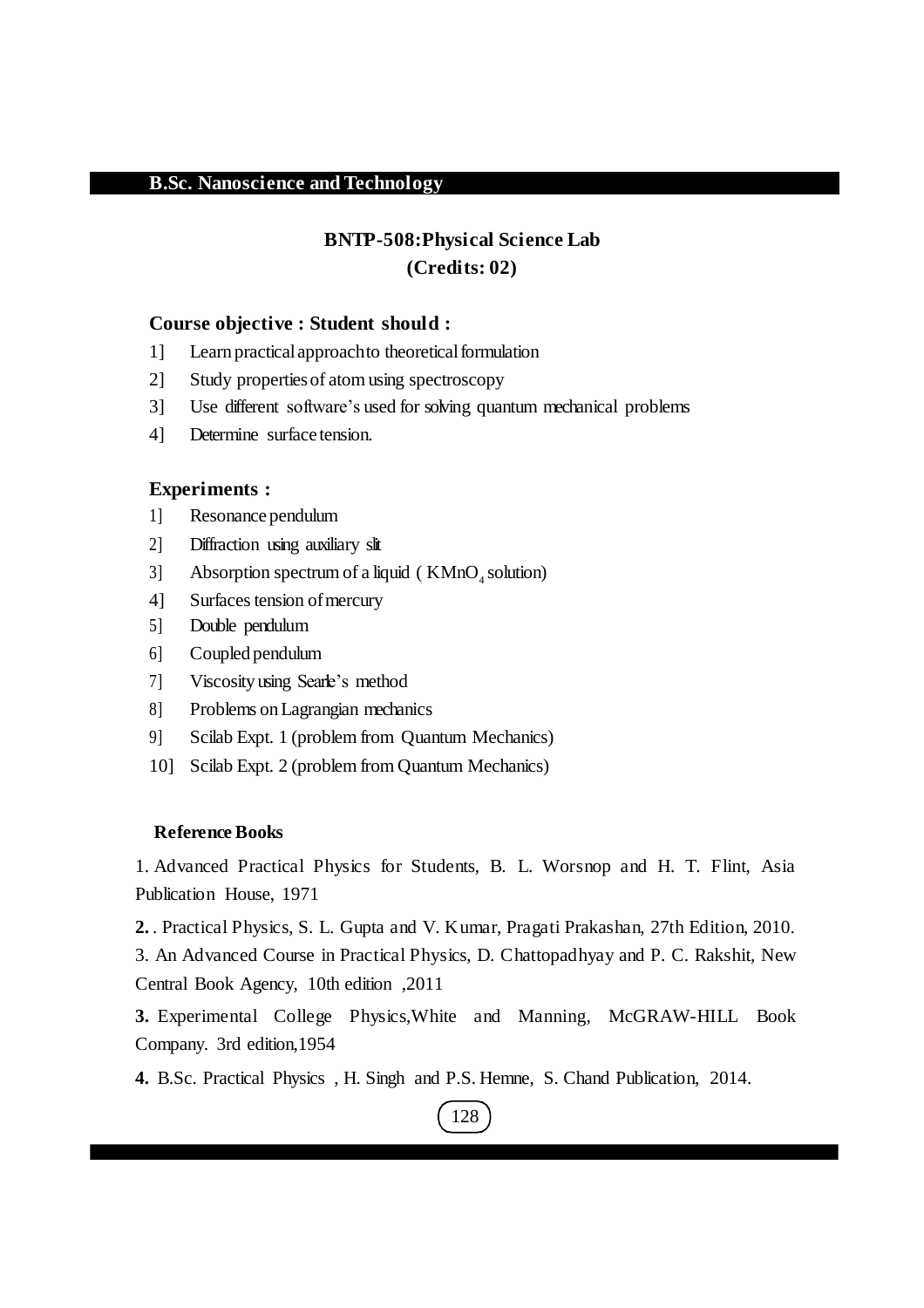**5.** Practical Physics , Arora, S. Chand Publication, 1957

# **Course Outcomes :**

# **After completion of experiments, Student will be able to**

- 1] Usevarious instruments
- 2] Apply theoretical knowledge
- 3] Understand effects of earth's magnetic field
- 4] Calculate quantum mechanical problems using scilab

\*\*\*\*\*\*\*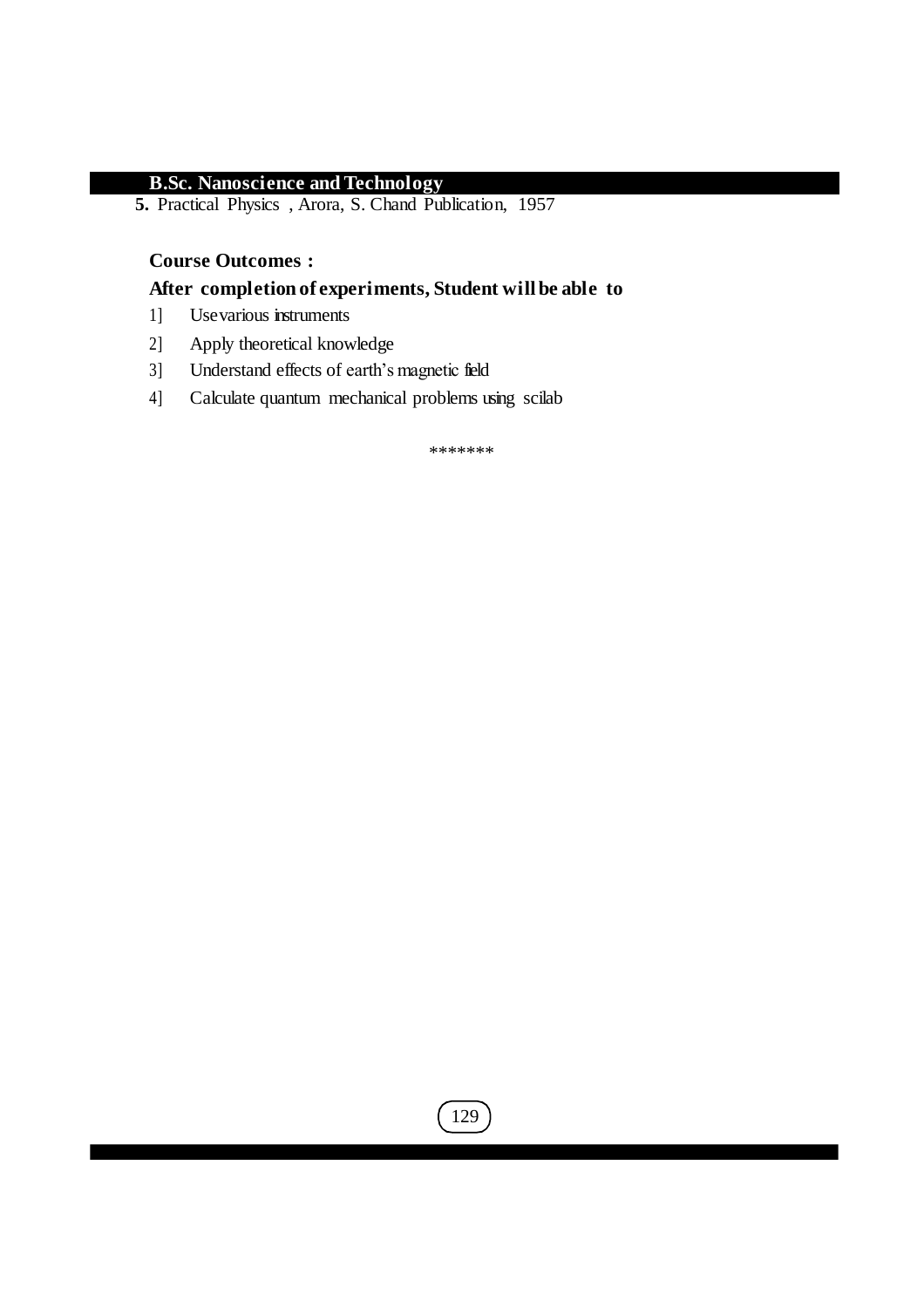# **BNTT - 502: Organic & Inorganic chemistry (Lecture 45, Credit- 2)**

#### **Course Objectives: Students should :**

- 1] Study various types of reagent used in organic synthesis.
- 2] Study various types ofname reaction and its mechanism.
- 3] Study Electrophilic addition to >C=C<andElectrophilic addition to Carbon-Carbon

triple  $(-C \equiv C - \text{)}$  bond.

- 4) Study conceptof acid and base, also study its strength, principle and application.
- 5) Study Non aqueous solvent.
- 6) Study of Coordination chemistry inorganic mechanism & Crystalfield theory (CFT)

#### **Unit - 1 : [12 Lectures]**

#### **Reagents and Name reaction in organic synthetic.**

#### **a] Reagents**

Preparationand Applicationsof following reagents. Lithiumaluminiumhydride LiAlH4, RaneyNickel. Osmiumtetroxide, Seleniumdioxide (SeO2). DicyclohexylCarbodiimide (DCC).Diazomethane, 2,3 Dichloro -5,6- Dicyno-1,4 benzoquinone (DDQ).

#### **b] Name Reactions**

Statement, General Reaction, Mechanism and Synthetic applications: Diels -Alder reaction. Meerwein–Ponndorf-Verleyreduction. Hofmann rearrangement. Wittig reaction. Wagner- Meerwein rearrangement. Baeyer - Villiger oxidation, Dakin reaction.

#### **Unit -2 : [12 Lectures]**

#### **Electrophilic addition to double >C=C< & triple (eCaeCe)bond**

#### **a] Electrophilic addition to >C=C<**

Introduction. Examples of addition reactions. Mechanism of electrophilic addition to >C=C< bond, orientation & reactivity, Hydrohalogenation. Anti-Markovnikoff's addition (peroxide effect). Rearrangements(support for formation ofcarbocation). Addition of halogens. Addition of water. Addition of hypohalous acids (HO-X). Hydroxylation (formation of1,2-diols).Hydroboration-oxidation (formation ofalcohol) Hydrogenation(formationof alkane). Ozonolysis (formation of aldehydes  $&$  ketones).

#### **b)** Electrophilic addition to Carbon - Carbon triple  $(-C \equiv C -)$  bond.

Introduction. Examples of addition reactions. Mechanismof electrophilic addition to  $-C \equiv C$  -bond. Addition of halogens. Addition of halogen acids Addition of hydrogen. Addition of water.Formation of metal acetylides.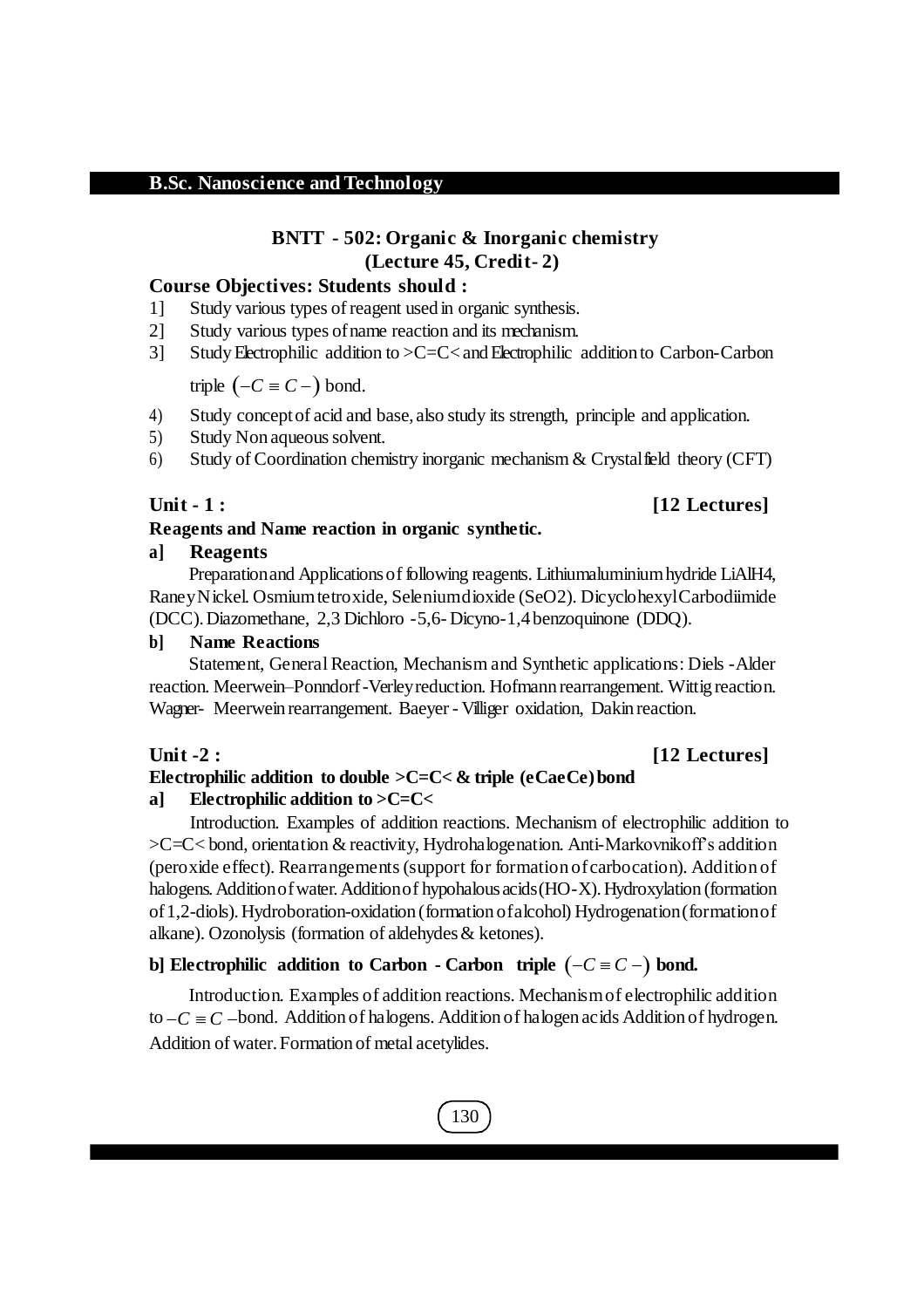# **Unit - 3 : [10 Lectures]**

#### **Acids and Bases &Chemistry of Non aqueous Solvents**

#### **a] Acids and Bases**

Introduction to theories of Acids and Bases-Arrhenius concept, Bronsted-Lowry concept, LewisConcept, Hard and Soft Acids and Bases. (HSABConcept), Classification of acids and bases as hard, soft Pearson's HSAB concept. Acid–Base strength and hardnesssoftness. Applications and limitations of HSAB principle.

#### **b] Chemistry of Non aqueous Solvents**

Introduction, definitionand characteristics ofsolvents. Classification ofsolvents. Physical properties and acid base reactions in non- aqueous solvents with respect to liquid sulphur dioxide  $SO<sub>2</sub>$ 

# **Unit - 4 : [11 Lectures]**

#### **Coordination Chemistry Inorganic Reaction mechanism:**

Introduction, Classificationof Mechanism:Association, dissociation, interchange and the rate determining steps. SN1 and SN2 reactions for inert and labile complexes. Mechanism ofsubstitution in cobalt(III) octahedralcomplexes. Trans effectand its theories.Applications of trans effect in synthesis of  $Pt(II)$  complexes. b) Crystal field theory (CFT) Introduction: Shapes ofd-orbitals, Basic assumptions ofCFT.Crystalfield splitting ofd-orbitals ofmetal ion in octahedral, tetrahedral, square planar complexes and John-Teller distortion,

#### **Reference Books :**

- 1. Organic Reaction Mechanisms byV K Ahluwalia, R K Parashar 2nd edition 2004
- 2. Organic Reaction Mechanisms byV KAhluwalia, R K Parashar Naurosa Publishing House; 3rd Edition 2009.
- 3. Organic Chemistry byMorrison & Boyd, Pearson Education India. 7thEdn, 2010
- 4. Organic Chemistry, Jonathan Clayden, Nick Greeves, Stuart Warren,2nd Edition, Oxford Publisher, 2014.
- 5. Principles ofInorganic Chemistry; ByPuri, Sharma & Kalia, Vishal publication. Co., 33rd ed., 2017.
- 6. Inorganic Chemistry GulatiShikha, Sharma GulatiJLandManocha, Shagun,, 1stEdn., CBS Publishers & Distributors , (2017)
- 7. Valency and Bonding. Weinhold, F.;Landis, C. Cambridge. (2005) pp. 96–100.
- 8. "Principles of inorganic Chemistry", B. R. Puri . L. R. Sharma and K. C.KaliMile. Stone Publishers and Distributor, Delhi, 31st edition, 2013.
- 9. Inorganic Chemistry: Shriver and Atkins, Oxford 4th edition. (2003)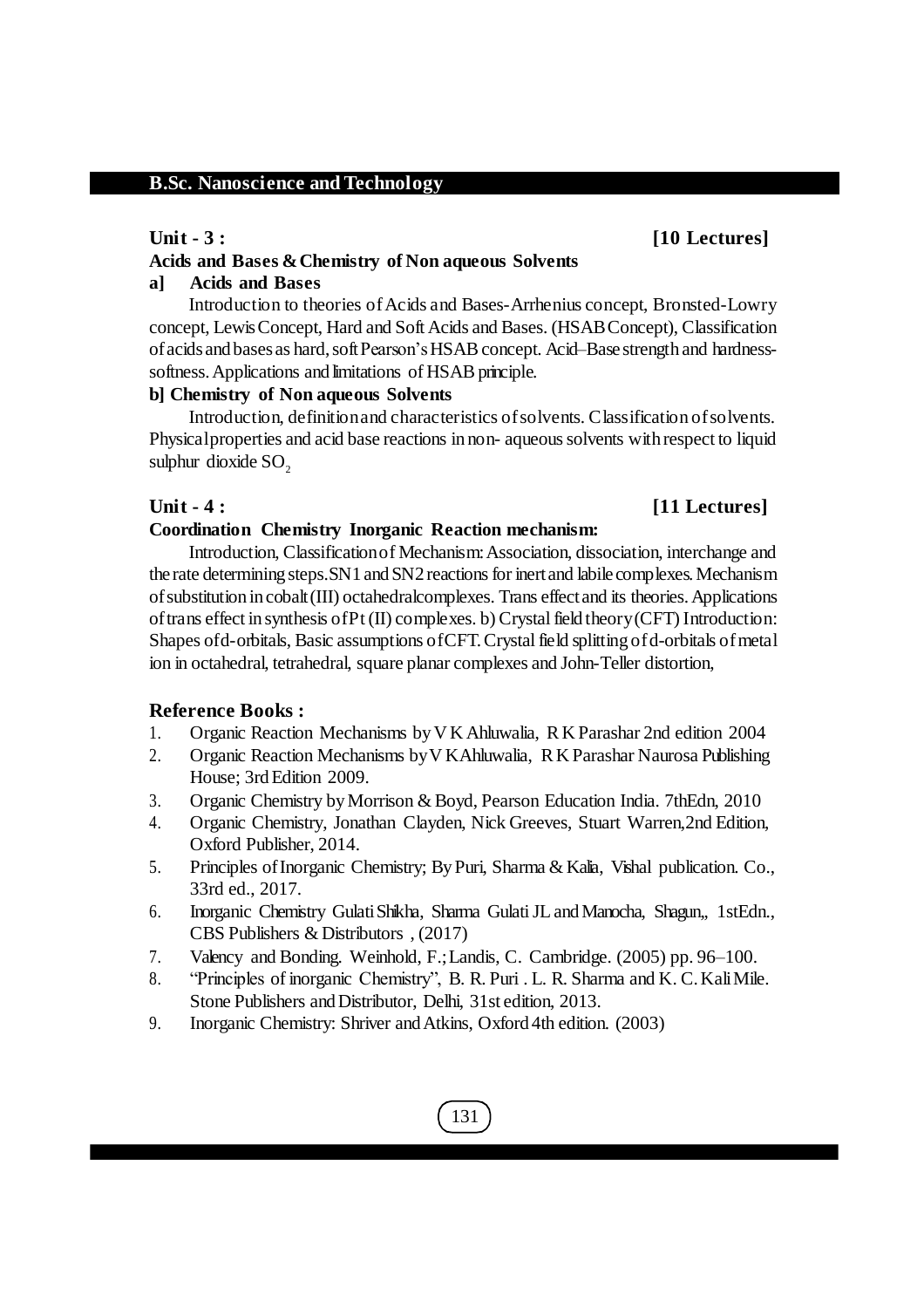# **Course Outcomes:**

# **Unit - I : After completion of unit, Student are able to**

- 1] Understand Basic concept ofreagent, Preparation and physical of reagents.
- 2] Understand Mechanismof reagents,Applications of reagents.
- 3] Understand Statement, General Reaction, Mechanism and Synthetic applications of Name reaction

# **Unit - II : After completion of unit, Student are able to**

- 1] Solve Examples ofaddition reactions and understand Mechanismof electrophilic addition to  $>C=C<$  bond, orientation & reactivity,
- 2] Understand Hydroxylation & Hydrogenation
- 3] Understand Mechanism of electrophilic addition to"Ca"C"bond.
- 4] Understand Addition of halogens. Addition of halogen acids Addition of hydrogen. Addition of water

# **Unit - III : After completion of unit, Student are able to**

- 1] Define and solve examples of Acids and Bases.
- 2] Understand Classification of acids and bases, Hard and Soft Acids and Bases. (HSAB Concept)
- 3] Define and classification of solvents.
- 4] Understand Acid-Base reactions in Liquid Ammonia and Liquid Sulphur Dioxide.

# **Unit - IV : After completion of unit, Student are able to**

- 1] UnderstandCoordination Chemistry Inorganic Reaction mechanism.
- 2] Understand Mechanismofsubstitution in octahedralcomplexes. Tran's effect and its theories, Applications of Trans effect.
- 3] Understand Shapes of d-orbitals, Basic assumptions of CFT, CFTof d-orbitals of metal ion.
- 4] Understand Limitations ofCFT, Merits and demerits ofMOT

\*\*\*\*\*\*\*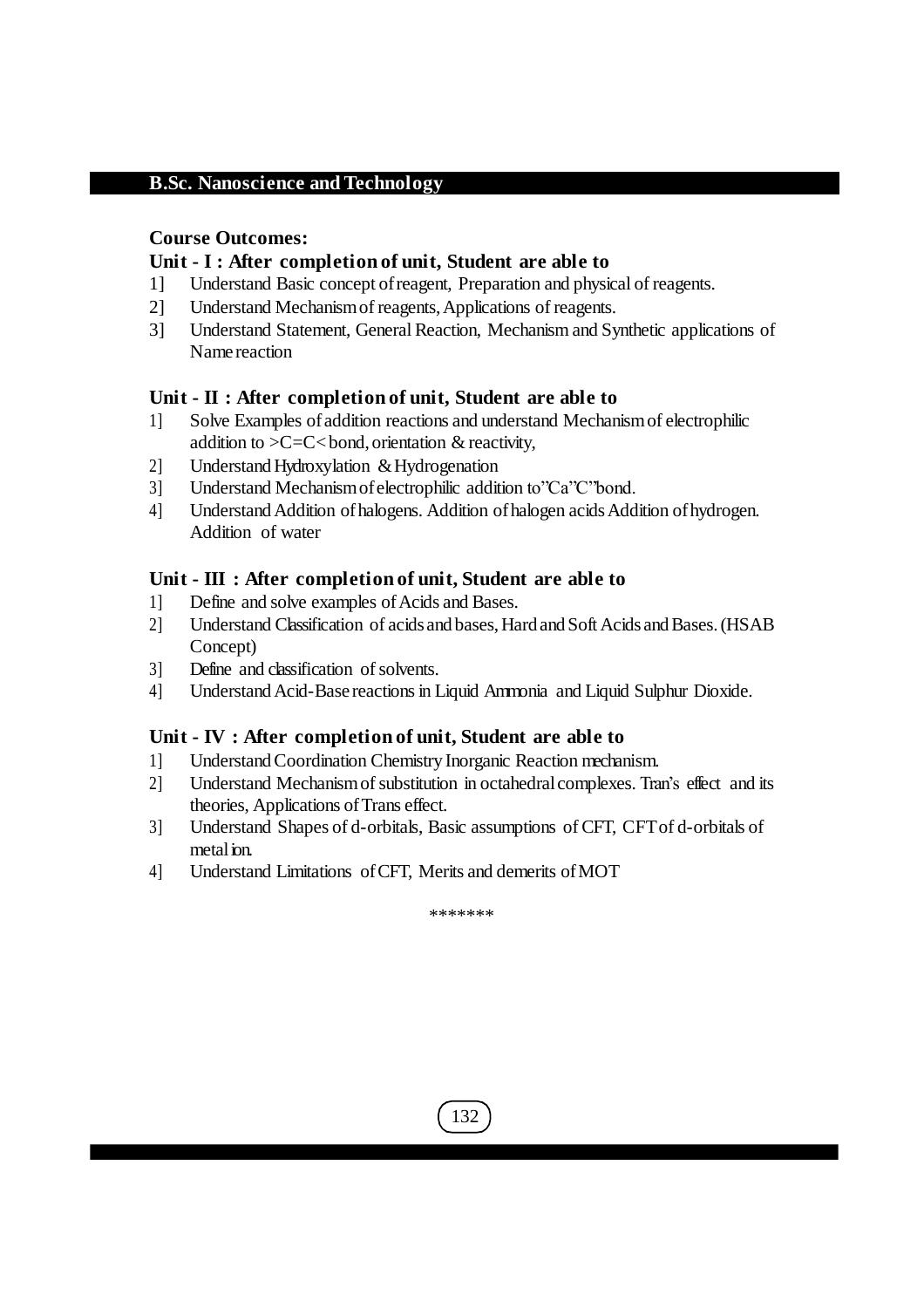# **BNTP - 509: Chemical Science Lab Credit: 02**

#### **Course Objectives: Students should**

- 1] PerformGravimetric estimation from the given solution.
- 2] LearnPreparation of various compounds.
- 3] Determine the percentage purity.
- 4] Analyzing Commercial Sample.
- 5] Determine Qualitative analysis.
- 6] Learn Organic Estimations: Qualitative analysis
- 7] LearnOrganic Estimations: Quantitative analysis
- 8] StudyOrganic preparation.
- 9] Study Organic preparation of derivatives.

#### **Experiments:**

- **A] INORGANICCHEMISTRY**
- **I] Gravimetric Estimations(G).**
- **N. B. Any two experiments from G1 to G3 and any one experiment from G4 & G6.**
- G1. Gravimetric estimation of iron as ferric oxide (Fe2O3) from the given solution containing ferrous ammonium sulphate, copper sulphate and free sulphuric acid.
- G2. Gravimetric estimation of zinc as zinc pyrophosphate from the given solution containing zinc sulphate, ferrous ammonium sulphate and free sulphuric acid.
- G3. Gravimetric estimation of barium as barium subhate (BaSO4) from the given solution containing bariumchloride, ferric chloride and free hydrochloric acid.
- G4. Gravimetric estimation ofbarium asbariumchromate (BaCrO4) fromthegiven solution containing bariumchloride, ferric chloride and free hydrochloric acid.
- G5. Gravimetric estimation of nickel as bis (dimethylglyoximato) nickel (II) fromthe given solution containing nickel sulphate, ferrous ammonium sulphateand free Sulphuric acid.
- G6. Gravimetric estimation of aluminium as aluminium oxinate potassium tris (8-hydroxy quinolato) aluminium(III) fromthe given solution containing potash alum, copper sulphate and free sulphuric acid.

[For the gravimetric experiments, stock solution should be given inthe range of10 to 15 cm3 and asked to dilute to 100 cm3 (orthe stock solutionshould be given in the rangeof20 to 30 cm3 and asked to dilute to 250 cm3). Use 50 cm3 of this diluted solution for estimation.

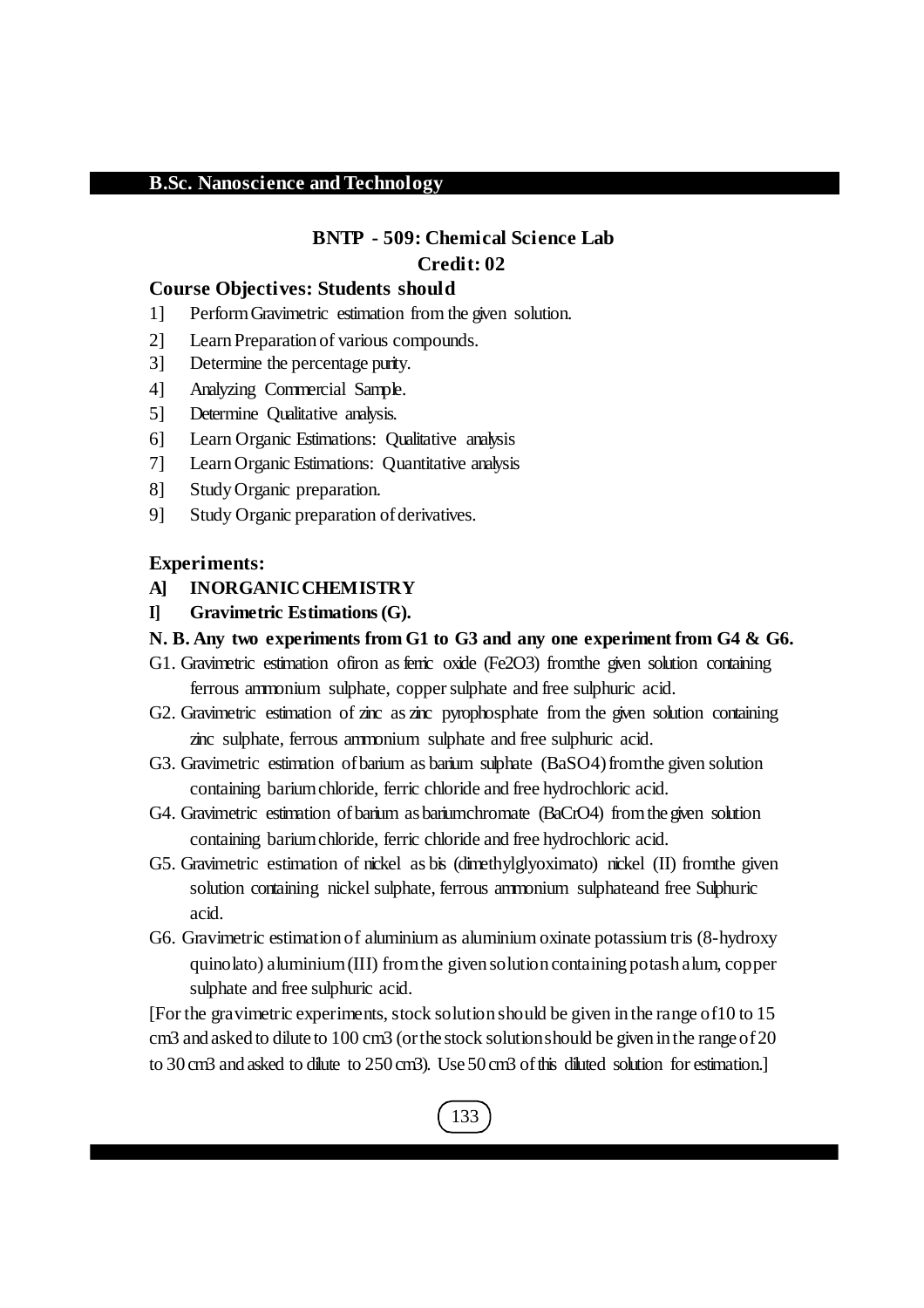#### **II] Inorganic Preparations (P).**

#### **N. B. At least two preparations from the following with percentage yield:**

- P1. Preparation of potassium trioxalato aluminate (III).
- P2. Preparation of Tetra ammine copper (II) chloride.
- P3. Preparation of tris(thiourea) copper (I) sulphate.
- P4. Preparation of potassium trioxalato ferrate (III).
- P5. Preparation of chloropenta-ammine cobalt (III) chloride.
- P6. Preparation of ammonium diamminetetrathiocynatochromate (III) (Reineck's salt).
- P7. Preparation of Potassium hexa nitro coblatate (III).
- P8. Preparation of ammonium trioxalato chromate (III).
- P9. Preparation of hexathiourea plumbus (II) nitrate.

# **A] Percentage Purity**

## **N. B.: Any one from the following**.

- V1. Determination of percentage purity of ferrous ammonium sulpahte.
- V2. Determination of percentage purity of tetrammine copper (II) sulphate.
- V3. Determination of percentage purity of potassium (trioxalato-aluminate) (III).

#### **B] Analysis of Commercial Sample.**

#### **N. B. Any one from the following** :

- V5. Determination of percentage ofCalcium in the given sample ofmilk powder orlime.
- V6. Determination of amount of aluminum in the given solution of potashalum.
- V7. Determination of titrable acidity in the given sample of milk or lassi.
- V8. Determination of percentage purity of boric acid using supplied sodium hydroxide. (Standard succinic or oxalic acid solution to be prepared to standardise the given sodiumhydroxide solution.)
- V9. To determine the amount of HCl in given of commercial samples.

## **B] ORGANIC CHEMISTRY**

# **I] Qualitative analysis** Separation of binary mixture and Identification of one component. (**At least 08mixtures)**

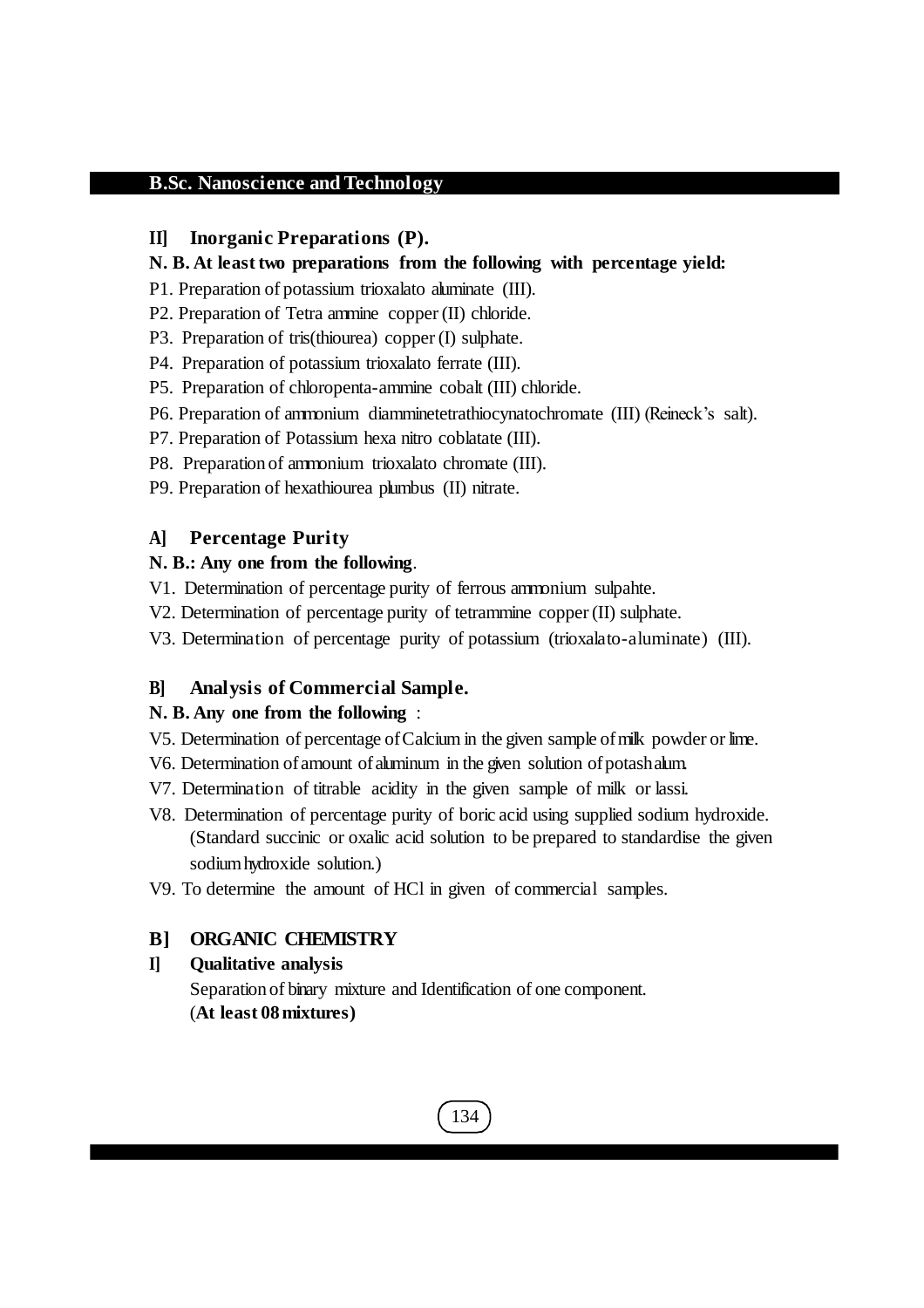Nature 1] Solid – Solid : 4 mixtures 2] Solid – Liquid : 2mixtures 3] Liquid –Liquid : 2mixtures

## **1] Solid – Solid Mixtures :**

One mixture from each the following types should be given:

i]  $Acid + Phenol$  ii]  $Acid + Base$  $\ddot{i}$  Acid + Neutral iv] Phenol + Base v] Phenol+ Neutral vi] Base + Neutral

# **2] Solid – Liquid Mixtures :**

One mixture from each the following types should be given:

- i] Neutral +Neutral
- ii] Acid + Neutral

## **3] Liquid – Liquid Mixtures :**

One mixture from each the following types should be given:

i] Neutral + Neutral  $\qquad \qquad$  ii] Base + Neutral should be

Given. Following compounds should be used for preparation of mixtures

- i] Acids: Benzoic acid, Phthalic acid, Salicylic acid, Cinnamic acid,Aspirin, Oxalic acid.
- ii] Phenols :  $\Box$  naphthol,  $\Box$  naphthol.
- iii] Bases: o-nitroaniline, m-nitroaniline, p-nitroaniline, aniline, o-toluidine and N, dimethylaniline.

iv] Neutrals : Anthracene, acetanilide, m-dintrobenzene, chloroform, carbon tetrachloride, acetone, nitrobenzene, ethyl acetate, ethyl benzoate, bromobenzene, urea and thiourea.

# **NB:**

- 1. ForSolid-Liquid andLiquid-Liquid mixtures avoid detectionoftypeofmixture. Instead the weightage is given to detection of nature and separation of mixture.
- 2. Separation and qualitative analysis of the binary Mixtures should be carried out on microscale using microscale kits.

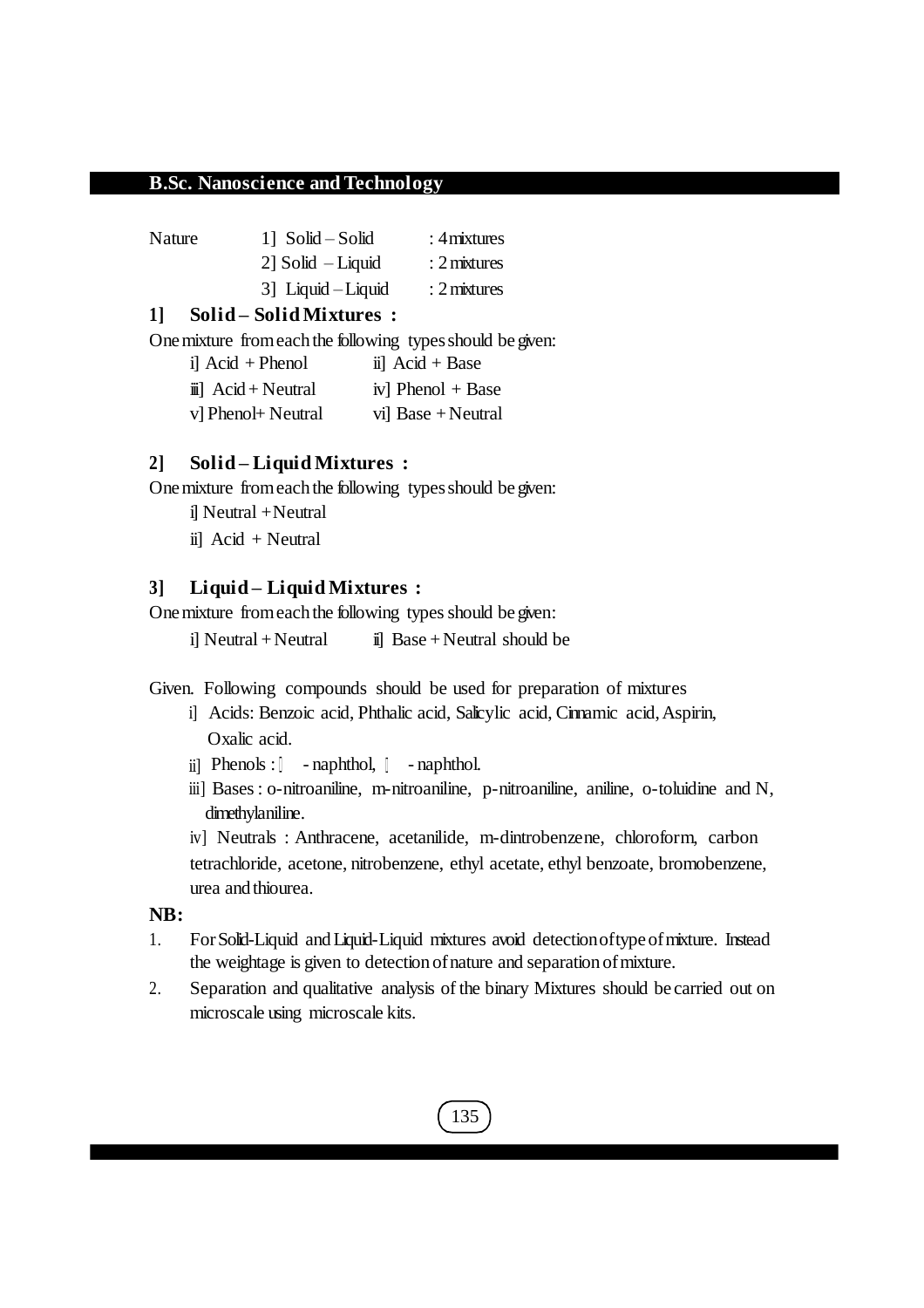# **II] Quantitative analysis: Organic Estimations :[ Any two]**

- 1. Estimation of sucrose
- 2. Saponification value of oil.
- 3. To determine the amount of acid and amide present in the given mixture ofacid and amide.
- 4. Determination of Molecular weight of monobasic/dibasic acid by volumetric method.
- 5. Estimation ofunsaturation –to estimate the percentage purityofgivenolefinic compound bybromination method.

# **Note : Double burette method should be used for titration. III] Organic Preparations :[Any two]**

- 1. Multicomponent reaction PreparationofDihydropyrimidone.
- 2. Radical coupling reaction Preparation of 1, 1, 2 bis-2naphthol.
- 3. Base catalyzedAldol condensation- Preparation ofDibenzal propanone.
- 4. Diels Alder reaction- Reaction between Furan and Maleic acid
- 5. Benzil- Benzilic acid rearrangement reaction
- 6. Oxidation reaction Preparation of Methyl phenyl sulfone.

# **IV] Preparation of Derivatives:(Any two)**

- 1. Picrate derivative (naphathalene and á-naphthol).
- 2. Iodoform (Acetone).
- 3. Osazone ofCarbohydrates(Glucose).
- 4. Oxalate derivative (of Urea).
- 5. Nitrate derivative of Urea
- 6. 2, 4-Dinitro phenylhydrazone (carbonylcompounds)
- 7. Oxime derivatives (carbonylcompounds)

# **OR**

# **Determination of structure of organic compound from given NMR spectra.**

Ethanol, Ethyl acetate, Benzyl alcohol, Propanoic acid, Butar aldehyde, Ethyl benzoate, Isopropyl benzene, Propylether, n-pentane, Propene,Diethyl amine, 2-chloro butane. NB:All preparations should be carried out byconsidering green Chemistry approach

1. Preparationof derivative should be carried out on small scale.The starting compound should not begiven more than one gram.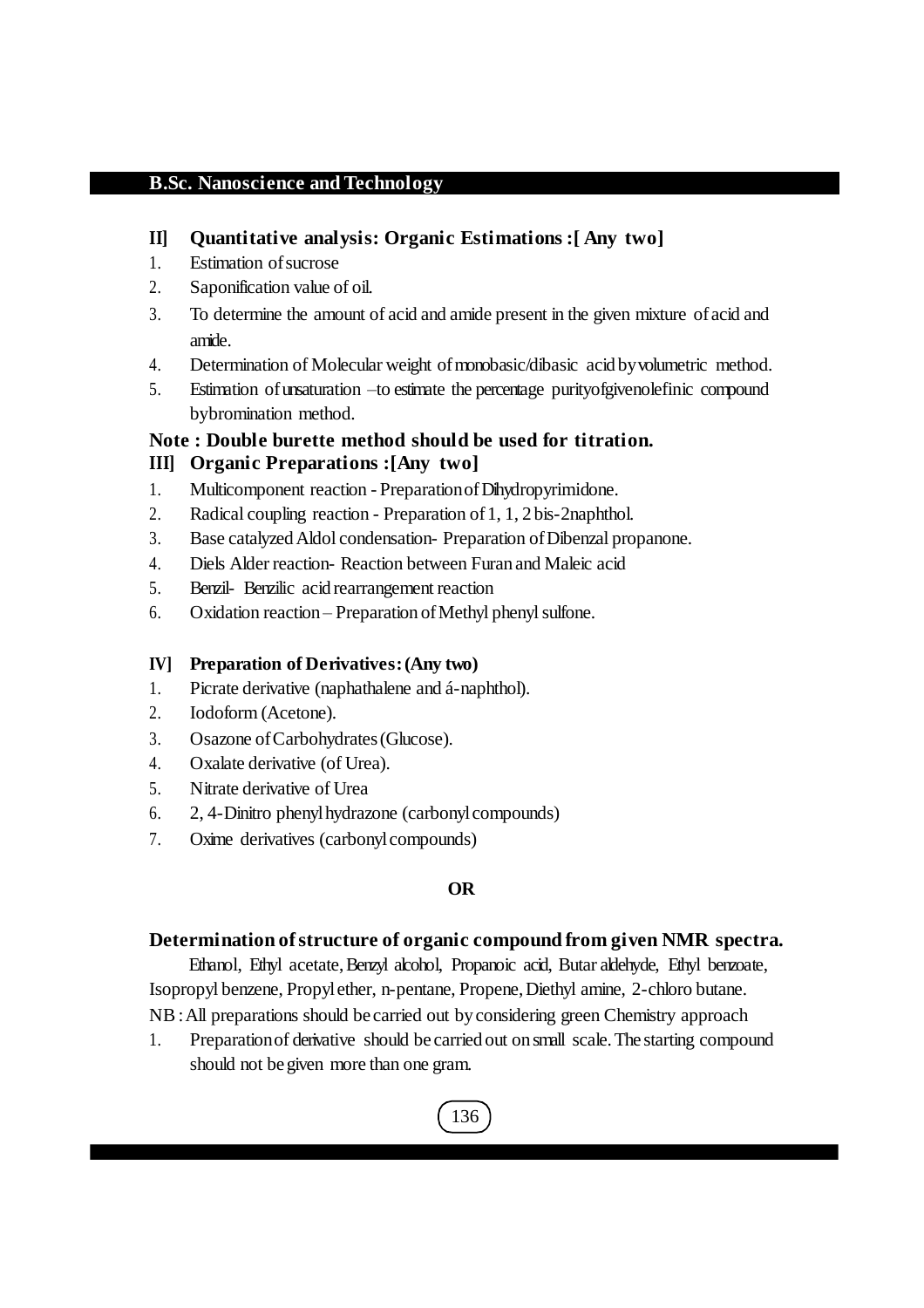- 2. Calculation of percentage practical yield in preparation is must.
- 3. Recrystallization of crude product and its melting point.
- 4. The product should be confirmed byTLC.
- 5. Assign reactionswith mechanism.

# **Reference Books :**

- 1. Elementary Practical Organic Chemistry, Part 1: Smallscale Preparations, Vogel, A. I. Pearson (2011)
- 2. PracticalOrganic Chemistry, Mann, F.G.&Saunders,B.C. PearsonEducation(2009)
- 3. PracticalOrganic Chemistry, Furniss, B.S.;Hannaford, A.J.;Smith, P.W.G.;Tatchell, A. R. 5th Ed., Pearson (2012)
- 4. Comprehensive PracticalOrganic Chemistry Preparation and Quantitative Analysis, Ahluwalia, V.K. & Aggarwal, R. University Press (2000).
- 5. Comprehensive PracticalOrganic Chemistry: Qualitative Analysis, Ahluwalia, V.K. & Dhingra, S. University Press(2000).
- 6. PracticalOrganic Chemistry, Mann,F.G.&Saunders,B.C.PearsonEducation (2009)
- 7. PracticalOrganic Chemistry, Furniss, B.S.;Hannaford, A.J.;Smith, P.W.G.;Tatchell,
- 8. Qualitative Inorganic Analysis, Svehla, G. Vogel's PearsonEducation, 2012.
- 9. Quantitative Chemical Analysis, Mendham, J. Vogel's Pearson, 5th Ed., Pearson (2012)

# **Course outcomes:**

# **After completion of the Experiment, Students will be able to**

- 1. KnowImportance of chemical safety and Lab safetywhile performing experiments in laboratory
- 2. Learn measuring skills in practical.
- 3. Understand theoretical conceptsbyperforming experiments.
- 4. Develop awarenessofminimizing errors.
- 5. Handle various instruments.

\*\*\*\*\*\*\*

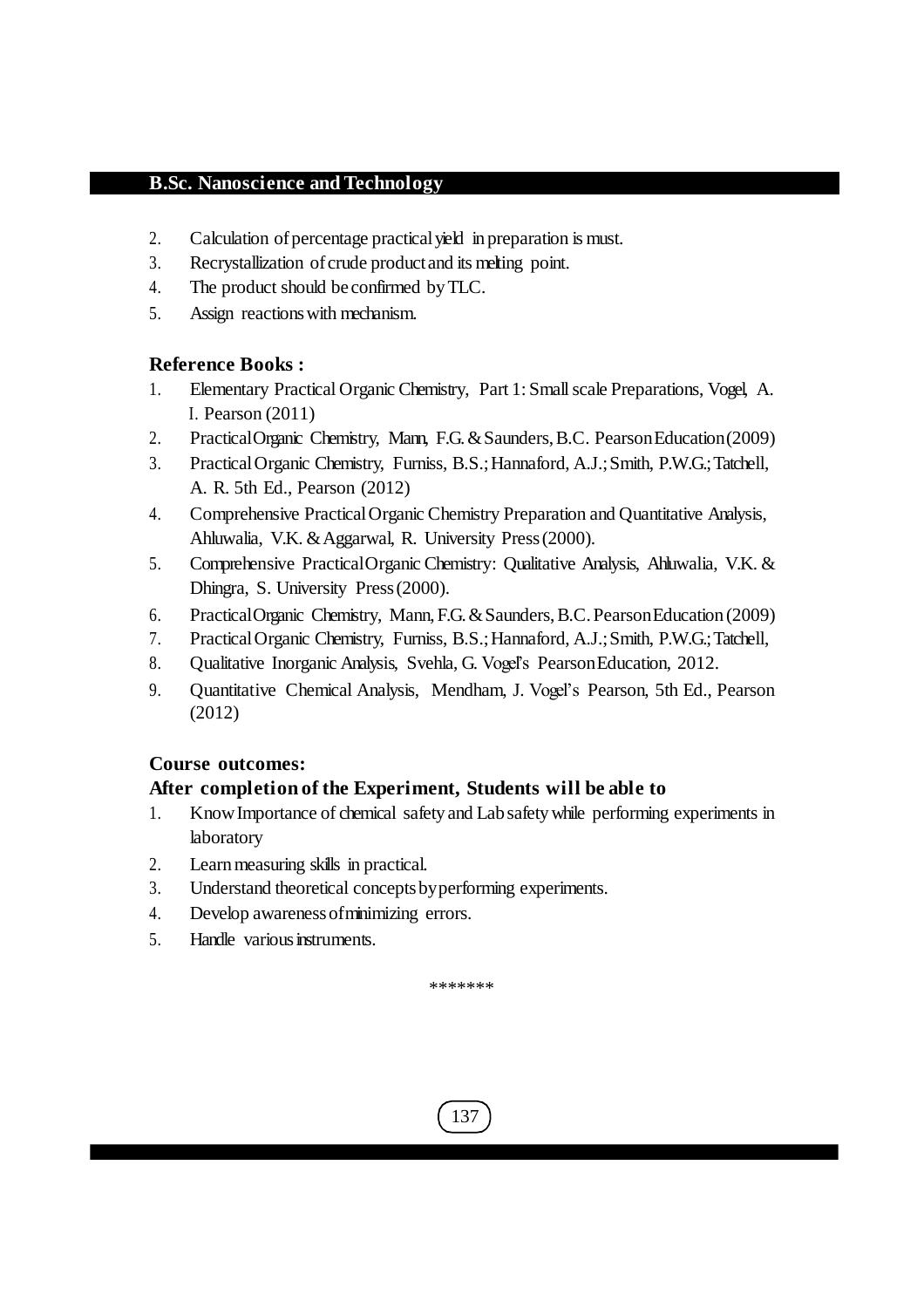# **BNTT - 503 : Fundamentals of Enzymology and Nanoenzymology Lectures - 45,Credit - 2**

# **Course objectives : Students should :**

- 1] Understand basic concept of enzyme.
- 2] Study typesofenzymes.
- 3] StudyEnzyme kinetics.
- 4] StudyElectrophoresis techniques like PAGE.
- 5] Study the chromatographic techniques.
- 6] Study application of Nanoenzymes.

# **Classification and Properties :**

Introduction: Definition, Basic terminologies, Classification, Nomenclature and Physicochemicalproperties ofenzymes, IUBsystem. Concepts ofactive site, bindingsite, enzymesubstrate complex, activation energy, Transition State Theory. Effects of pH, temperature and substrate concentration on enzyme activities.

# **Unit - 2 : [12 lectures]**

# **Enzyme Kinetics**

Enzyme Kinetics: Introduction: Michaelis - Menten Equationform and derivation, steady state enzyme kinetics, Significance of Vmax and Km

Enzyme activity: Specific activity, turnover number

Enzyme inhibition: types of inhibitors-competitive, noncompetitive and uncompetitive, feedback inhibition. Enzyme immobilization: Methods and significance

# **Biochemical Techniques**

Introduction: Sub-cellular fractionation, Methods of lysis for plants, animals and microbial cells Centrifugation: Basicprinciple, Types and Importance

Electrophoresis: SDS and Native PAGE, Staining techniques

Chromatographic Techniques: Ion exchange, Gel filtration chromatography, Partition chromatography, Affinity chromatography, Paper chromatography, Thin Layer Chromatography.

# **Concept of nanoenzymes** :

Nanozymes in bionanotechnology, Natural enzymes, artificial enzymes, nanoenzymes, Various nanomaterial based nanoenzymes, Applications of nanoenzymes for sensing and

# 138

# **Unit - 1: [10 lectures]**

# **Unit - 3 : [15 Lectures]**

# **Unit - 4 : [10 Lectures]**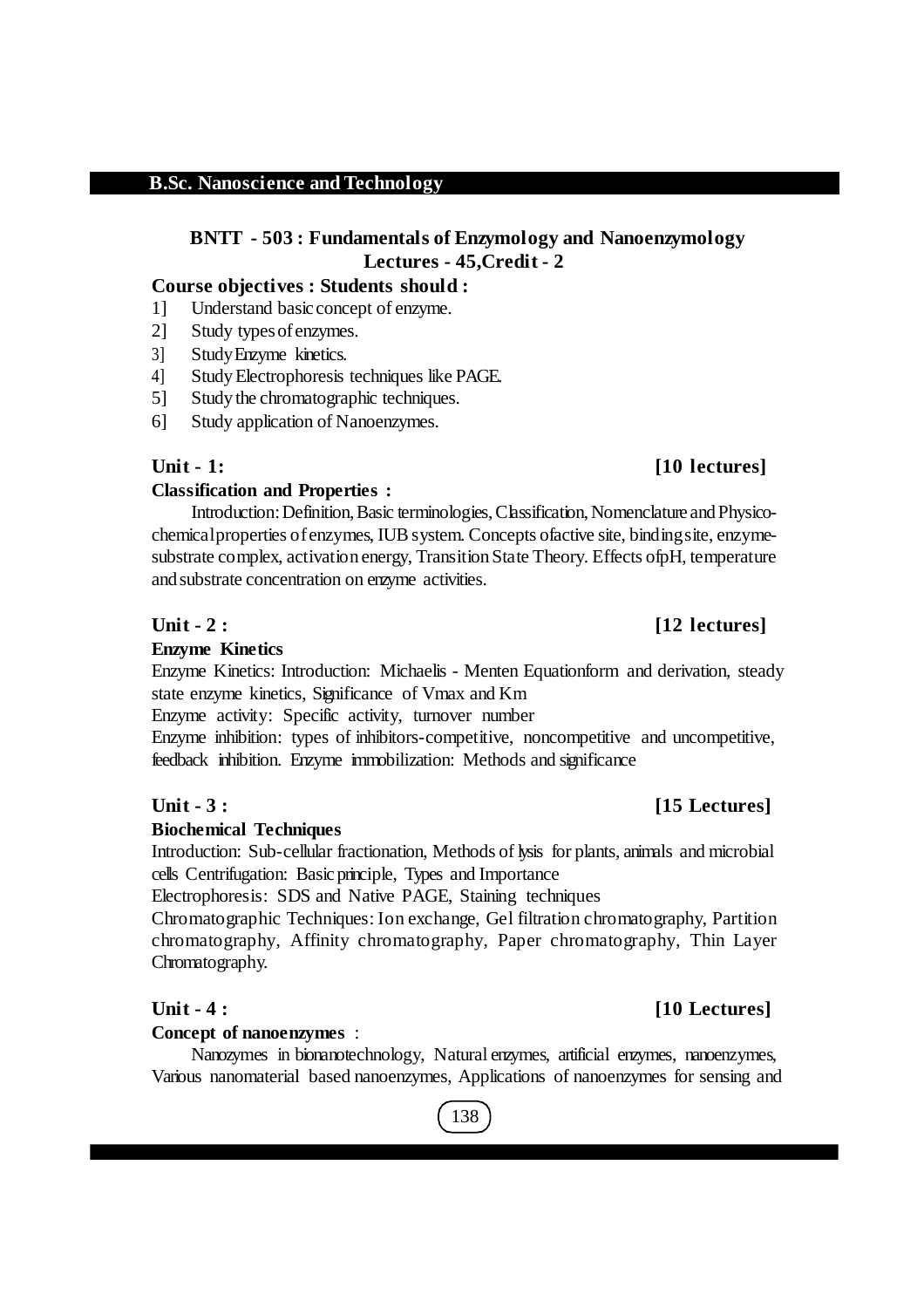imaging, nucleic acid sensing, as aptasensors, for immunoassay, for detection of cells and bacteria, for imaging, Nanoezymes for therapeutics,

# **References books :**

- 1. Lehninger's Principles of Biochemistry by D.L. Nelson and M.M. Cox, CBS Publications, 2000
- 2. Biochemistry byLubert Stryer, 4th Edition,1995
- 3. Biochemistry byDavid Rawn,Joanna Cotler Books,1983
- 4. Biochemistry Donald Voet Judith Voet. 4th edition Paperback ,2018
- 5. Fundamentals OfEnzymology, by Nicholas C. Price3rdEdition Paperback 2009
- 6. Wilsonand walkersprinciples and techniques ofbiochemistryand molecular biology by hofmann 8ed (sae), pb 2018
- 7. Enzyme Nanoparticles: Preparation, Characterisation, Properties and ApplicationsBook byChandraS. Pundir,2015.
- 8. Nanozymes Sci. China LifeSci. created by learning fromnature,Zhang, R., Fan, K. & Yan, X. (2020).
- 9. Nanozymes:Next WaveofArtificialEnzymes. Springer BriefsinMolecular Science. doi:10.1007/978-3-662-53068-9.Wang, X., Guo, W., Hu, Y., Wu, J., & Wei, H. (2016).

# **Course Outcomes :**

## **Unit - I : After completion of the unit Students will be able to :**

- 1] Understand basic classification ofEnzymes.
- 2] Understand the Properties ofEnzymes

## **Unit - II : After completion of the unit Students will be able to :**

- 1] Understand Enzyme kinetics for Enzyme activity.
- 2] Understand enzyme inhibition and immobilization.

# **Unit - III : After completion of the unit Students will be able to :**

- 1] Understand the DNAand RNA separation through Electrophoresis.
- 2] Understand various chromatographic techniques.

## **Unit - IV : After completion of the unit Students will be able to :**

- 1] Understand application of nanaoenzyme.
- 2] Understand the types of nanoenzymes.



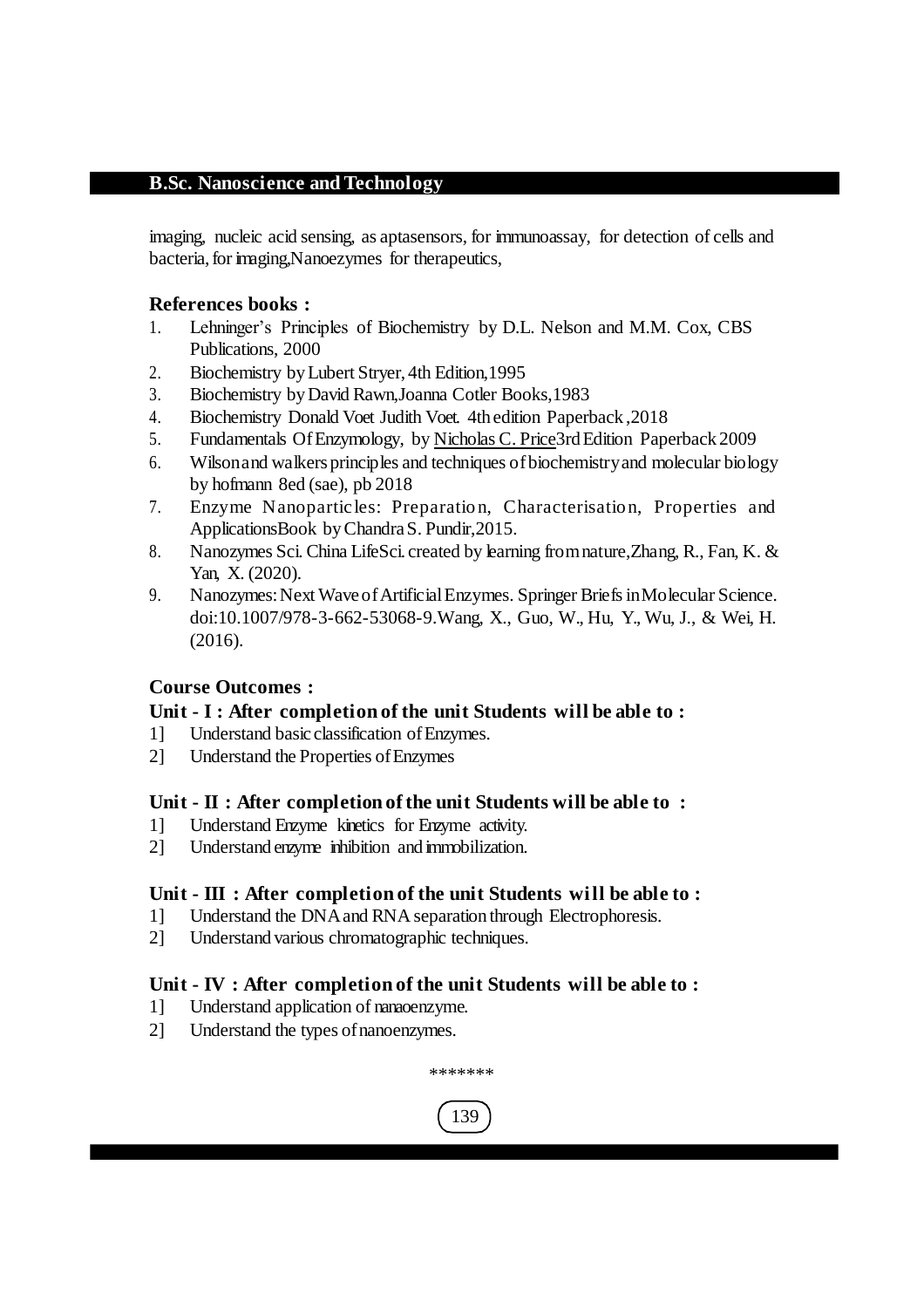#### **BNTP-510: Biotechnology Lab**

#### **(Credits: 02)**

#### **Course objective : Student should :**

- 1] Study the inhibitory action on enzymes.
- 2] Study the activity ofenzymes.
- 3] Study the inhibitory action on enzymes.
- 4] Study about bioinformatics.

# **Experiments :**

- 1] Qaulitative estimation ofstarch byiodine and Benedict test
- 2] Identification and quantitation of activity of alphaamylase/ beta amylase/ cellulase/ amyloglucosidase/ invertase/ alkaline phosphatase salivary /microbial / animal/plant source].
- 3] Determination of specific activity
- 4] Determination of activity in presence of activators.
- 5] Determination of activity in presence of inhibitors
- 6] Determination ofoptimum pH
- 7] Determination ofoptimum temperature
- 8] Determination ofKmand Vmax Determination of Competitive, non-competitive inhibitors
- 9] Getting an amino acid sequence, nucleotide sequence and BLAST
- 10] Multiple sequence alignment
- 11] Structure analysis: secondary,tertiary and quaternary structure, bond angle, bond length, different interactions Ras-Mol,Kinemag.

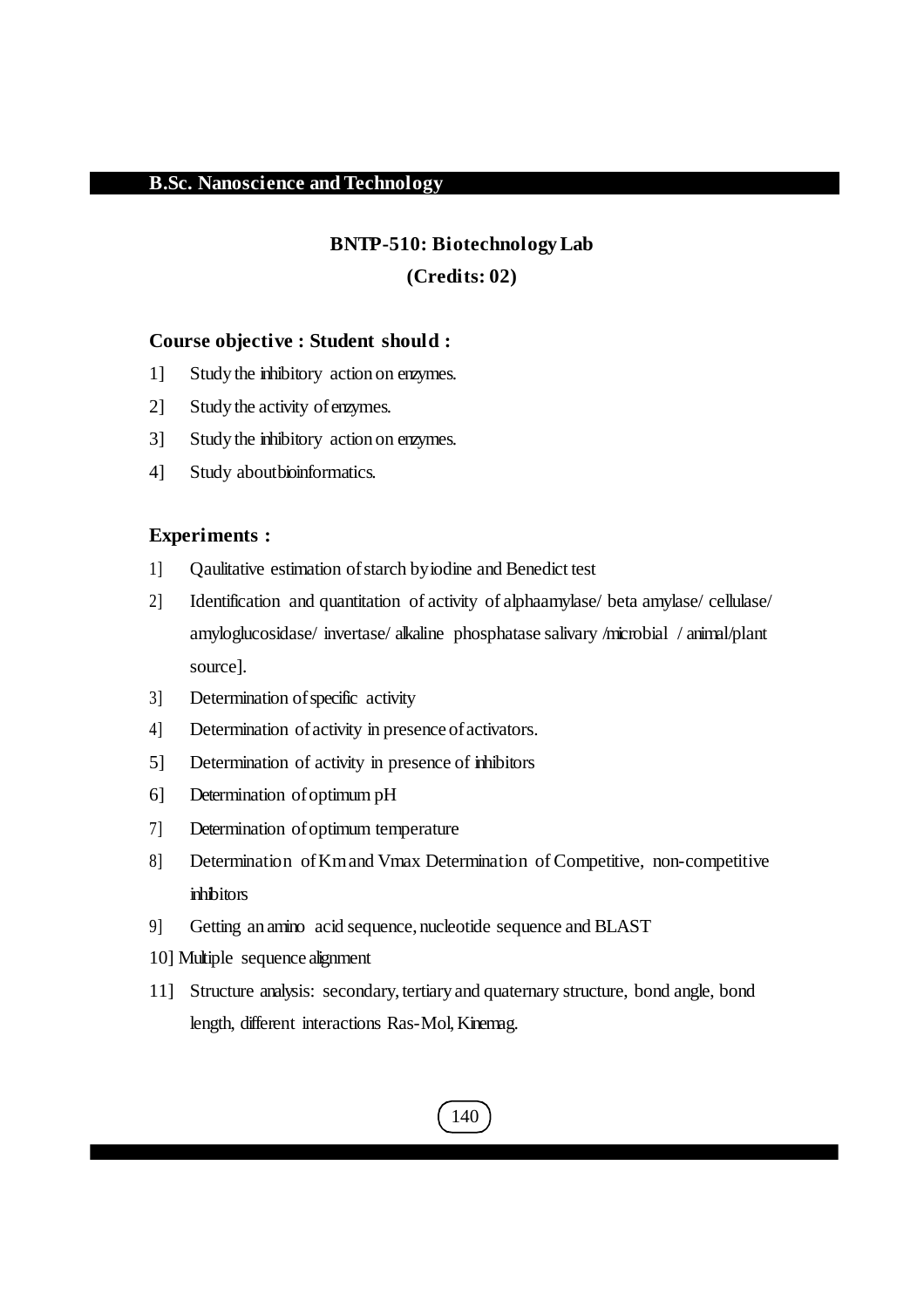#### **References :**

- 1. Wilson and walkers principles and techniques of biochemistry and molecular biology by hofmann 8ed (sae), pb 2018
- 2. Basic Biochemical Methods 2nd ed byR.R.Alexander and J.M.Griffith
- 3. Biochemical Methods 2nd ed. byS.Sadasivamand A. Manickam
- 4. ATextbook ofPractical Biochemistry byDavid PlummerMcGraw Hill Education; 3 edition, 2017.
- 5. Laboratory Mannual in Biochemistry by S. Jayaraman. APC, 3<sup>rd</sup> edition, 2018.

#### **Course Outcomes :**

#### **After completion of experiments, Students will be able to**

- 1] Understand the activity of enzyme.
- 2] Understand the inhibitor of enzyme.
- 3] Understand the activator ofenzyme.
- 4] Understand the bioinformatics techniques.
- 5] Use RasMolsoftware to study protein structure

\*\*\*\*\*\*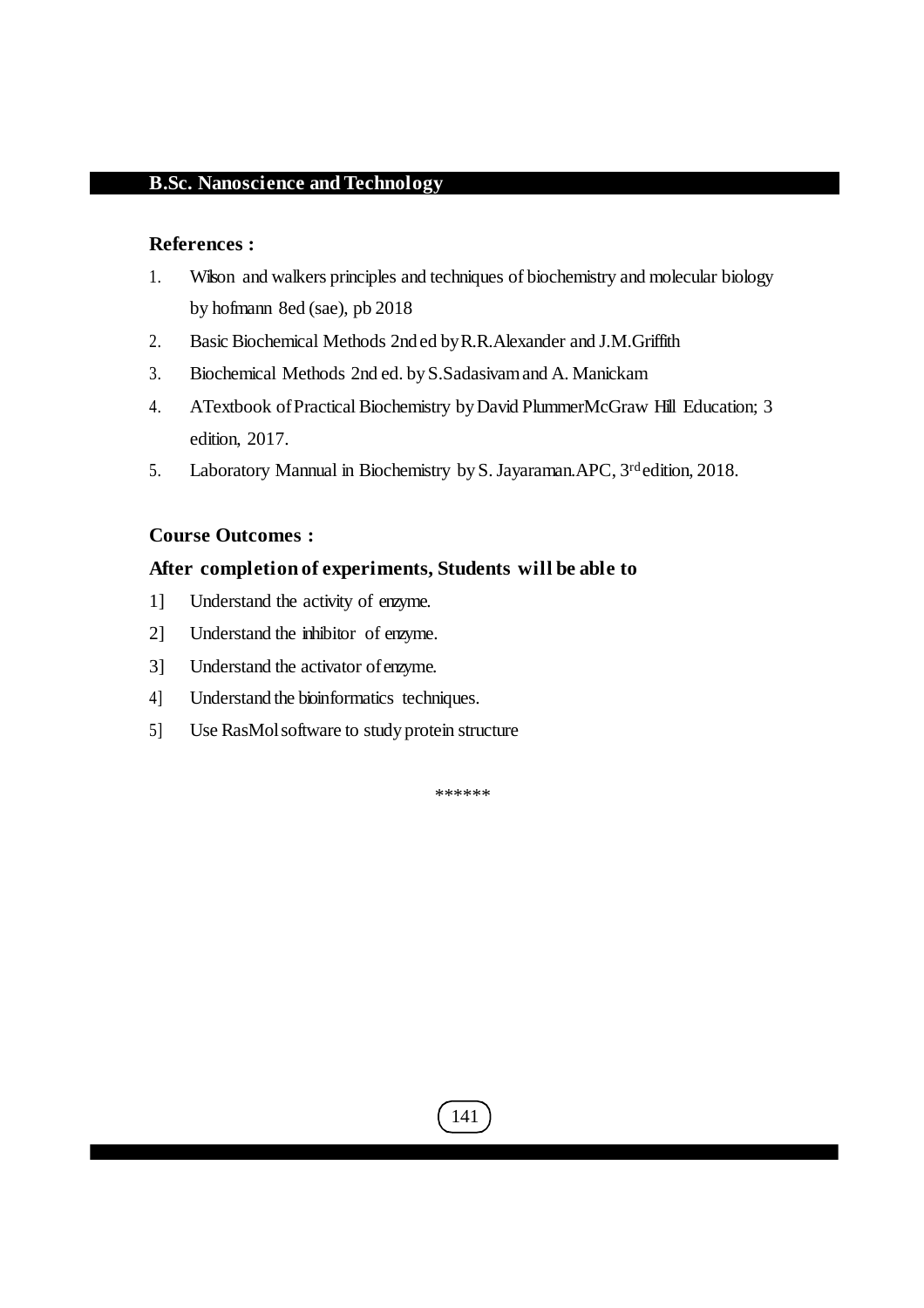# **BNTT - 504: Science at nanoscale: Synthesis of Nanomaterials (Lectures: 45, Credit- 2)**

#### **Course Objectives : Students should :**

- 1] Study the basic knowledge of nanoscience and technology
- 2] Study the different typesof nanomaterials
- 3] Study the top down method forsynthesis ofnanomaterials
- 4] Study the thin film technology
- 5] Study the Bottom up method for nanoparticle'ssynthesis
- 6] Study the principle of different microscopies

## **Unit - 1 : [13 Lectures]**

## **Introduction to Nanoscience**

Introduction to Nanoscale, Nanomaterials, Nanoscienceand Nanotechnology. Nanoscience effects: Quantumsize effects, Quantum confinement effect, Bohr exciton radius, surface area to volume ratio etc. The development of nanoscale science: scaling up approach, scaling down approach, Generations of nanotechnology/ Nanotechnology Timeline: Pre-18<sup>th</sup> Century, 19<sup>th</sup> Century, 20<sup>th</sup> Century, 21<sup>st</sup> Century. Nano and Nature: Lycurgus Cup, stained glass windows, Damascus saber blades, Nanoscopic colours (Butterfly wings), Bioluminescence (fireflies), Tribology, Nano tribology (Gecko's Sticky Feet, NasturtiumLeaf-Lotus effect etc.) innature.Classification of nanomaterials:0D, 1D, 2D and 3D and types ofnanomaterials(QDs, QW, CNT's, Bucky Balls, etc.) Nanocomposites: Typesof nanocomposites and applications. Brief applications ofnanomaterials/Consumer products: Television, Energy, Automobile, Textile, Space, Defense and Engineering etc.

#### **Unit - 2 : [11 Lectures]**

#### **Top down method : Lithography**

Overview oftop down nanofabrication processes.Mechanical methods:Mechanical grinding (ball milling), Lithographic methods: Types of lithography techniques i.e. photolithography, electron beam lithography, X-ray lithography, Nano-imprint lithography.Thin film technologies: Thermal methods: Thermal evaporation, e-beam evaporation. Plasma methods: DC and RF MagnetronSputtering, High-energy methods: Pulsed Laser Deposition Physical vapor deposition method etc. Advantages and disadvantages ofTop down approaches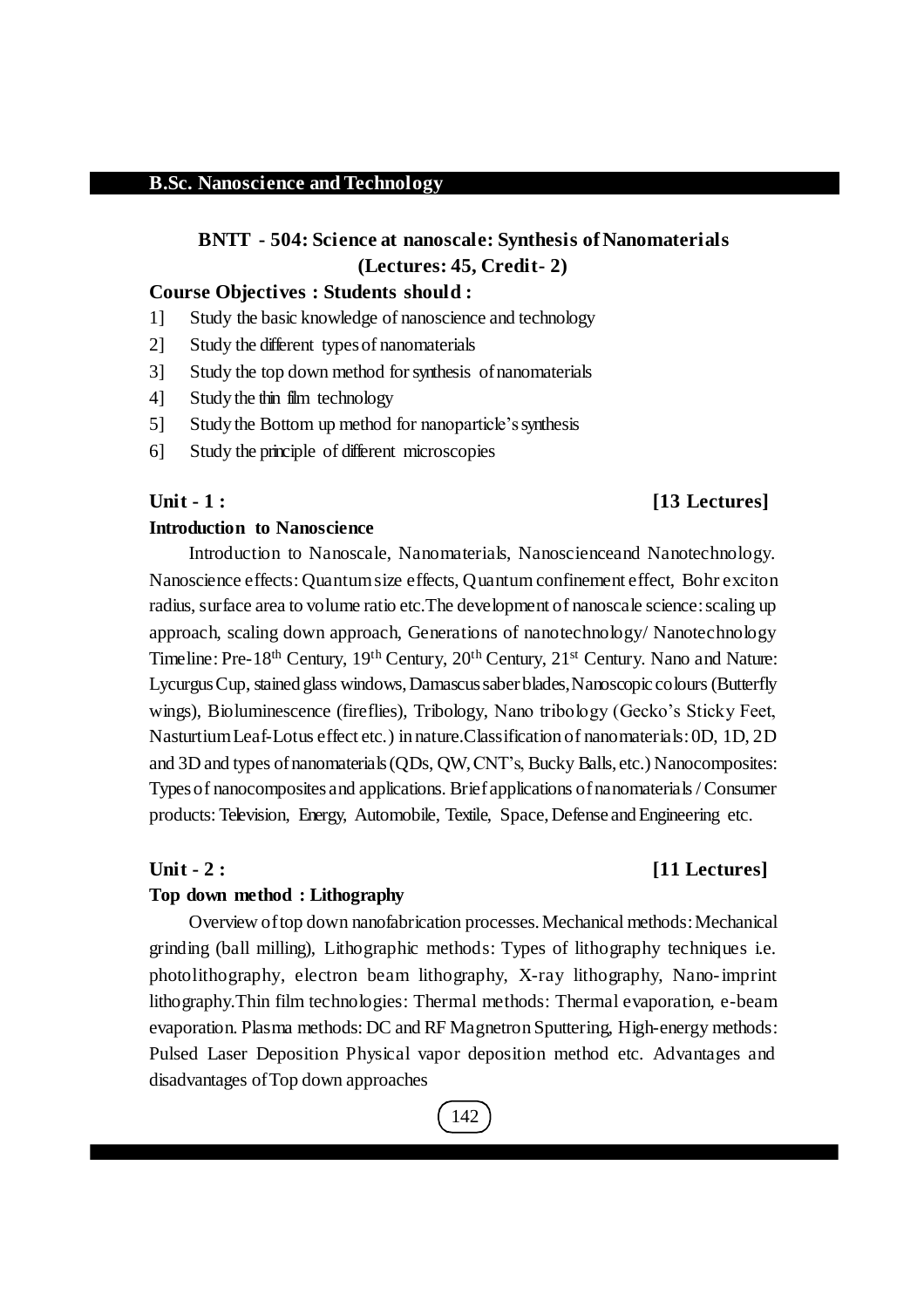#### **Unit - 3 : [12 Lectures]**

#### **Bottom up method: Vapor – phase synthesis**

Overview of bottom up nanofabrication processes. Growth mechanism: nucleation and growth of nanomaterials: Ostwald Ripening,sintering.Vapor – phase synthesis**:** Chemical vapor deposition (CVD): Types ofCVD process, Atomic Layer Deposition, Molecular beamepitaxy (MBE), Inert gas condensation, SprayPyrolysis, Flame pyrolysis.Liquidphase synthesis**:** Colloidal methods: Metaland semiconducting nanoparticles, Solution precipitation, Electrodeposition, Sol-gel technique:Introduction. Sol-gelprocess:synthesis of Aerogel, Xerogel, sol-gelcoating processes. Hydrothermal synthesis, Dip coating, spin coating, flow coatingetc. Template synthesis of nano pattering. Advantages and Disadvantages of bottom up approaches.

## **Unit - 4 : [09 Lectures]**

#### **Visualization and manipulation tools**

Microscopy: Basics, Working principle and applications. Optical microscopy, Electron microscopy, scanning electrochemical microscopy (SECM): Construction and Working principle.Scanning Probe Microscope (SPM) techniques:Scanning TunnelingMicroscopy (STM) and Atomic force microscopy. Optical Tweezers:Basics, Working principles and applications.

#### **Course Outcomes:**

## **Unit - I : After completion of the unit, Students will be able to :**

- 1] Understand generations ofnanotechnology.
- 2] Know nanoscopic structure present in natural materials.
- 3] Know dimensions based classification of nanomaterials.
- 4] Study application ofnanocomposites.

#### **Unit - II : After completion of the unit, Students will be able to :**

- 1] Understand concept ofsynthesis of nanoparticles byusing physical method.
- 2] Study different lithographic techniques.
- 3] Understand thin film technologies.
- 4] Understand high energy methods for thin film synthesis.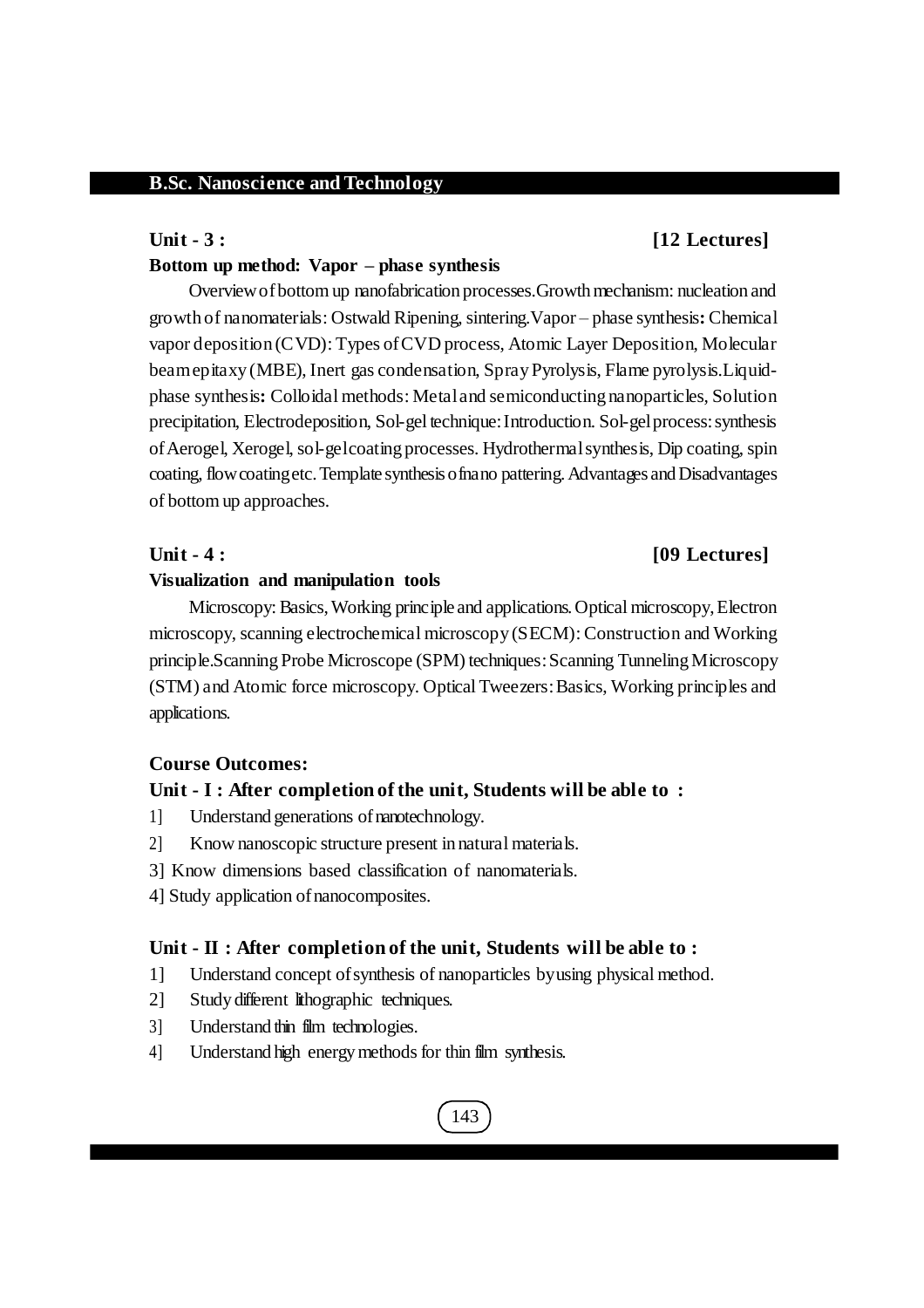# **Unit - III : After completion of the unit, Students will be able to :**

- 1] Synthesize of nanoparticles by using bottom up methods.
- 2] Understand concept ofgrowth mechanism of nanomaterials.
- 3] Understand vapor phase synthesis methods.
- 4] Study liquid phase synthesis methods.

# **Unit - IV : After completion of the unit, Students will be able to :**

- 1) Understand advantages and disadvantages of bottom up method.
- 2) Know basics ofmicroscopies.
- 3] Understand morphology of nanomaterials.
- 4] Understand optical tweezers method.

# **Reference Books:**

- 1. Introduction to Nanoscience and Nanotechnology, G.Hornyak, H.Tibbals, J. data,J. Moore, CRC Press, 2008
- 2. Nanotechnology: Principles and Practices by S. K. kulkarani, Capital publish, 3rd edition, 2014.
- 3. Nanotechnology:Technology Revolution byRakeshRathi, published byS. Chand, of 21st Century, 2009.
- 4. Introduction to Nanoscience, byStuart Lindsay, 2009.
- 5. Introduction to Nanomaterials and nanotechnology by Vladimir Pokropivny, Rynn Lohmus, Irina Hussainova, Alex Pokropivny and Sergey Vlassov, Tartu University Press , 2007.
- 6. Handbook ofmicroscopy for nanotechnologyby nanyao princeton university princeton, nj, usa zhong lin wang, Kluwer Academic Publishers, 2005.
- 7. Handbook of vacuum science and technology by dorothy m. Hoffman, Academic Press, 1998.

\*\*\*\*\*\*\*\*

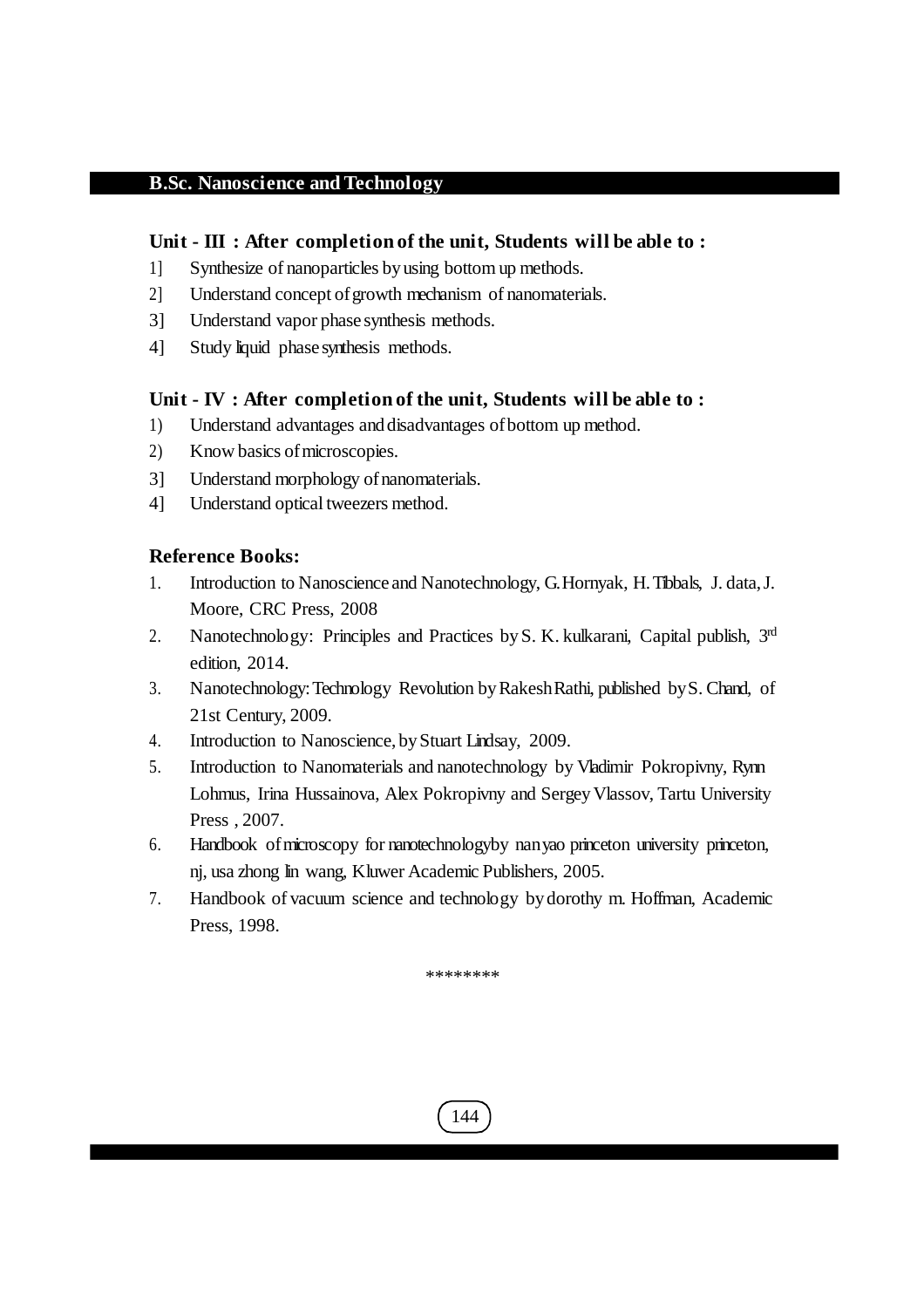# **BNTP - 511: Nanoscience Lab Course - IV (Credit- 2)**

### **Course Objectives : Students should :**

- 1] This practical course will provide student better understanding of different techniques forsynthesis of nanoparticles
- 2] Gain knowledge in optimization of reaction conditions for synthesis ofnanomaterials
- 3] Know the synthesis ofnanaopartical byusing biological material.
- 4] Study about the hardness ofwater.
- 5] Study about the oxygen demand oforganisms.

## **Practicals**

- 1] Synthesis of  $Fe<sub>2</sub>O<sub>3</sub>$  by Solvothermal method
- 2] Synthesis ofsilver nanoparticles bychemical method
- 3] Synthesis of  $TO<sub>2</sub>$  nanoparticles by using sol-gel method
- 4] Synthesis of  $Fe<sub>2</sub>O<sub>3</sub>$  by sol-gel method
- 5] Synthesis ofZnO nanorods byhydrothermal method
- 6] Synthesis ofGraphene oxide bymodified Hummers method
- 7] Synthesis of Polyaniline nanofibers by CBD method
- 8] Synthesis ofCdSnanoparticles bySILAR method
- 9] Synthesis of Nickelferrite by hydrothermal method
- 10] Preparation of superhydrophobic nanocoatings by spin coating method.
- 11] Synthesis ofsilver nanoparticles byusing plant material.
- 12] Synthesis of silver nanoparticles by using fungi.
- 13] Synthesis of silver nanoparticles by using bacteria.
- 14] Environmental Sampling methods and analytical preparations
- 15] Air pollution monitoring and analysis
- 16] Determination of total alkalinity and acidity of a water sample.
- 17] Determination of Chemical Oxygen Demand.
- 18] Determination of Dissolved Oxygen and Biological Oxygen Demand
- 19] Determination total Hardness, Sulphates, Nitrates and Chlorides

# **Reference Books:**

- 1. Instrumental Analysis Labmanual, M.J. Prushan. CHM 311, 2018.
- 2. Introduction to Nanotechnology Charles P. Poole Jr. and Franks. J. Qwens John Wiley and Sons. (2003)
- 3. Plenty ofRoom for Biology at the Bottom: AnIntroduction to Bionanotechnology., Ehud Gazit Imperial college Press 2007

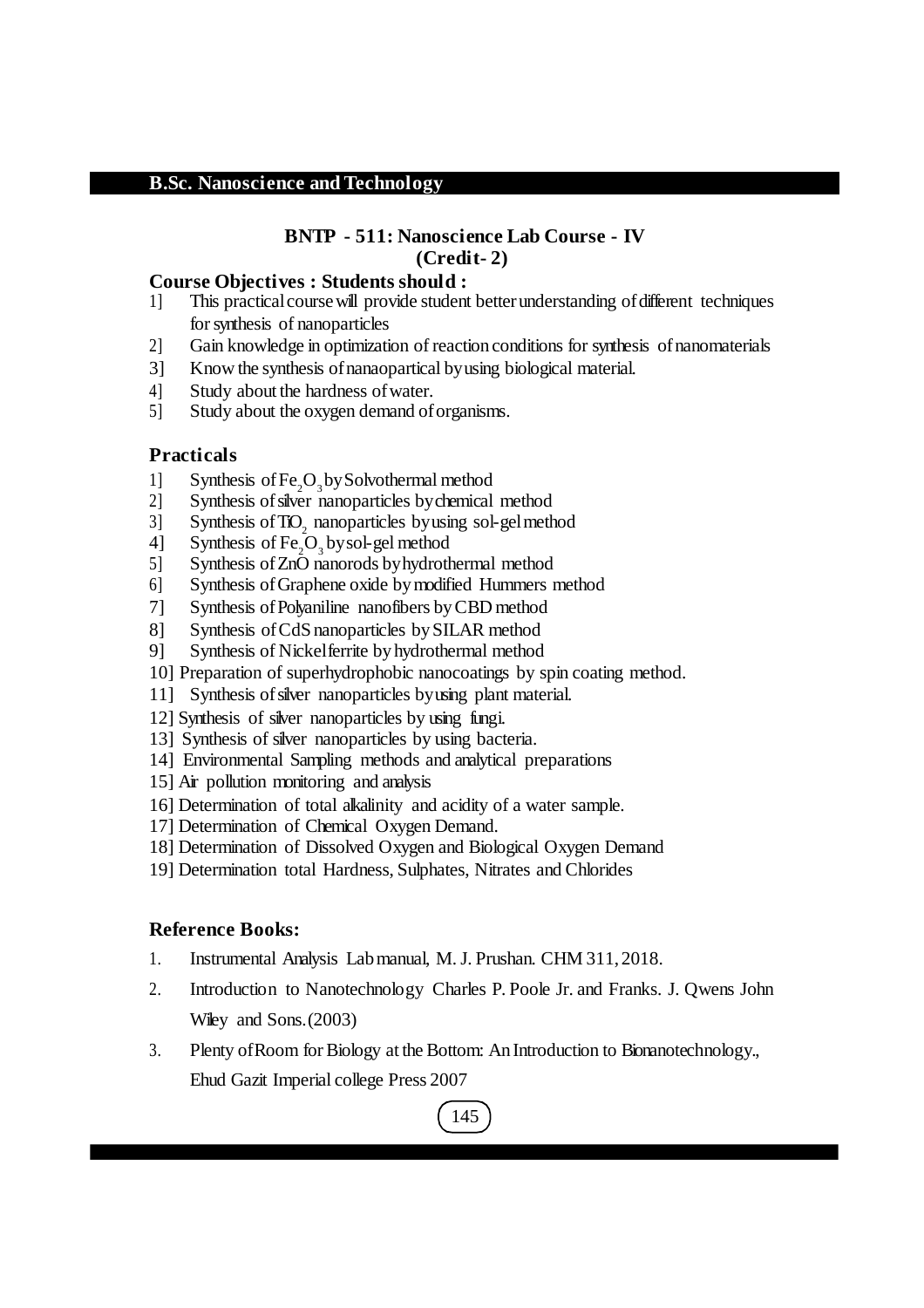- 4. Springer Handbook of Nanotechnology, Bharat Bhushan , Springer Verlag.(2007).
- 5. Nanofabrication towardsbiomedical application: Techniques, tools, Application and impact Challa S., S. R. Kumar, J. H. Carola, John Wiley and sons.2006

# **Course Outcomes :**

# **After completion of the unit, Students will be able to:**

- 1] Know principle and working of various synthesis method.<br>2] Have an idea about the growth mechanism of nanomaterials
- Have an idea about the growth mechanism of nanomaterials.
- 3] Use different nanoparticles synthesis methods.
- 4] Understand the synthesis ofnanoparticle byusing plants, fungi.
- 5] Understand the alkalinity and acidity of water.
- 6] Understand the Dissolved Oxygen and Biological Oxygen Demand.

\*\*\*\*\*\*\*\*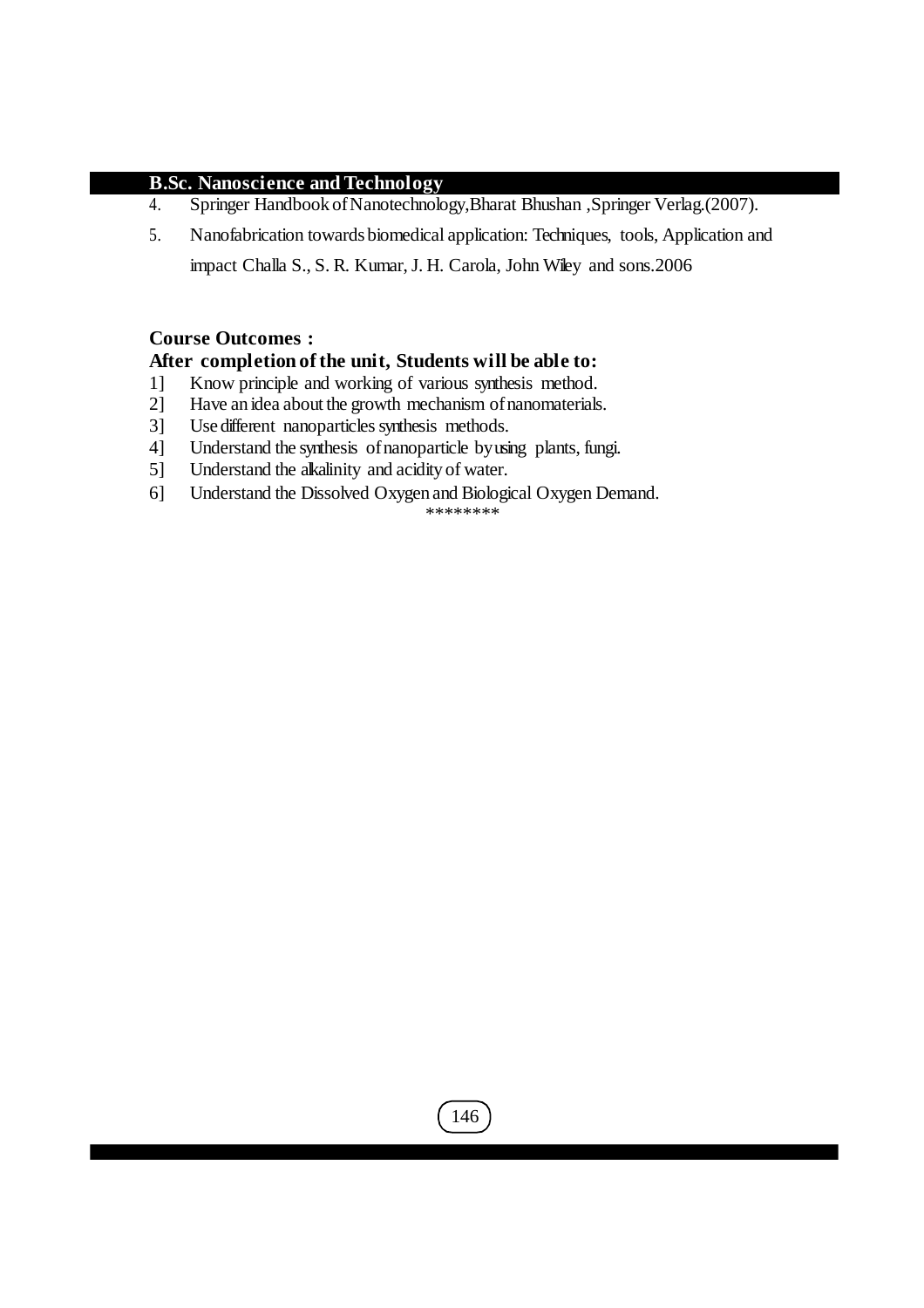# **BNTT – 505(Elective): Environmental Science (45 lectures, Credit- 2)**

#### **Course Objectives: Students should :**

- 1] Study the basic source ofwater and air pollution.
- 2] Study the Act's for water and Soil pollution.
- 3] Study the biosynthesis of nanoparticles from plants, fungi and Microorganisms.
- 4] Study the Applied Nano-Technology.
- 5] Study the type ofEnvironmental Sensors.

#### **Water and Soil pollution**

Environmental pollutants in water  $\&$  soil, hazardous and toxic wastes, waste water characteristics and parameters.Traditionalwater Treatment, nanomaterialContamination in Aqueous Environmental, Ground water pollution, sources, effects, control, Current Nanotechnology for water treatment: Activated Carbon-A Simple Traditional Nanotechnology,Membranesand separationTechnology.The Environment (Protection) Act, 1986, the Water (Prevention and Control of Pollution) Act, 1974.

#### **Unit - 2 : [12 lectures]**

#### **Air pollution & Nano-toxicology**

Toxicity due to airborne Nanomaterials, Engineered nanomaterial's in the environment and Health Effects of Nanoparticles through Air, Absorption and pulmonary deposition of Nanoparticles, Elimination of dusts deposited inthe lungs, Nanoparticles absorption mechanisms from air, Effects of ultrafine dusts.Gas Separation: Advanced Membrane Technology, Chemical Sensing and Detection.

The Air (Prevention and Control of Pollution) Act, 1981.

#### **Applied Nano-Technology**

The Environmental and Applied Nano-Technology Traditional Methods of Detecting, EnvironmentalContaminants, Type of Environmental Sensors, Sensing of chemical pollutants (Gassensors:Introduction),basic sensing mechanism, application of TiO2, Solar Energy and Nanotechnology, Important characteristics and environmental applications of Mesoporous materials.

# **Unit - 1 : [10 lectures]**

# **Unit - 3 : [12 lectures]**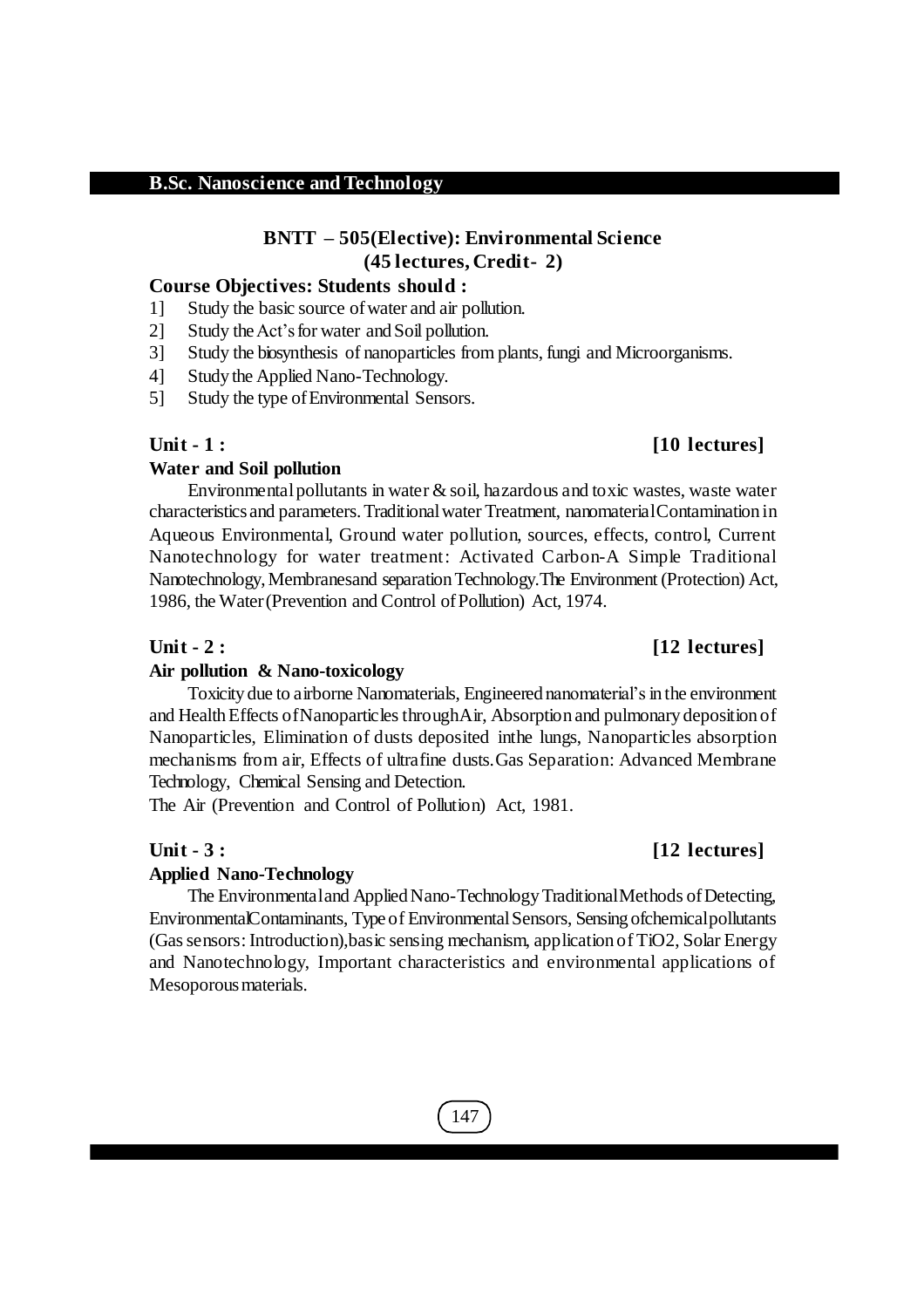# **Unit - 4 : [11 lectures]**

# **Green Nanotechnology**

Definition and principles of Green Chemistry and it'ssignificance, Biosynthesis of nanoparticles from plants, fungi  $\&$  microorganisms and their application. Energy efficient resources and materials inNanotechnology, BiologicalSensors and Detectors and their applications Future aspects and importance of Nanotechnologyin environmental conservation

# **Reference:**

- 1. AReference handbook ofNanotoxicologybyM.ZafarNyamadzi, Gunter Oberdörster, Eva Oberdorster and Jan Oberdorster, Environmental Health Perspectives, Volume, 113Number 7 ,July 2005.
- 2. Wastewater Engineering- treatment, Disposaland reuse, Metcalfand Eddy,Inc., Tat McGraw Hill, 1999
- 3. Environmentalapplications of nanomaterials:synthesis, sorbents and sensors, 2nd edition, Glen E Fryxell, Guozhonga Cao, Imperial College Press.
- 4. Nanotechnology for EnvironmentalEngineering,Springer InternationalPublishing, Ratul Kumar DasVinayak Laxman PachapurLinson LonappanVolume 1 / 2016 - Volume 4 / 2019.
- 5. Environmental Chemistry, A.K. De, Wiley Eastern Ltd, New Delhi, 2003
- 6. Waterandwaste wateranalysis(Handbook of methodsin environmentalstudies Col.1 byS. K.Maiti, ABD Publication, Delhi, ISBN-978-81-8577-34-07

## **Course Outcomes:**

## **Unit - I : After completion of the unit, Students will be able to:**

- 1] Understand source ofwater pollution.
- 2] Know the Act'sfor water pollution.

## **Unit - II : After completion of the unit, Students will be able to:**

- 1] Understand source ofAir pollution.
- 2] Know the Act's for Air pollution.

## **Unit - III : After completion of the unit, Students will be able to:**

- 1] Understand AppliedNano-Technology
- 2] Understand Type of Environmental Sensors

# **Unit - IV : After completion of the unit, Students will be able to:**

- 1] UnderstandBiosynthesis of nanoparticles from plants.
- 2] UnderstandBiosynthesis of nanoparticles from fungi.

#### \*\*\*\*\*\*\*\*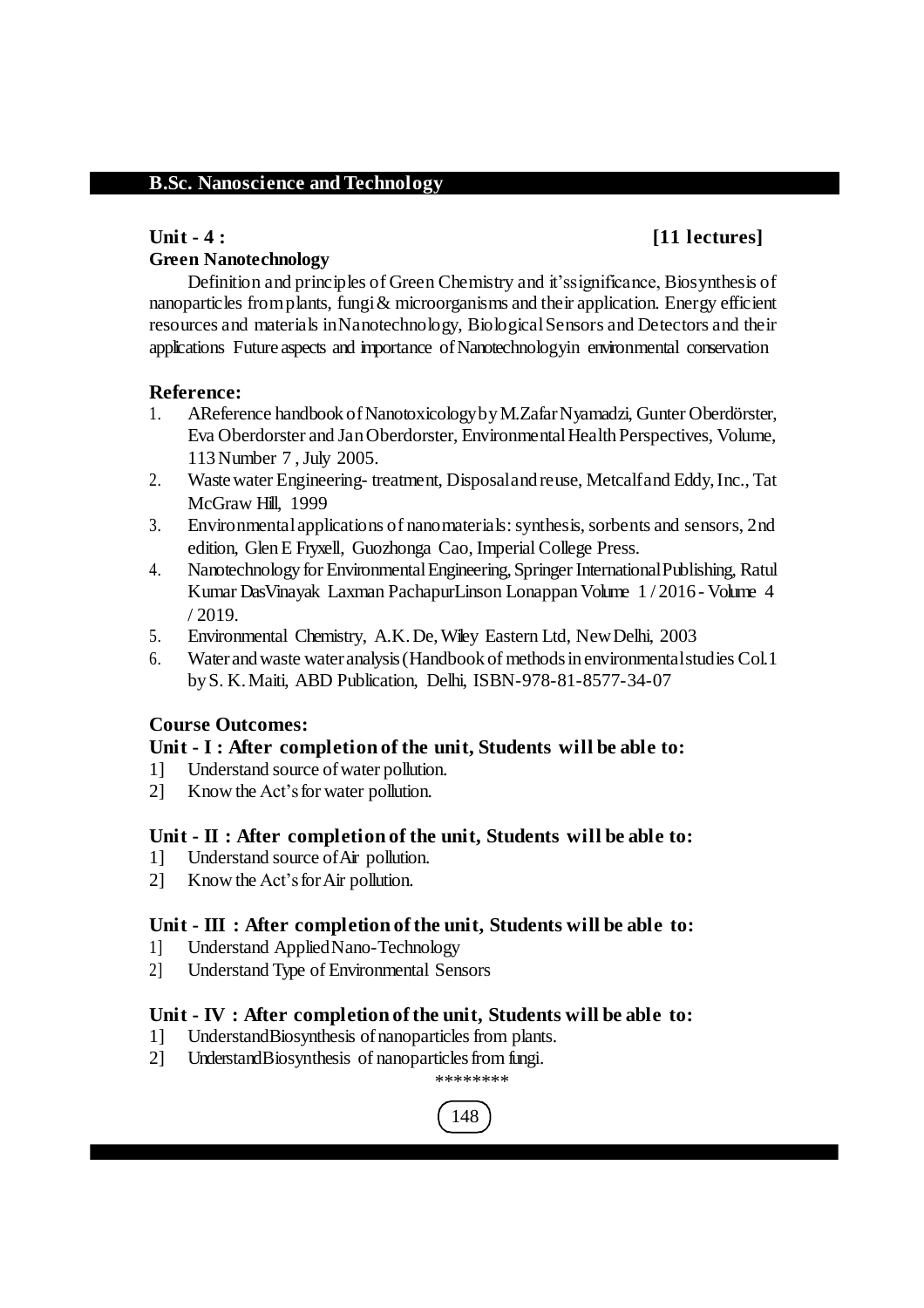# **BNTT – 506 (Elective): Application of nanomaterials: Carbon Nanostructures**

# **(45 lectures, Credit- 2)**

# **Course Objectives : Students should :**

- 1] Study the basicknowledge ofcarbon nanomaterials.
- 2] Study the allotropes ofcarbon.
- 3] Study the how to synthesis carbonnanomaterials.
- 4] Study the properties of carbonnanomaerials
- 5] Study the synthesis of graphene
- 6] Study the applications of carbonnanomaterials

# **Allotropes of Carbon**

Diamond – Graphite – Graphene – Fullerenes – Metallofullerenes – Solid C60 – Bucky onions – Carbon nanotubes(CNT): Single walled carbon nanotubes, Multi-walled carbon nanotubes – Carbon dots – Carbon nanocones – Carbon nanohorns – Nanodiamond – Stability of carbon phases at nanolevel: Phase diagram.

# **Unit - 2 : [10 lectures]**

# **Synthesis of Carbon Nanostructures**

Ultra high vacuumchamber: Pumps- Gauges – Arc discharge method:CNT- fullerene – Chemical vapor deposition: Graphene- CNT- various gases precursors – Pulsed laser deposition:CNT- Laser pulse-target interactions –Thermalflash deposition – Mechanicalchemical- thermal exfoliation ofgraphene.

# **Properties of Carbon Nanostructures**

Chemical reactivity – Electrical conductivity – Thermal conductivity – Mechanical strength – Electron field emission – High aspect ratio –Light emission –Biocompatibility– Dispersion – Cytotoxicity –Anti-microbial effect –Molecular carriers.

# **Applications**

Energy storage devices – Quantum computers – Antioxidants – Polymer electronics – Environmental protection –Food processing &packaging –Agrotechnology –Nanosensors

– Biosystems –Drug delivery – Tissue engineering – Nanorobots–Celltracking& labeling – Molecular motors –Cosmetics.

# 149

# **Unit - 1 : [11 lectures]**

# **Unit - 3 : [11 lectures]**

# **Unit - 4 : [13 lectures]**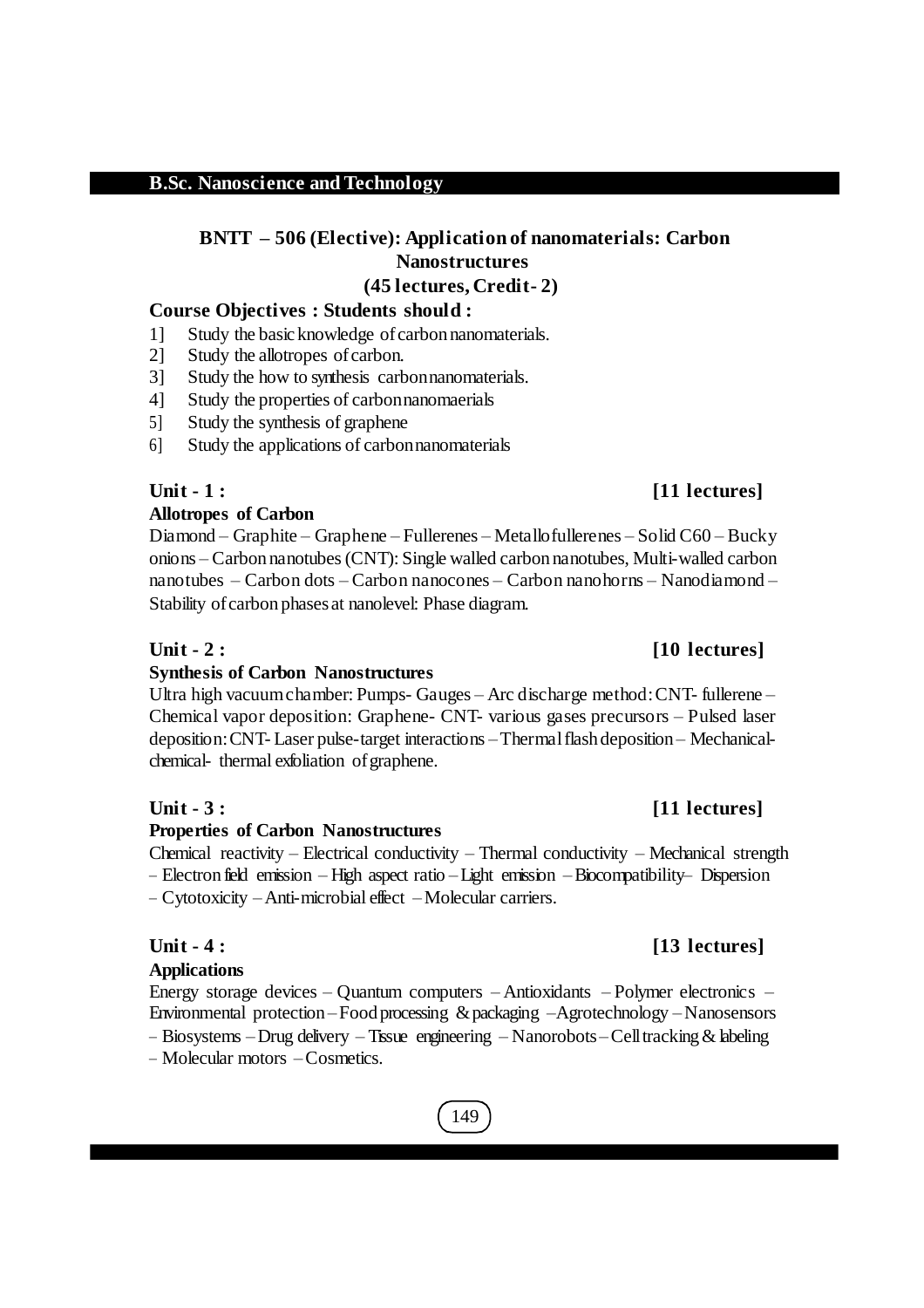# **Course Outcomes:**

# **Unit - I : After completion of the unit, Students will be able to :**

- 1] Understand basic of carbon allotropes.
- 2] Know different types of carbon.

# **Unit - II : After completion of the unit, Students will be able to :**

- 1] Understand concept ofsynthesis of carbonnanomaterials by using vapor deposition technique.
- 2] Study thermal evaporation synthesis method.

# **Unit - III : After completion of the unit, Students will be able to :**

- 1] Know mechanical strength ofcarbon nanomaterials.
- 2] Understand light emission in carbonmaterials.

# **Unit - IV : After completion of the unit, Students will be able to:**

- 1] Understand application ofcarbon nanomaterials in energy storage device.
- 2] Know how to apply carbon nanomaterials in bio system.

# **References**

- 1. Graphene, Carbon Nanotubes, and Nanostructures: Techniques and Applications, James E. Morris, Krzysztof Iniewski, CRCPress, 2013
- 2. Nanoscience and Nanoengineering: Advances and Applications, Ajit D. Kelkar, Daniel J.C. Herr, James G. Ryan, CRC Press, 2014
- 3. Carbon Nanotubes and Related Structures: Synthesis, Characterization and Applications, Edited by Dirk M. Guldi, Nazario Martín, Wiley-VCH Verlag, 2010
- 4. Carbon Nanotubes: Basic Concepts and Physical Properties, Stephanie Reich, Christian Thomsen, Janina Maultzsch, Wiley-VCH Verlag, 2004
- 5. Physical Propertiesof CarbonNanotubes,RSaito, G Dresselhaus, MS Dresselhaus, World Scientific, 1998
- 6. CarbonNanotubes: Synthesis, Structure, Properties, andApplications, Edited byM. S. Dresselhaus,G. Dresselhaus, P. Avouris, Springer-Verlag, 2000

\*\*\*\*\*\*\*

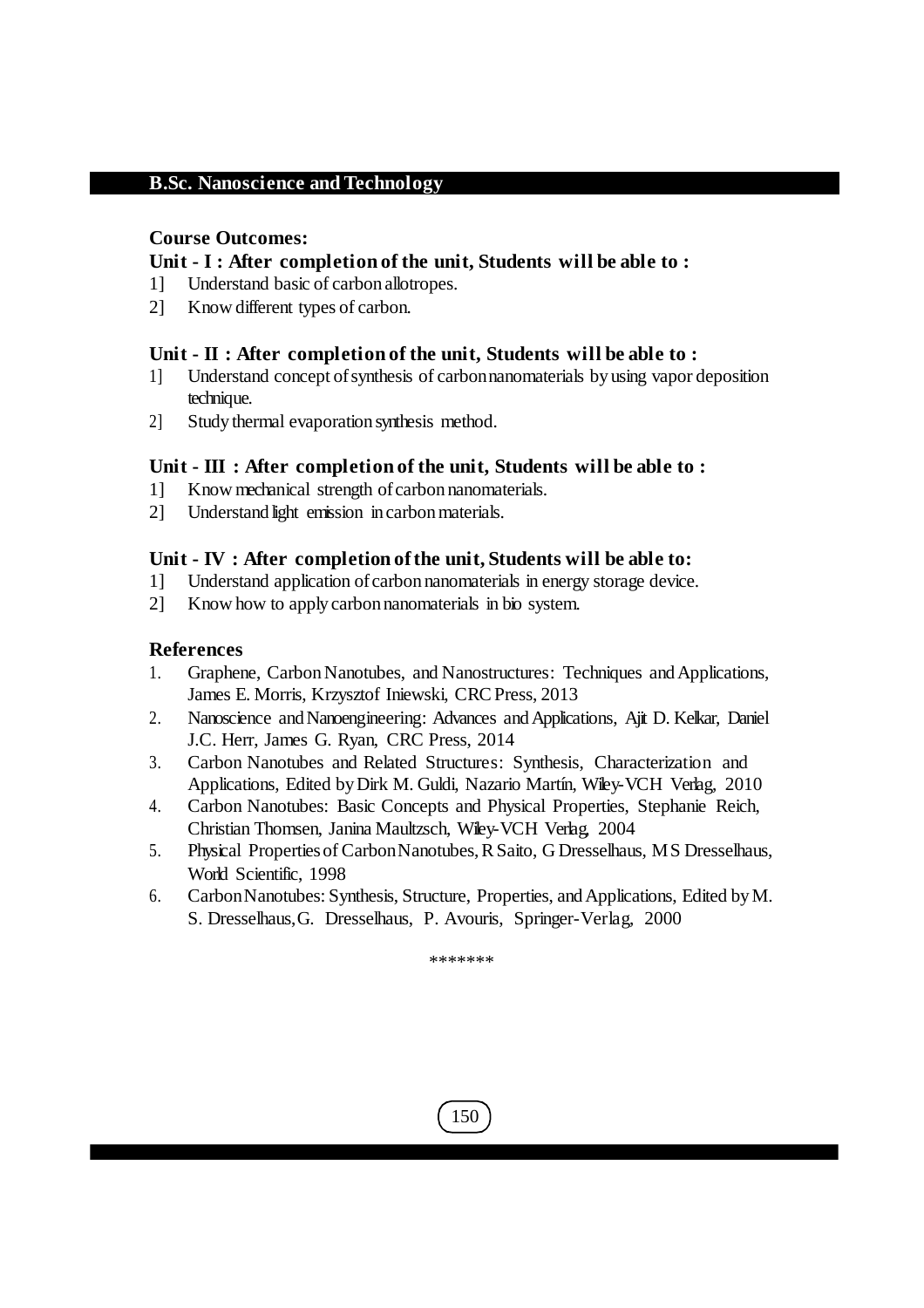# **SECC - BNTT - 507 : Skill Enhancement Compulsory Course Scientific and Technical Writing - I (Lectures:15, Credit:01)**

## **Course Objectives : Students should**

- 1] Motivate towards research
- 2] Study to write research paper
- 3] Learn to present their project work

## **Unit - 1 : Types of Writing :**

Scientific articles, research papers and proposals **Composition:**

Title, paragraph writing, Introduction, Writing main body, figures and tables, referencing, plagiarism, Abstracts, summary writing

## **Unit - 2 : Style :**

Objectivity, clarity, formality, hedging, signposting **Assignment - I :** Present any paper from Nature Nanotechnology or Nature Journal.

#### **Reference Books:**

- 1] Practical handbook for scientific and technical writers, Z. Svobodova et al. L, Da Vinci Program, EuropeanCommission
- 2] The fine art of technical writing byC.R. Perry,Createspace publisher.

## **Course Outcomes:**

#### **After completion of this course students will be able to**

- 1] Understand typesofscientific writing
- 2] Understand conceptof plagiarism checking
- 3] Understand Abstracts, summary writing
- 4] They are able to present paper

# **SECC-BNTP- 512: ProjectWork Credit: 02**

\*\*\*\*\*\*\*

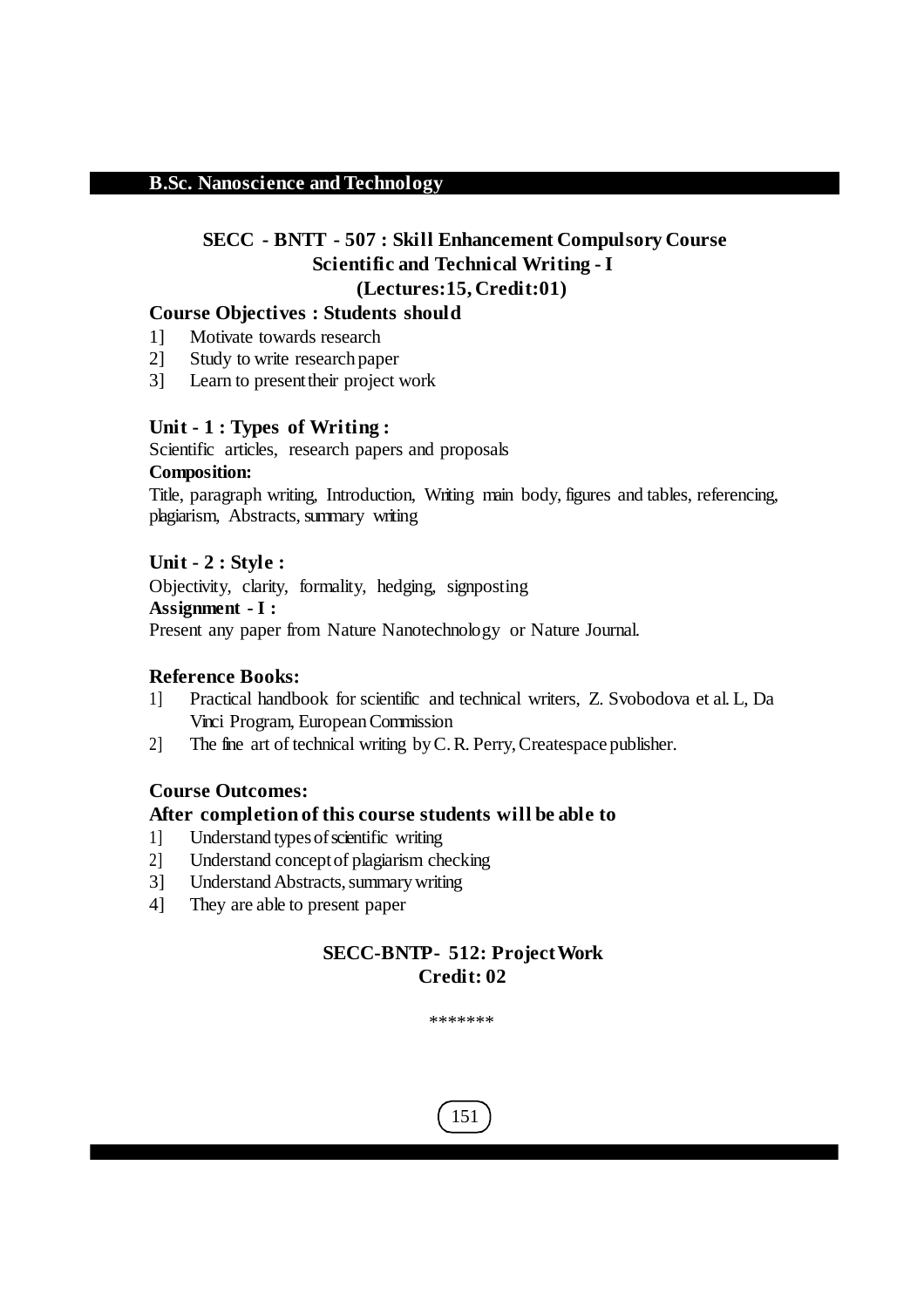# **B.Sc. Part - III Semester -VI BNTT - 601: Solid state physics, Nuclear Physics (Lectures - 45, Credit - 2)**

### **Course objectives: Students should :**

- 1] Study atomic structure's
- 2] Learn properties of matter and its application
- 3] Understand band structure ofsolids
- 4] Learn crystal imperfections
- 5] Learn properties ofnucleus.

## **Atomic Structures**

Revision ofRutherford, Bohr atomic model, The hydrogen spectrum,Somerfield's relativistic atommodel, elliptical orbits of hydrogen, vector atom model, The Pauli's Exclusion principle.

# **Unit : 2 [16 lectures]**

#### **Properties of matter.**

Introduction, classical free electron theory of metals, quantum theory of free electrons, classical. Wave equation,Schrodinger's wave equation and its importance, electrical. Conductivity from quantummechanical. Considerationthermal Conductivity.

#### **Crystal imperfection**

Introduction, Point defects,Vacancies,Schottky defects and Frankeldefects,derivation for no.of vacancies in crystal, Compositional defect, Electronic defect, Line imperfection, Screw dislocation,Burger vector, Surface imperfections, Grain boundaries, Twin boundaries, Stacking defects.

#### **Elementary Band Theory of Solids**

Concept of density of states, Bloch theorem (statement only), Kroning–Penny model, Origin ofenergy gap,Velocityofelectrons according to band theory, Effective massofan electron, Distinction between metals, semiconductors and insulators, Hall Effect - Hall voltage and Hall Coefficient.

## **General Properties of Nuclei and Nuclear Model**

Constituents of nucleus and their intrinsic properties, Quantitative facts aboutsize, mass, charge density (matter energy), binding energy, average binding energyand its variation

# 152

# **Unit : 3 [8 lectures]**

# **Unit : 4 [16 lectures]**

# **Unit : 1 [05 lectures]**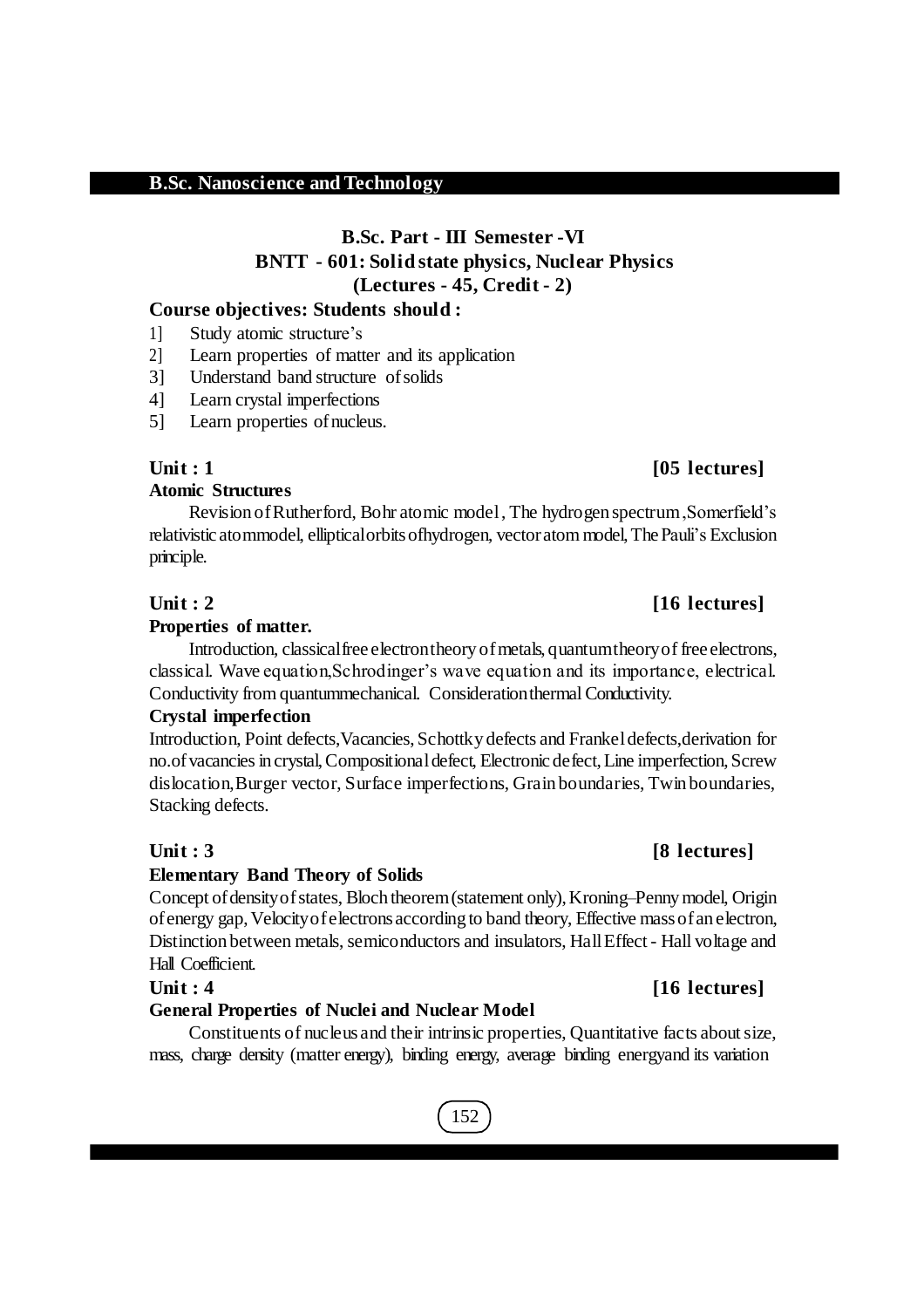with mass number, Liquid drop model approach, Semi empirical mass formula, Magic numbers.

# **Particle Physics**

Particle interactions, Classification of elementary particles, Symmetries and conservation laws- energy, momentum, angular momentum and parity, Baryon number, Lepton number, Conceptof quark model.

# **Reference Books**

- 1. Introduction to Solid State Physics, Charles Kittle, Wiley India Pvt. Ltd, 8th Ed., 2004.
- 2. Elements of Solid State Physics, J.P. Srivastava, , Prenice-Hall of India, 2<sup>nd</sup> Ed., 2006
- 3. Introduction to Solid, Leonid V. Azaroff,, Tata Mc-Graw Hill, 3rd edition 2004
- 4. Solid State Physics, Neil W.Aschroft and N. David Mermin, Cengage Learning,1st edition
- 5. Solid State Physics,Rita John,,Mc-Graw Hill, 2014.
- 6. Solid State Physics, Adrianus J. Dekker, Macmillan Publishers India Ltd 1970.
- 7. Solid State Physics, M.A.Wahab, Narosa Publishing House Pvt. Ltd, 3<sup>rd</sup>Ed., 2018,
- 8. Solid State Physics, S.O.Pillai,, New Age International(P) Ltd., Publishers, 5<sup>th</sup> Ed 2009.
- 9. Fundamentals of Solid State Physics, Saxena-Gupta-Saxena, Pragati Prakashan Meerut, 2015.
- 10. Solid State Physics, R. L. Singhal,Kedar Nath Ram Nath,2019.
- 11. Solid State Physics, C.M. Kachhava ,Tata McGraw Hill Publication,2003.
- 12. Elements of X-raydiffraction, B.D.Cullity and S.Stock, Pearson, 3 edition February 15, 2001
- 13. Introductory Concepts ofnuclear physics, Bernard L. Cohen., Tata McGraw Hill, 1998.
- 14. Introduction to the physics ofnuclei & particles, R.A. Dunlap. Thomson Asia, 2004.
- 15. Introduction to Elementary Particles, D. Griffith, John Wiley & Sons, 1997
- 16. Quarks and Leptons, F.Halzen andA.D. Martin, Wiley India, New Delhi
- 17. Basic ideas and concepts in Nuclear Physics An Introductory Approach by K. Heyde
- 18. IOP-Institute ofPhysics Publishing, 2004
- 19. Nuclear Physics by John Lilley, Wiley publication ; 1<sup>st</sup> edition June 8, 2001.
- 20. Nuclear Physics byS. B. Patel, New age international PVT LTd. Publishers New Delhi, 2<sup>nd</sup> edition, 2011.
- 21. ModernPhysics byR. Murugeshan, andSivaprasathKiruthiga ,S.Chand& company Ltd, Ram Nagar NewDelhi 18th Edition,2017
- 22. Nuclear Physics byD. C.Tayal, Himalaya Publishing house,2009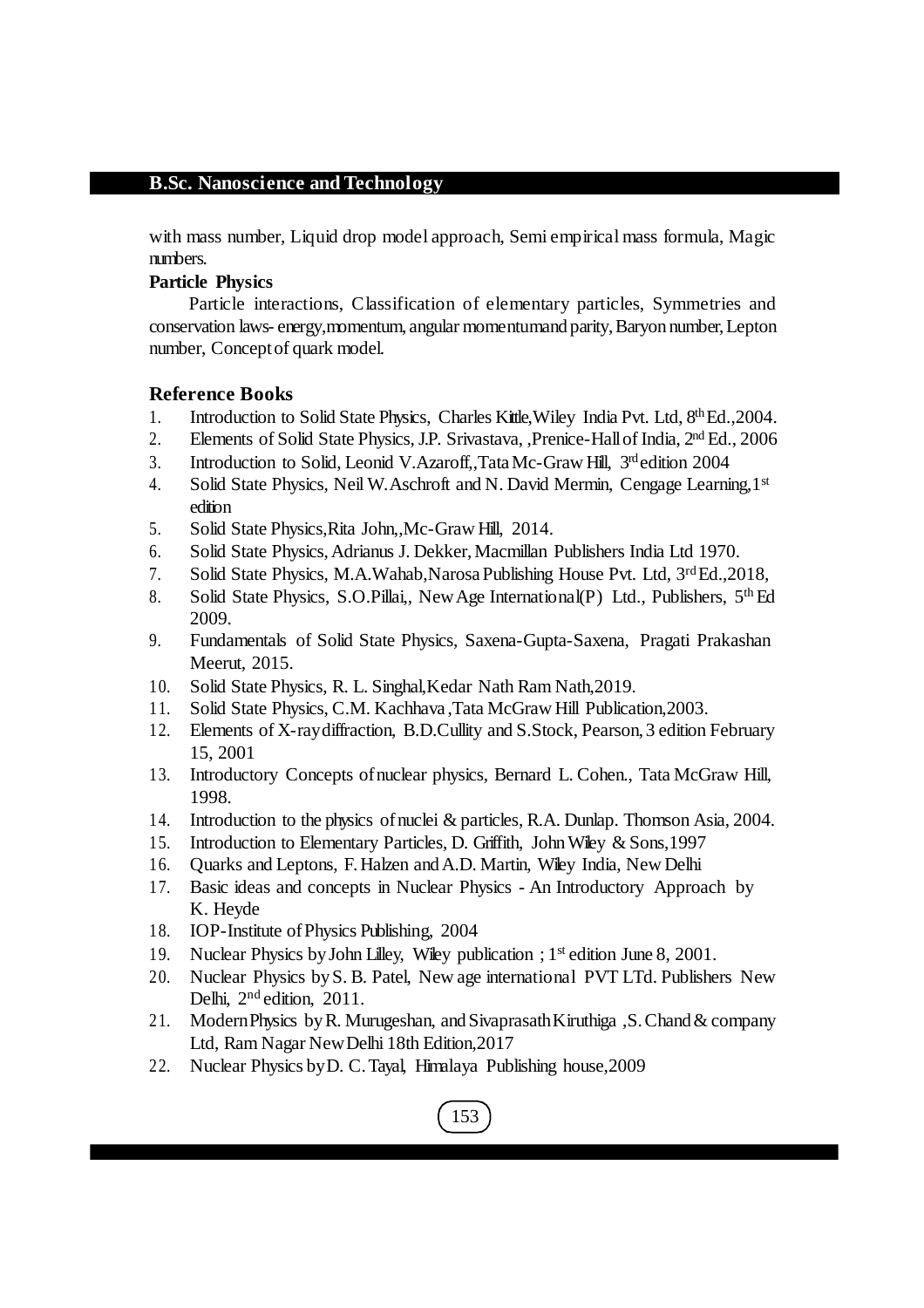- 23. Conceptofmodern physics byArthurBeiser, Tata McGraw- Hill publishing company ltd. New Delhi,10th edition 1994.
- 24. Atomic and nuclear structure byD. K.JHA,Discovery publishing house NewDelhi, 2004.
- 25. Nuclear energy byD. K.JHA Discovery publishing house ,NewDelhi,2004
- 26. Nuclear physics by S. N. Ghoshal, S. Chand & company Ltd, Ram Nagar New Delhi, 2008.

# **Course Outcomes :**

# **Unit – I : After completion of the unit, Students will be able to :**

- 1] Understand atomic structure
- 2] Understand experiments done by scientists to define closest structure of atom and drawbacksoftheir theories

# **Unit – II : After completion of the unit, Students will be able to :**

- 1] Understand Types of matter
- 2] Analyze effects of pressure, temperature etc on the formation of matter and its properties.
- 3] Solving problems related to thermal, electrical properties
- 4] Understand Change in properties ofsolids due to defects
- 5] Calculate number ofvacancies created in solid structures.

# **Unit – III : After completion of the unit, Students will be able to:**

- 1] Band structures in solids
- 2] Differences between metals, semiconductor and insulators
- 3] Analyze Hall effect.

## **Unit – IV : After completion of the unit, Students will be able to:**

- 1] Get knowledge of Intrinsic Nuclear properties
- 2] Calculate binding energy
- 3] Understand various particles present in nucleus
- 4] Understand Importance of nuclear particles

```
*******
```
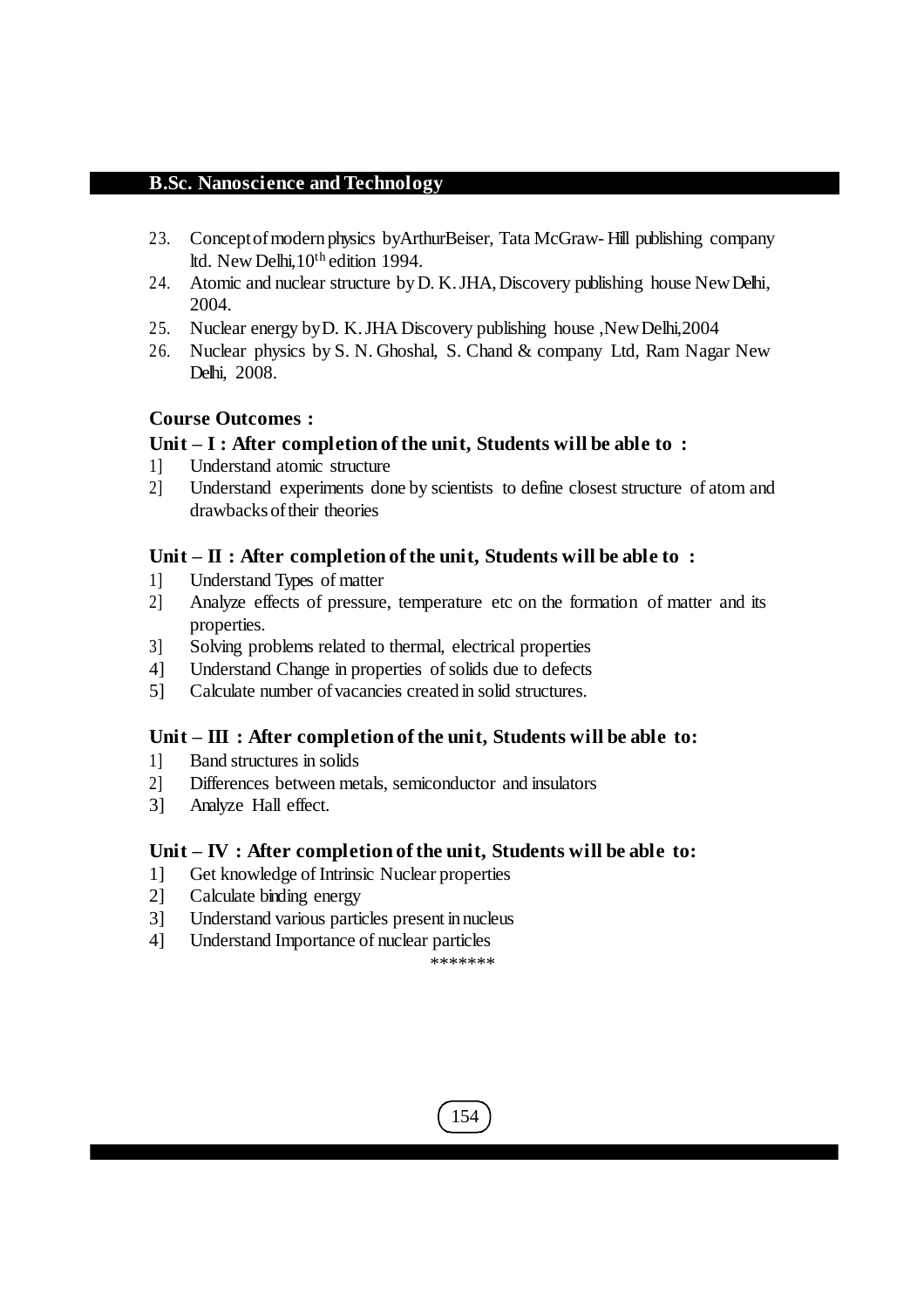# **BNTP-608 -Solid state physics and nuclear physics (Credits-02)**

# **Course Objectives : Students should :**

- 1] Determine properties of solid
- 2] Learn to analyze hysteresis curve
- 3] Determine hall effect
- 4] Study characteristics of Solar cell

# **Experiments**

- 1. Measurement of resistivity of given thin film using two probemethod
- 2. Thermal conductivity of metal using Searle's apparatus
- 3. Hysteresis using CRO
- 4. Surface tension of mercury
- 5. Study of bandgap energy using semiconductor diode
- 6. IV characteristics ofsolar cell
- 7. Polar graph using photocell
- 8. Study of temperature transducer
- 9. Hall effect
- 10. Determination of density and mobility of charge carriers in p-germanium

## **Reference Books**

- **1.** Advanced Practical Physics for Students, B. L.Worsnop, H. T. Flint, Asia Publ. House., 1971
- **2.** Practical Physics, S. L. Gupta and V. Kumar, Pragati Prakashan., (27th Ed.), 2010.
- **3.** An Advanced course in Practical Physics, , D. Chattopadhyay and P. C. Rakshit, New Central Book Agency, (10th Ed.), 2011.
- **4.** . Experimental College Physics, White and manning, McGraw-Hill Book Comp., (3rd Ed.), 1954.
- **5.** . B.Sc. Practical Physics, H. Singh and P.S. Hemne, S. Chand Publication, (4th Ed.), 2011.
- **6.** . Practical Physics, C.L. Arora, S. Chand Publication, 2010.

# **Course Outcomes :**

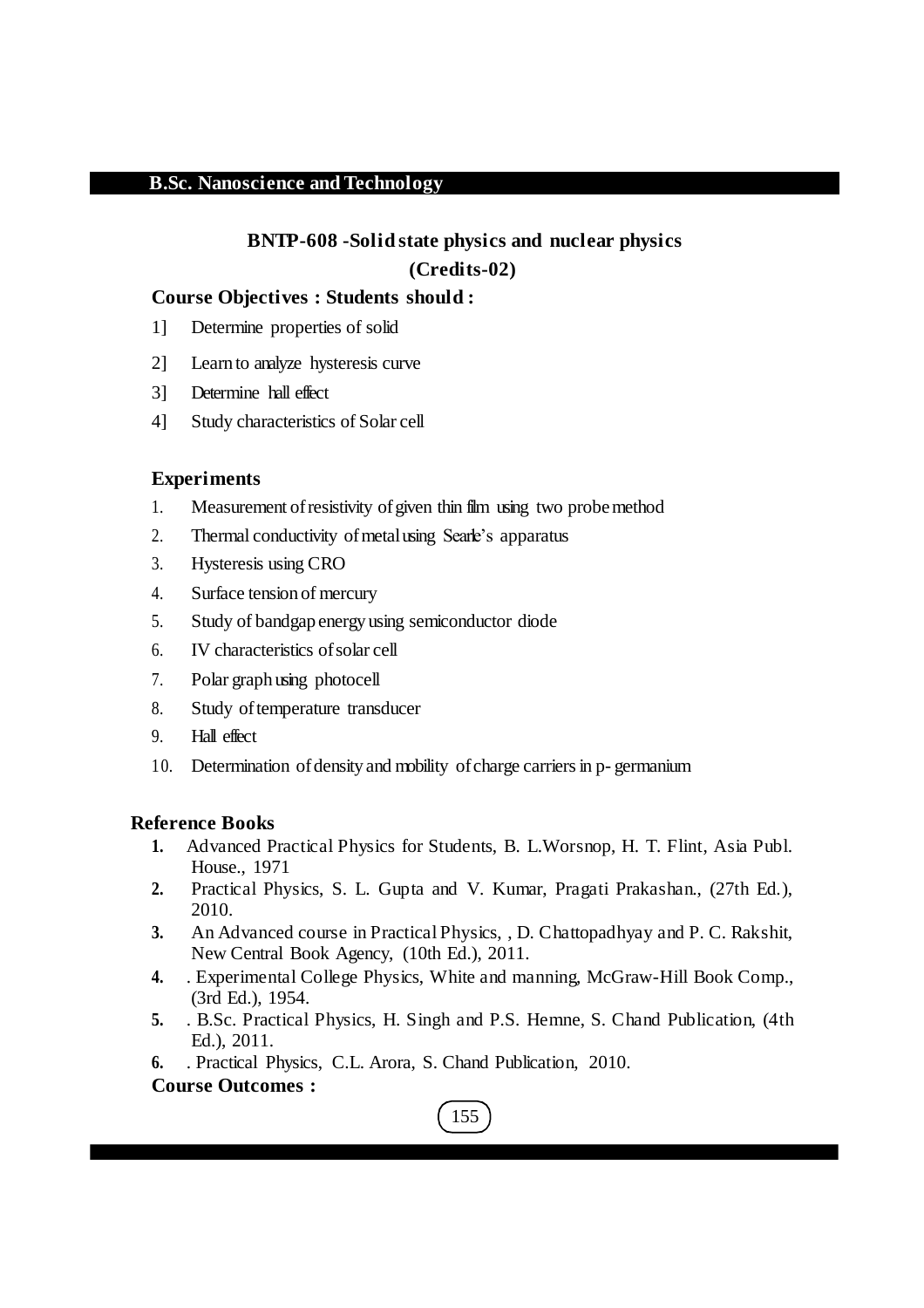# **After completion of the experiments, Students will be able to:**

- 1] Understand methods for analyzing properties of solids
- 2] Measure thermalconductivity
- 3] Measure hall voltage and charge density using Hall effects instrument
- 4] Understand effects of intensity of light on current and voltage ofsolar cell
- 5] Measure magnetic susceptibility of materials
- 6] Handle various instruments with ease

\*\*\*\*\*\*\*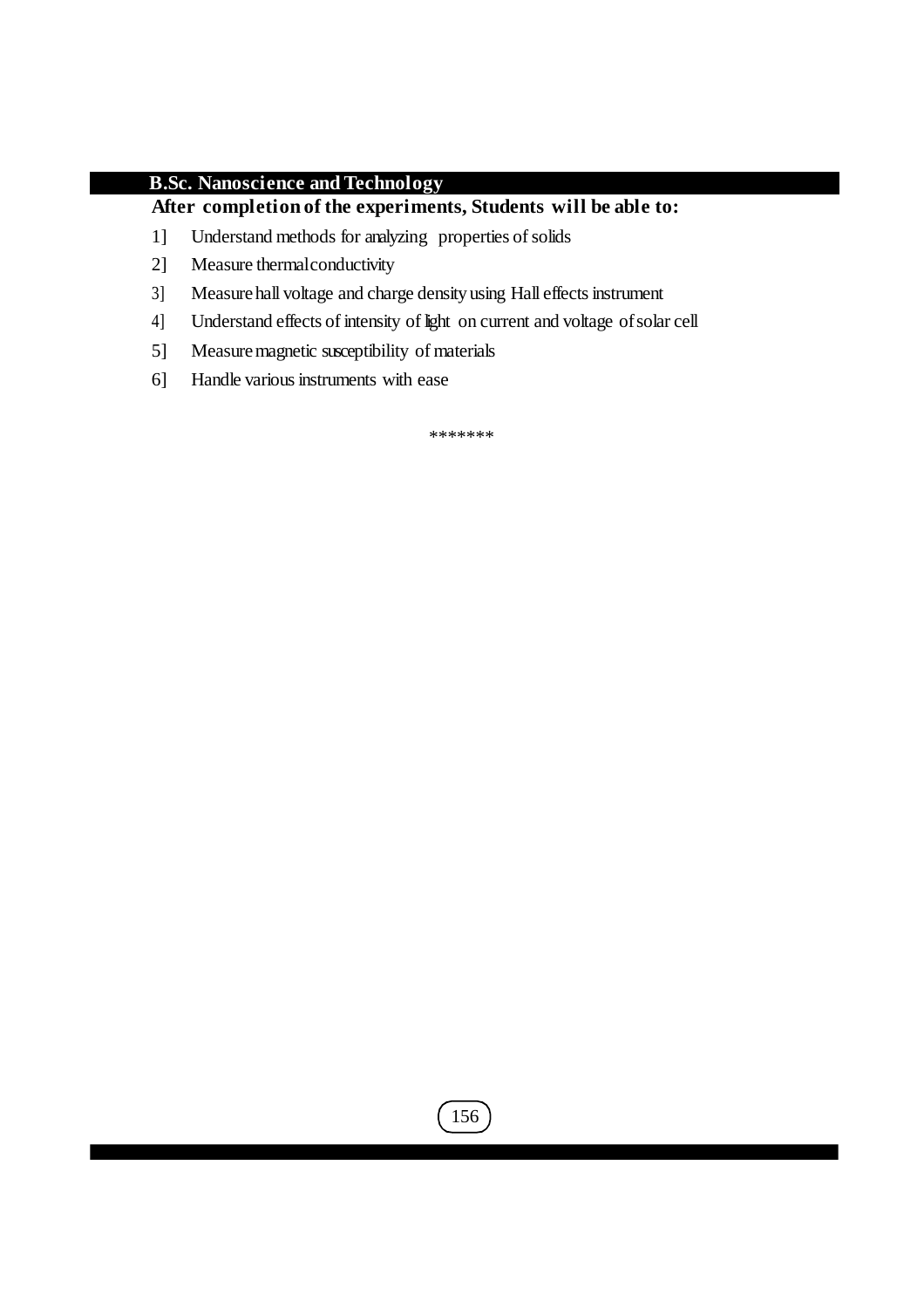# **BNTT - 602: Physical &Organic chemistry (Lectures: 45, Credit-2)**

#### **Course Objectives : Students should :**

- 1. StudyChemical bonding and basisof reactivity.
- 2. Study concepts of aromaticity.
- 3. LearnStructure and stability of reactive intermediates.
- 4. StudyAliphatic Nucleophilic substitutions reaction & Elimination reaction.
- 5. Study the allreactionsin chemical kinetics, Simultaneous reactions, Opposing reaction, and Side reaction. Consecutive reactions, Chain reaction, explosive reaction.

#### **Unit -1 : [15 lecture]**

#### **Reaction Mechanism: Structure and Reactivity**

- a] Types of reactions, Chemical bonding and basis of reactivity-Chemical bond, delocalization, conjugation, resonance, hyper conjugation, tautomerism, inductive effects.
- b] Aromaticity: Structural, thermochemical, and magnetic criteria for aromaticity, including NMRcharacteristicsofaromatic systems. Benzenoid and non-benzenoid compounds, Huckel'S rule, antiaromaticity, Application to carbocyclic and heterocyclic systems, anulenes, azulenes, tropyliumcations, metallocenes, current 2
- c] Structure and stability of reactive intermediates, carbenes, nitrenes, carbocations, carbanions and free radicals.

## **Unit - 2 : [15 lecture]**

#### **A] Aliphatic Nucleophilicsubstitutions:**

The  $S_N^2$ ,  $S_N^1$  and  $S_N^1$  reactions with respects to mechanism and stereochemistry. Nucleophilic substitutions at an allylic, aliphatic trigonal, benzylic, aryl and vinylic carbons. Reactivity effectofsubstrate structure, effectofattacking nucleophiles, leaving groups and reaction medium. S<sub>N</sub> reactions at bridge head carbon, competition between S<sub>N</sub>1 and S<sub>N</sub>2, Ambident nucleophiles, Neighbouring Group Participation.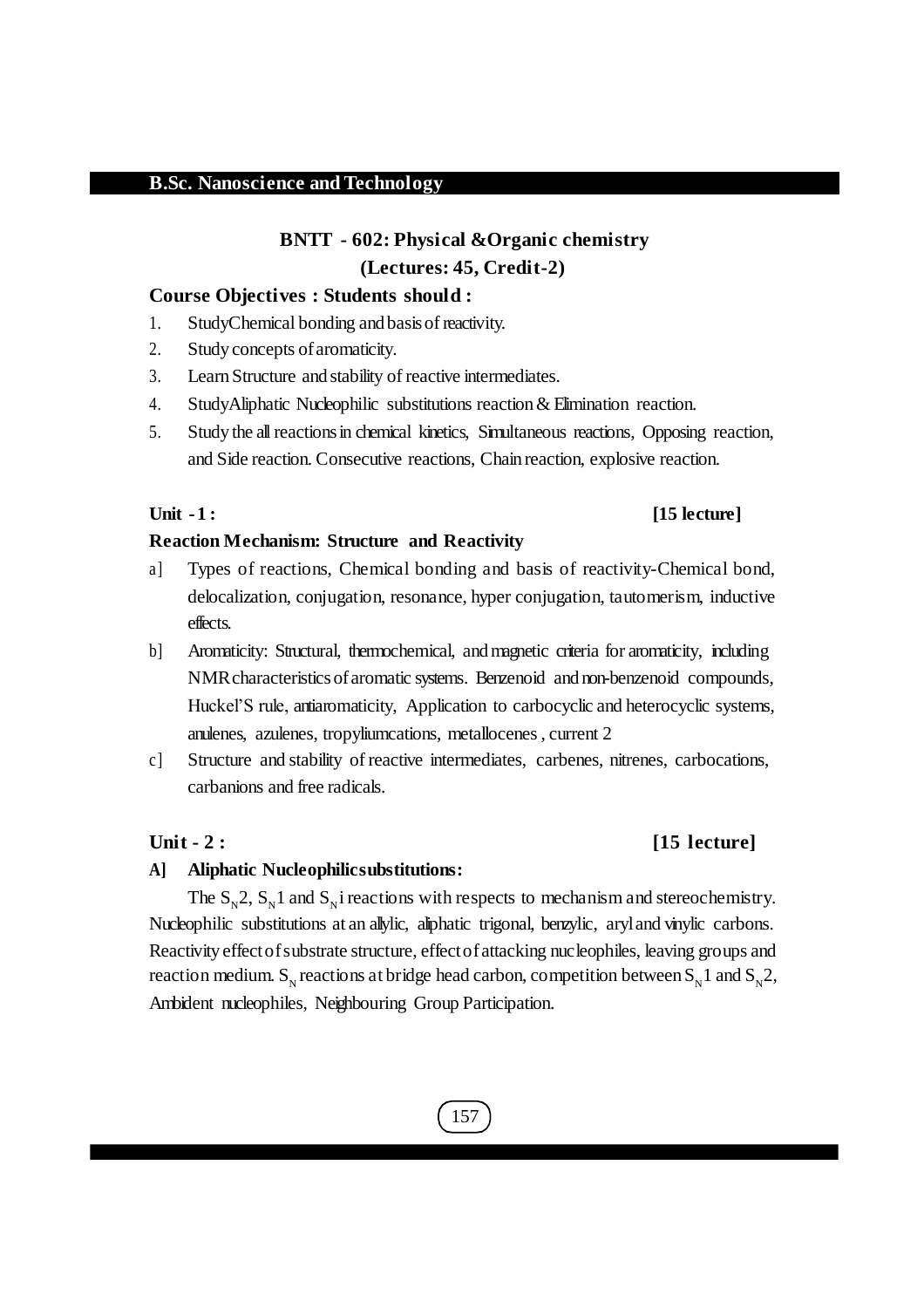#### **B] Elimination Reactions :**

The E1, E2 and E1cB mechanisms. Orientation in Elimination reactions. HoffmanVersus Saytzeff elimination, competition betweensubstitution and elimination reactions, Reactivity: effects ofsubstrate structures, attacking base, the leaving group,the nature of mediumon elimination reactions.

#### **Unit -III : [07 lectures]**

#### **Chemical Kinetics**

Introduction. Simultaneous reactions such as: Opposing reaction: (Derivation of rate equation for first order opposed by firstorder expected) Side reaction. Consecutive reactions. Chain reaction. Explosive reaction (Derivation ofrate equation and Numericalproblems are not expected).

#### **Photochemistry**

Introduction, Difference between thermal and photochemical processes. Laws of photochemistry: i] Grotthus - Draper law ii] Lambert law iii] Lambert – Beer's law (with derivation) iv] Stark-Einstein law. Quantum yield, Reasons for high and low quantum yield. Factors affecting Quantum yield. Photosensitized reactions – Dissociation of H2, Photosynthesis. Photodimerisation ofanthracene. Jablonskidiagramdepicting various processesoccurring in the excited state:

## **Reference Books :**

- 1. Organic Reaction Mechanisms byV K Ahluwalia, R K Parashar 2nd edition 2004
- 2. Organic Reaction Mechanisms byV KAhluwalia, R K Parashar Naurosa Publishing House: 3rd Edition 2009.
- 3. Organic Chemistry byMorrison & Boyd, PearsonEducation India. 7thEdn,2010
- 4. Organic Chemistry, Jonathan Clayden, Nick Greeves, Stuart Warren,2nd Edition, Oxford Publisher, 2014.
- 5. Textbook of Physical chemistry, P.L. Sony, O. P. Dharmarha, U.N. Das bySultan Chand and S.publication.2003
- 6. Principle of physicalchemistry Puri Sharma, Patania byVishal publishings. Co.44th

# 158

# **Unit -IV** : **[08 lectures]**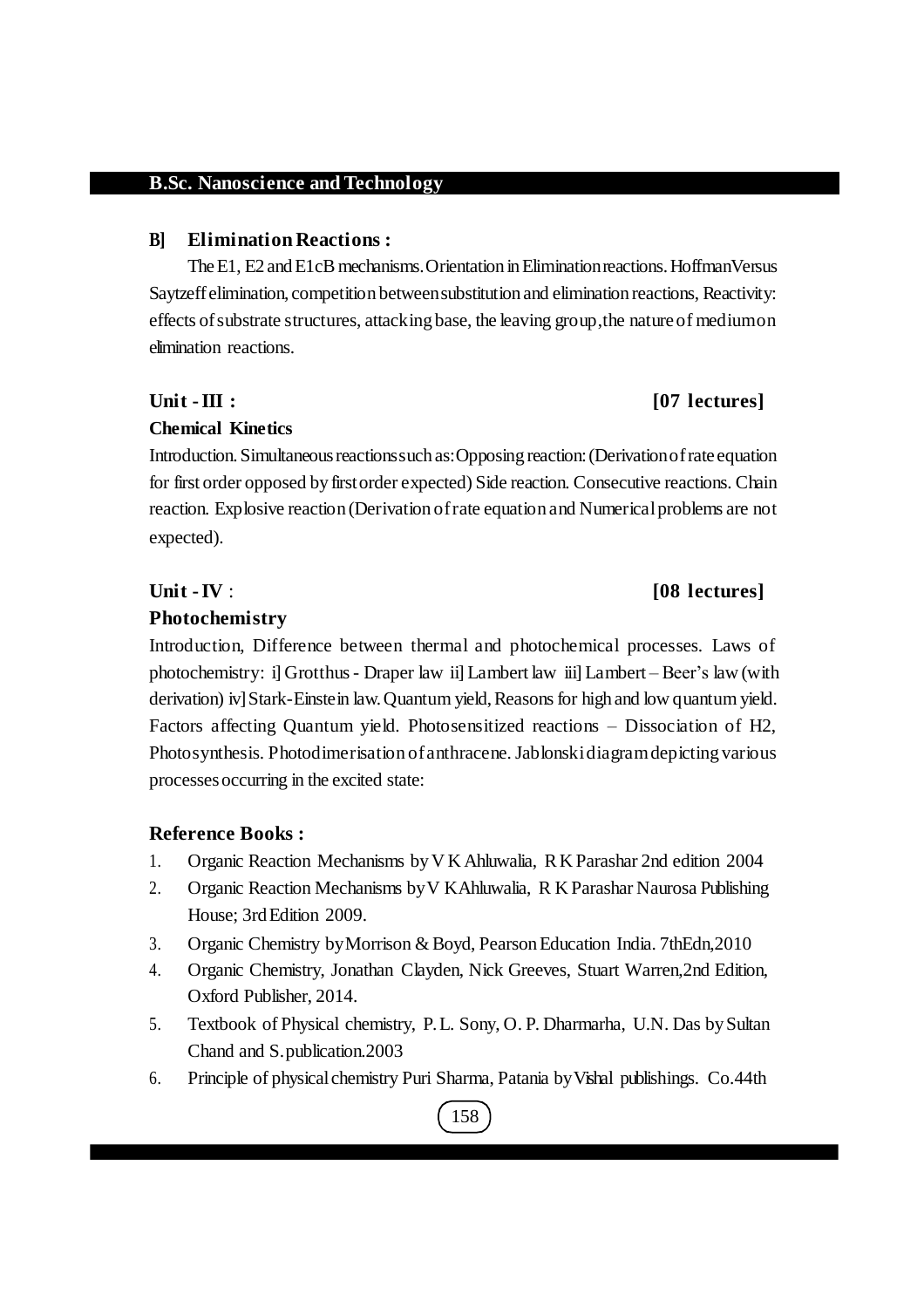edition

- 7. Physical Chemistry by Ira N. Levine Published by McGraw-Hill Science August 29th 2001
- 8. Physical Chemistry by David W. Ball Publishe by Brooks Cole d August 20th 2002
- 9. Physical Chemistry P.W. Atkins, Oxford University press, 8th edition, 2006.

# **Course Outcomes :**

# **Unit - I : After completion of the unit, Students will be able to**

- 1. Understand organic reaction mechanism with respect to structure and reactivity.
- 2. Know conceptsofaromaticity.
- 3. Know structure and stability ofreactive intermediates

# **UNIT - II : After completion of the unit, Students will be able to**

- 1. Understand formation ofvarious typesofAliphatic Nucleophilic substitutions.
- 2. Understand to compare  $SN_2$ ,  $SN_1$  and  $SNi$  reactions with respects to mechanism and stereochemistry.
- 3. Knowambient nucleophiles, Neighboring Group Participation

# **Unit - III : After completion of the unit, Students will be able to :**

- 1. Understand all reactions in chemical kinetics,
- 2. Understand derivation ofrate equation.

## **Unit - IV : After completion of the unit, Students will be able to :**

- 1. Understand difference between thermal and photochemical processes, Laws of photochemistry
- 2. Understand relation betweenPhotosensitized reactions, Photosynthesis.

\*\*\*\*\*\*\*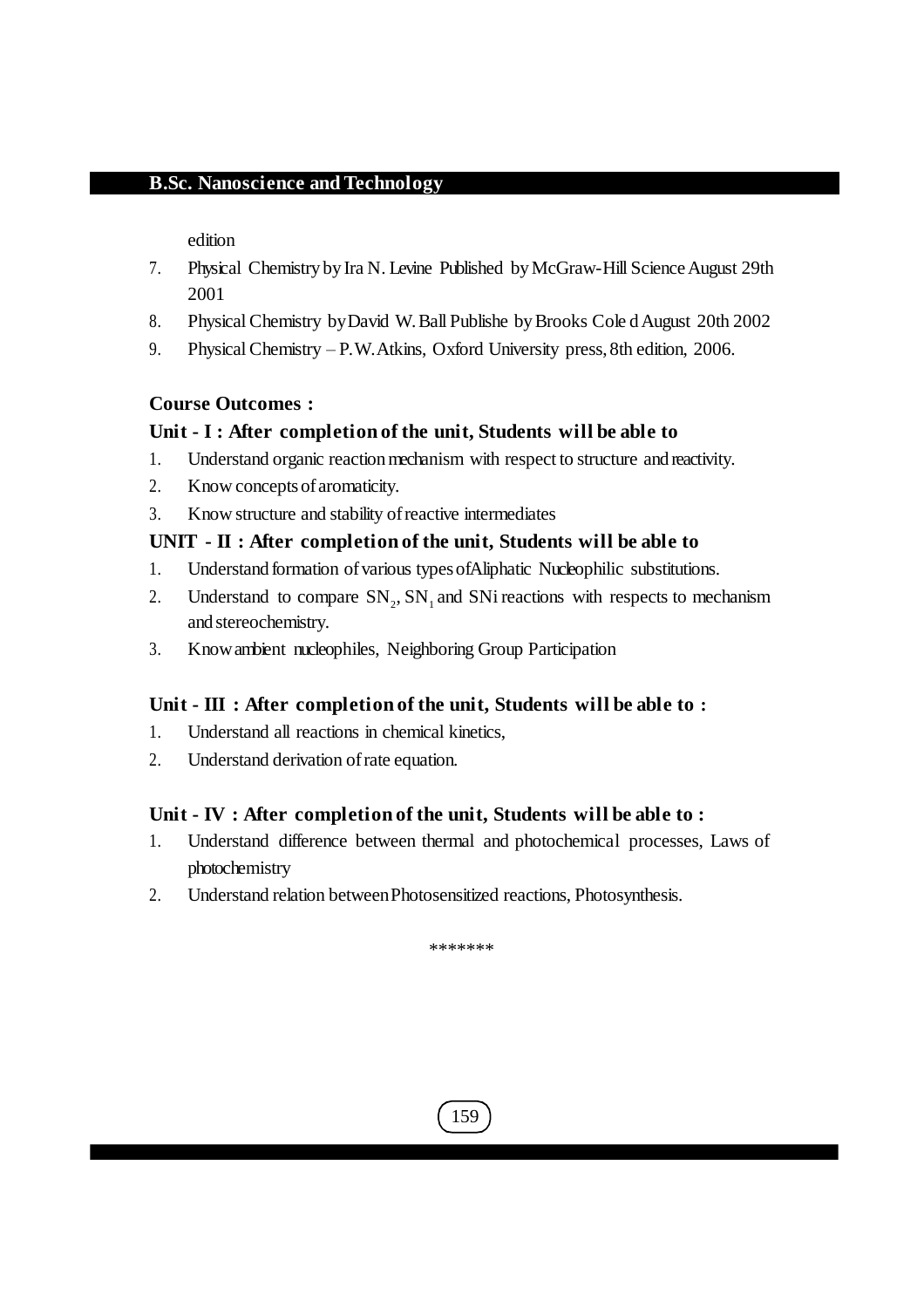# **BNTP - 609: Lab Course II: Chemistry (Credit- 2)**

# **Course Objectives : Students should**

- 1. Perform accurate quantitative measurements with and understanding of the theory and use contemporary chemical instrumentation,
- 2. Interpret experimental result and perform the calculation
- 3. Learn to present scientific and technical information resulting from laboratory experimentation in both written and oral formats.
- 4. Study non instrumental experiments.
- 5. Study instrumental experiments.

# **PRACTICALS**

- **I] Non instrumental Experiments :**
- **A] Any two ofthe following**

# **i] PartitionLaw**.

To determine the partition coefficient of  $CH_3COOH$  between  $H_2O$  and  $CCl_4$ .

# **ii] Viscosity.**

To determine the viscosity average molecular weight of a polymer.

## **iii] Adsorption**.

To investigate the adsorption ofoxalic acid byactivated charcoaland test the validity ofFreundlich & Langmuir isotherms.

## **iv] Solubility.**

To studythe effect of addition of electrolyte (NaClor KCl) on the solubility of Benzoic acid atroom temperature.

## **B] Chemical kinetics.(Any two)**

- 1. The study of energy of activation of first order reaction i.e. hydrolysis of methyl acetate in presence of  $0.5$  N HCl /  $0.5$  NH<sub>2</sub>SO<sub>4</sub>.
- 2. The study of energy of activation of second order reaction i.e. reaction between  $K_2S_2O_8$  and KI (Equal concentrations).
- 3. The study of energy of activation of second order reaction i.e. reaction between  $K_2S_2O_8$  and KI (Unequal concentrations).
- 4. To study the hydrolysis ofmethyl acetateby using its two concentrations in presence of 0.5 N HCl and hence find velocity constant of the reaction.
- 5. To study the effect of addition of electrolyte (KCl) on the reaction between  $K_2S_2O_8$ and KI(Equal concentrations).

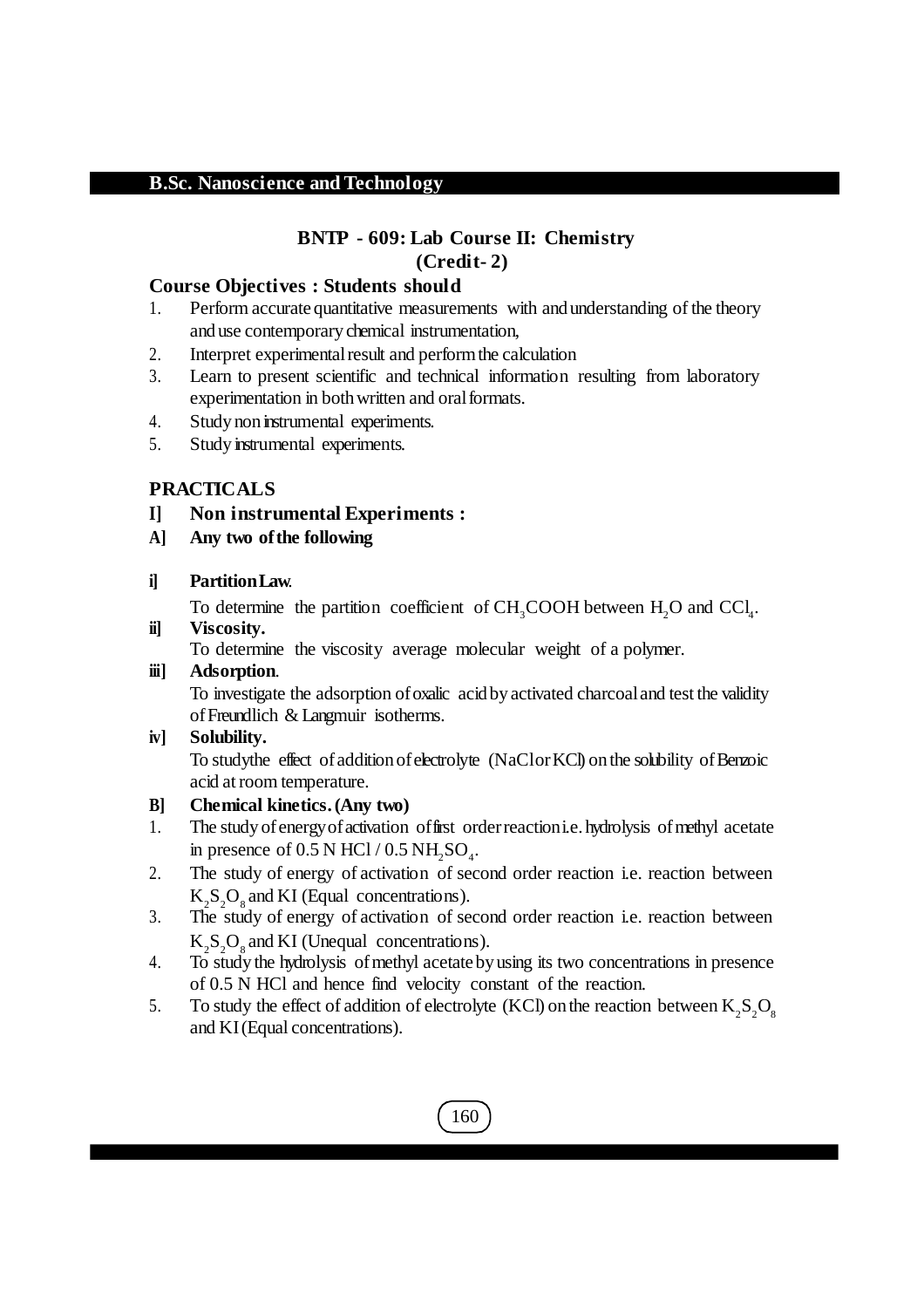# **C] Partial molar volume.**

1. To determine the partialmolar volume ofethyl alcoholin a mixture ofethyl alcohol and water (Any seven mixtures be given).

# **II] Instrumental experiments**

# **A] Potentiometry (Any two)**

1. Titration ofstrong acidwith strong alkali.

N.B.

- i] 8to10mlof1Nacidsolutiontobegivenbyexaminerin100ml volumetric flask & student should dilute it to 100ml and10mlof this solution istaken for titration.
- ii] Experiment is carried out bytaking pilot run from 1 to 10ml and thenfinal run taking 0.2 ml reading in the range of endpoint.
- 2. Preparation of buffer solution and determination of their pH (Anyfive buffer solutions). Theoretical calculation of pH values byusing Henderson's equation.
- 3. Determination of standard electrode potential of  $Zn / Zn++$ ,  $Cu/Cu++$ ,  $Ag/Ag+$ (Any two).
- 4. Estimate the amount ofCl-,Br- and I- in given unknown halide mixture bytitrating it against standardAgNO3solution.
- 5. Titration of ferrous ammonium sulphate using K2Cr2O7 solution and to calculate redox potential of  $Fe++, Fe+++$ system.

# **B] Conductometry (Any two).**

N.B.

- i] 8to10mlof1Nacidsolutiontobegivenbyexaminerin100ml volumetric flask & student should dilute it to 100 ml and10mlof this solution is taken for titration.
- 1. Titration of amixture ofweak acid and strong acidwith strong alkali
- 2. To study the effect of substituent on dissociation constant of weak acid with respect to acetic acid and monochloroacetic acid (cell constant to begiven).

N.B.

Calculate K by using formula  $K = \Box 2.C/1- \Box$ 

- 3. To determine the velocity constantof hydrolysis ofethylacetatebyNaOHsolution by conduct metric method.
- 4. To determine the normality of citric acid in lemon bytitrating it against standard 0.2N NaOHsolution byconduct metric method.
- 5. To determine ë"ofstrong electrolyte (NaClorKCl)and to verify Onsager equation.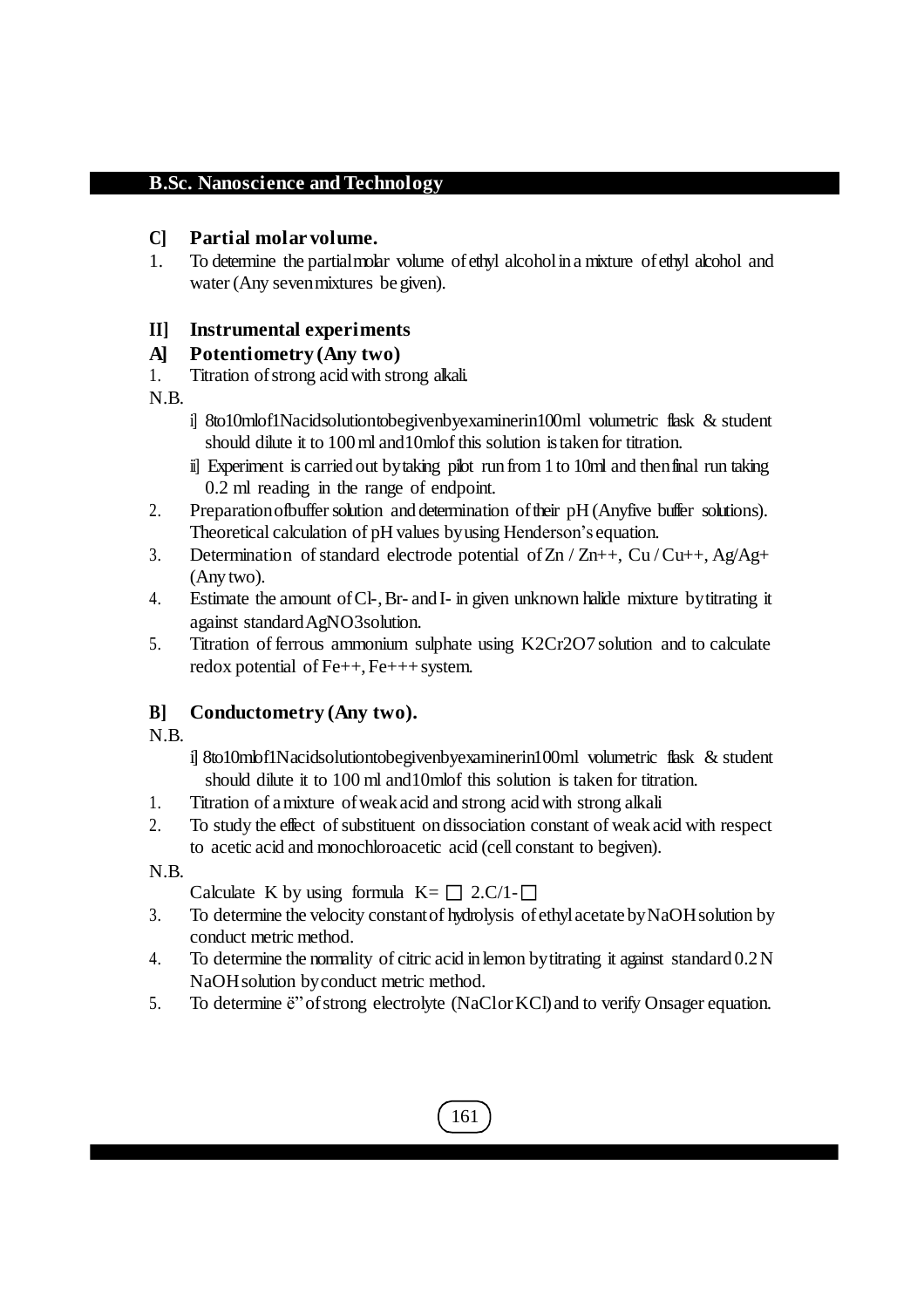# **C] Refractometry. (AnyOne)**

- 1. To determine the percentage composition ofunknown mixture by (i) graphical method and
	- (ii) by composition law (Densities of pure liquids  $A & B$  be given).
- 2. To determine the molar refractivity of methyl acetate, ethyl acetate, n-hexane and carbon tetrachloride and calculate the refraction equivalents ofC, H and Clatoms.

# **D] Colorimetry (Any Two).**

- 1. To verify Lambert Beer'slaw using CuSO4solution.
- 2. To estimate of Fe+++ions bythiocynate method.
- 3. To estimate Fe+++ions using salicylic acid bycolorimetric titration.
- 4. To determine the orderofreactionforthe oxidation ofalcoholby potassiumdichromate and potassium permanganate in acidic medium calorimetrically.

# **E] pH – Metry (Any One).**

- 1. To determine the dissociation constant of monobasic acid (Acetic acid).
- 2. To determine the dissociation constant of dibasic acid (Malonic acid).
- 3. To determine hydrolysis constant ofaniline hydrochloride.

# **Reference books:**

- 1. **A. SeniorPractical Physical Chemistry**, Khosla, B. D.; Garg, V. C.& Gulati, R. Chand &Co.New Delhi (2011).
- 2. **Comprehensive Practical Organic Chemistry**, Ahluwalia, V.K. & Renu Agarwal Orient Black Swan (2004)
- 3. **Experiments in Physical Chemistry** Garland, C.W.; Nibler,J. W.& Shoemaker, D. P. McGraw-Hill: New York 8th Ed. (2003).
- 4. **ExperimentalPhysicalChemistry**Halpern,A.M.&McBane,G.C.W.H. Freeman & Co. New York 3rd Ed.; (2003).

# **Course Outcomes :**

# **After completion of the Experiment, Students will be able to**

- 1. Learn measuring skills in practical.
- 2. Understand theoretical conceptsbyperforming experiments.
- 3. Develop awarenessofminimizing errors.
- 4. Handle various instruments.

\*\*\*\*\*\*\*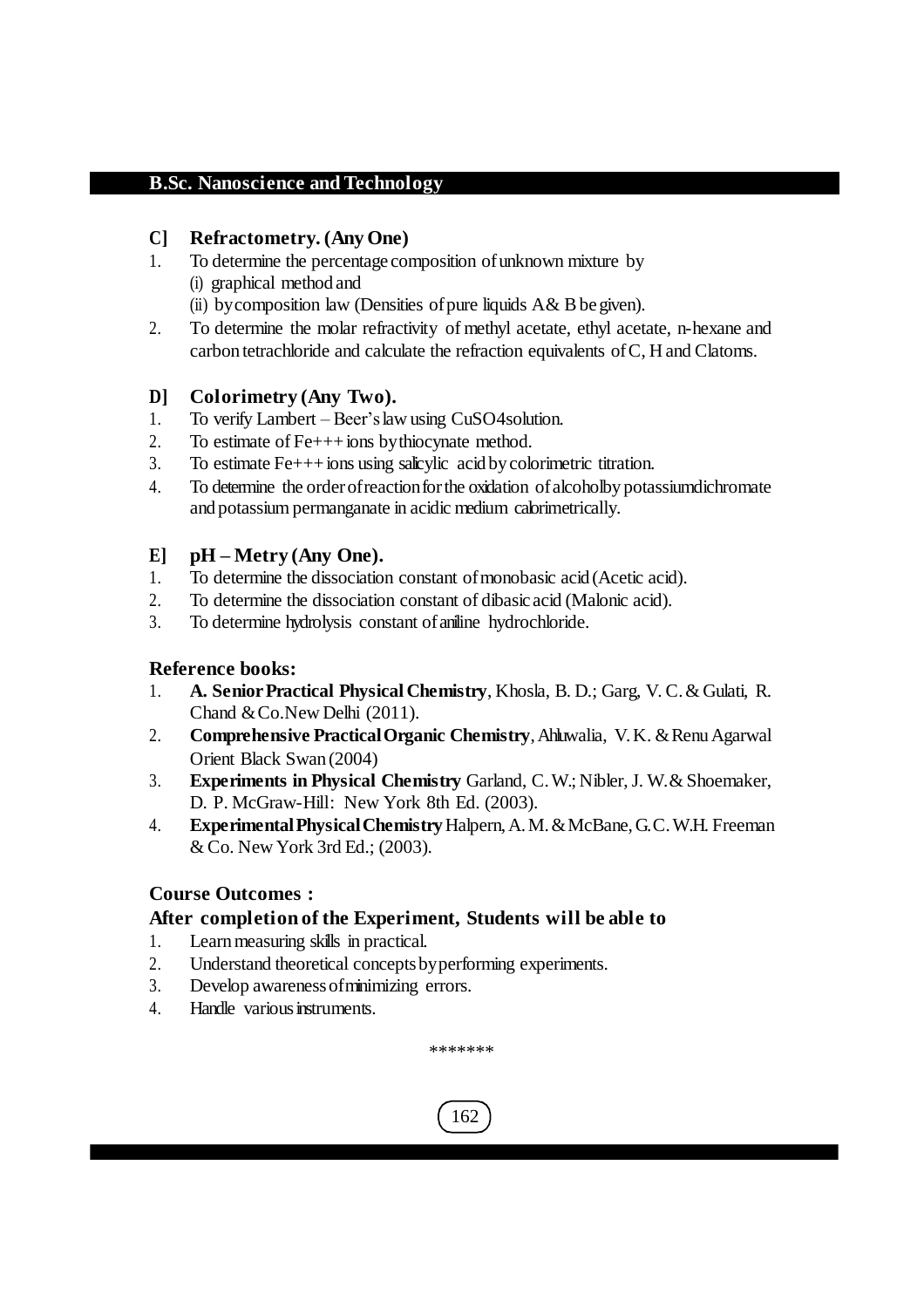# **BNTT- 603 Molecular biology and genetic engineering (Lectures: 45, Credits: 02)**

#### **Course Objectives : Students should**

- 1] Study the structure ofDNA.
- 2] Study the prokaryotic and eukaryotic replication.
- 3] Study the processofTranscription.
- 4] Study the processoftranslation.
- 5] Study the PCR technique.
- 6] Study the Recombinant DNAtechnology.

# **Unit : 1 [11 lectures]**

# **Nucleic acidandDNA Replication Nucleic acid** :

History, nucleic acid as genetic material. Nucleic Acid Structure and Chemistry, nitrogenous bases, purine and pyrimidine bases Sugar–Phosphate ChainConformations, Base Pairing, Base Stacking, Hydrophobic and Ionic Interactions. Different forms of DNA, A form, B, form, Z form. Other Functions of Nucleotides.

#### **DNA Replication** :

AnOverview, ReplicationForks, RoleofDNAGyrase,Semidiscontinuous Replication, RNAPrimers.EnzymesofReplication,DNA polymeraseI, DNAPolymeraseIII Unwinding DNA:Helicases and Single-Strand BindingProtein, DNALigase, Primase, Topoisomerase, **Prokaryotic Replication**:

Escherichia coli, Fidelity of Replication

#### **Eukaryotic Replication** :

The CellCycle, Eukaryotic Replication Mechanisms, Reverse Transcriptase, telomeres and Telomerase. Repair of DNA, Direct Reversal of Damage, Excision Repair, Mismatch Repair, the SOS Response, Double-Strand Break Repair Identification of Carcinogens.

## **Unit : 2 [12 lectures]**

## **Transcription** :

The Role ofRNA inProteinSynthesis, Enzyme Induction, Messenger RNA. RNA Polymerase, Template Binding, Chain Initiation, Chain Elongation, Chain Termination Eukaryotic RNAPolymerases

# **Translation :**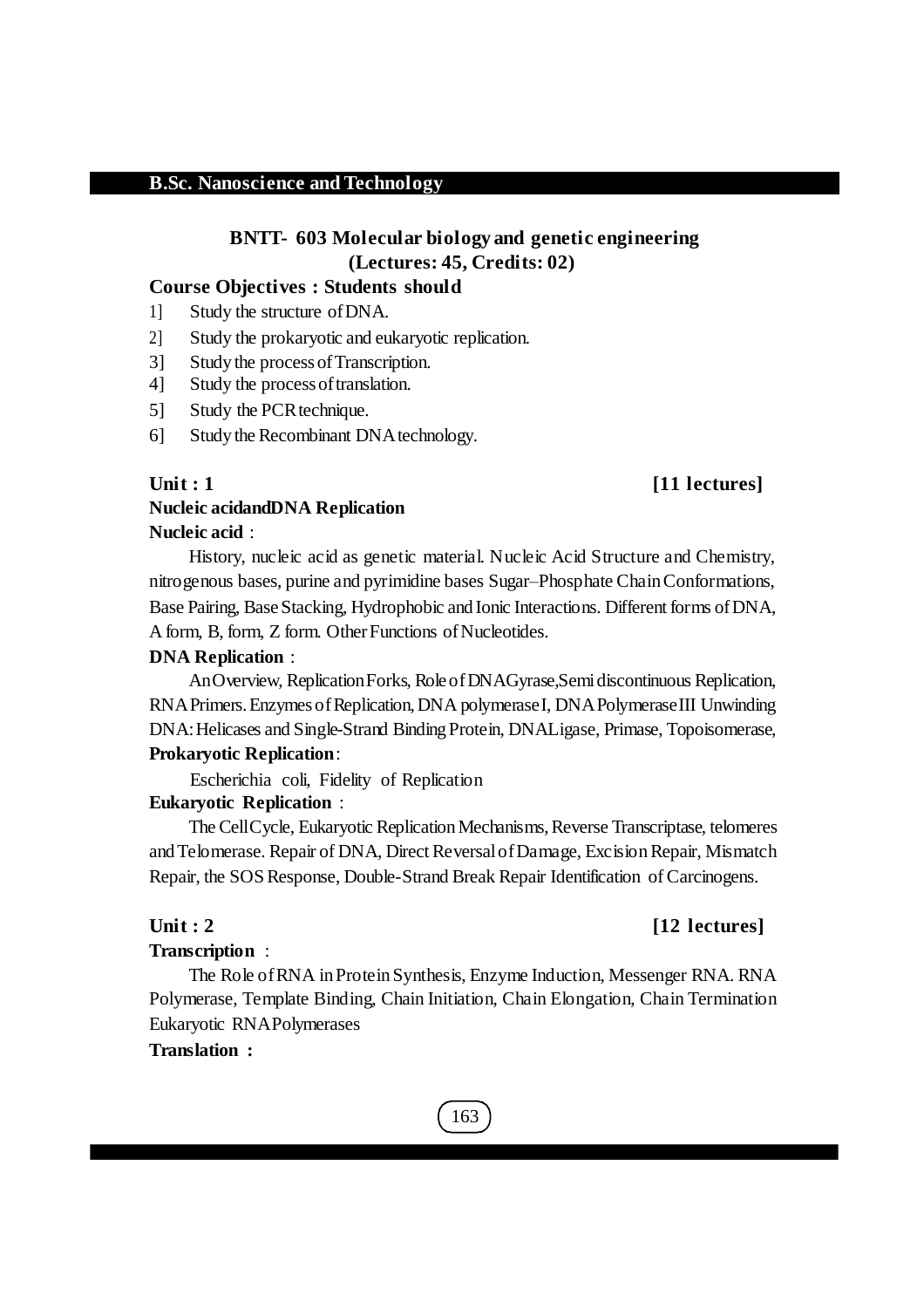The Genetic, Nature of the Code, Codons. Transfer RNA and Its Aminoacylation, Primary and Secondary Structures of tRNA, Tertiary Structure of tRNAAminoacyl–tRNA Synthetases, Codon–Anticodon Interactions, Nonsense Suppression Ribosomes and Polypeptide Synthesis:Ribosome Structure, Polypeptide **Synthesis:** AnOverview, Chain InitiationChain Elongation, TranslationalAccuracy, ChainTermination, ProteinSynthesis Inhibitors: Antibiotics

# **Unit : 3 [15 lectures]**

# **Nucleic Acids and Allied Techniques**

Isolation of DNAfrom plants, animals andmicrobial sources, Isolation of plasmid DNA, PCR: Introduction, Principle, Working, Uses Blotting techniques: Southern and Western Blotting DNAsequencing: Sanger'smethod, Maxam-Gilbert method. Recombinant DNA Technology

**Enzymes involved :** Taq polymerase, Restriction endonucleases, Exonucleases, End modification enzymes, Ligases

**Vectors:** Propertiesofa good vectors,Plasmids, Phages,Cosmids, Artificial vectors,Animal Virus derived vectors

**Transformation:** Chemicaland physicalmethods, RoleofAgrobacteria (Tiand Riplasmids) Construction ofcDNA libraries, Cloning libraries Applications of Recombinant DNA Technology: Transgenics and their applications inMedicine, Agriculture and Veterinary science

# **Unit : 4 [7 lectures]**

## **Nanoparticles for nucleic acid delivery**

Nanoparticles for DNAdelivery, Nanoparticles for mRNAdeliver, Nanoparticles for gene editing. Lipidbased nanoparticles, Gold nanoparticles based delivery, Chitosan nanoparticles based delivery, solid lipid nanoparticles based delivery, and composite nanoparticles based delivery

# **References:**

- 1. Molecular Biology of the CellbyBruce Alberts
- 2. Genetic Engineering: An Introduction to Gene Analysis and Exploitation in Eukaryotes, S. M. Kingsman, Blackwell Scientific Publications, Oxford, 1998
- 3. Route Mapsin Gene Technology, M.R. Walker, and R. Rapley, Blakwell Science, Oxford, 1997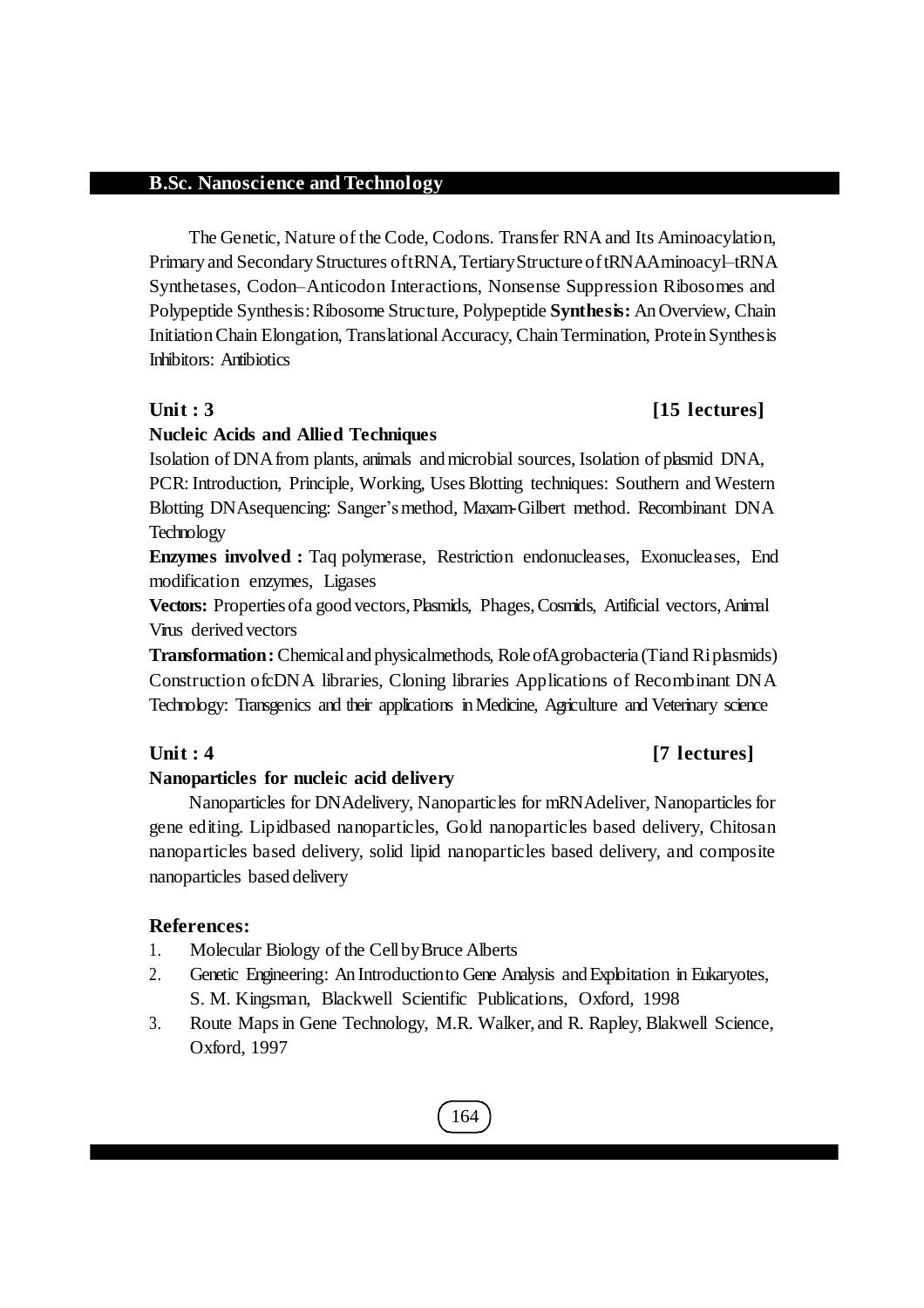- 4. Molecular cloning, vol. I, II, III, Sambrook J, Fritsch E. F. and Maniatis 2<sup>nd</sup> edition, Cold spring harbor laboratory press, NewYork.(1989)
- 5. MethodsinEnzymology Guide toMolecular Cloning Techniques, Vol. 152S.L.Berger andA. R. Kimmel, Academic Press Inc, San Diego, 1996
- 6. DNACloning: Apractical approachD.M.Glover andD.B. Hames, RLPress,Oxford, 1995
- 7. Molecular Biotechnology, 2ndEd. S. B. Primrose, Blackwell Scientific publishers, Oxford, 1994
- 8. Methods in Enzymology Gene Expression Technology, Vol. 185 D.V. Goedel, Academic Press Inc., San Diego, 1990
- 9. DNAScience:AFirst Course in Recombinant Technology, D.A. Mickloss and G.A. Freyer, Cold Spring Harbor Laboratory Press, New York, 1990

# **Course Outcomes:**

# **Unit - I : After completion of the unit, Students will be able to:**

- 1] Get knowledge of Genetic Material.
- 2] Understand Replication processforcell division.

# **Unit - II :After completion of the unit, Students will be able to:**

- 1] Understand about the RNAsynthesis.
- 2] Understand protein synthesis from RNA.

# **Unit - III :After completion of the unit, Students will be able to:**

- 1] Understand various blotting technique.
- 2] Understand PCRreaction for DNA amplification.

## **Unit - IV :After completion of the unit, Students will be able to:**

- 1] Understand use ofnano in molecular biology.
- 2] Understand use ofnanoparticles in mRNA delivery system.

\*\*\*\*\*\*\*

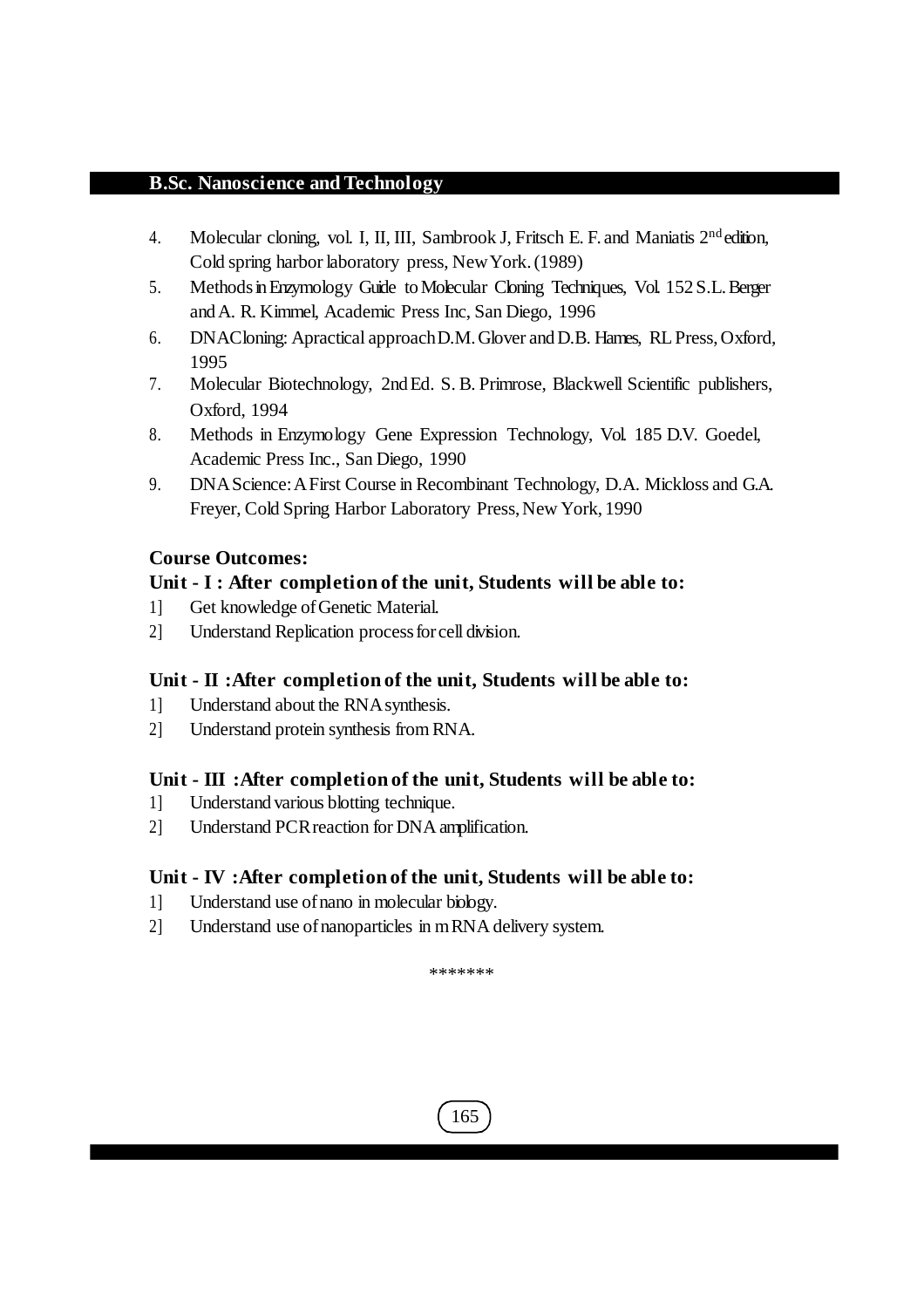# **BNTP- 610: Lab Course IV: Molecular biology and genetic engineering (Credits: 02)**

#### **Course Objectives : Students should :**

- 1] Learn the DNAIsolation process.
- 2] Perform DNA separation by using electrophoresis.
- 3] Performtransformation in bacteria.
- 4] Study the separation of protein.
- 5] Perform DNAamplification by using PCR.

### **Practicals**

- 1] Isolation ofDNA from bacterial, plant and fungal sources
- 2] Quantitative estimation of DNA(spectrophotometer).
- 3] Separation of DNAbyAgarose Gel Electrophoresis
- 4] Demonstration ofPCR
- 5] Amplification ofDNA byPCR
- 6] Preparation of competent cells
- 7] Plasmid Transformation in competent cells.
- 8] Isolation of plamids by miniprep method
- 9] Isolation of plamids by midiprep method.
- 10] Isolation ofRNA
- 11] Isolation of proteins
- 12] Separation of proteins by SDS PAGE
- 13] Separation of proteins by Native PAGE
- 14] Demonstration of DNA sequencer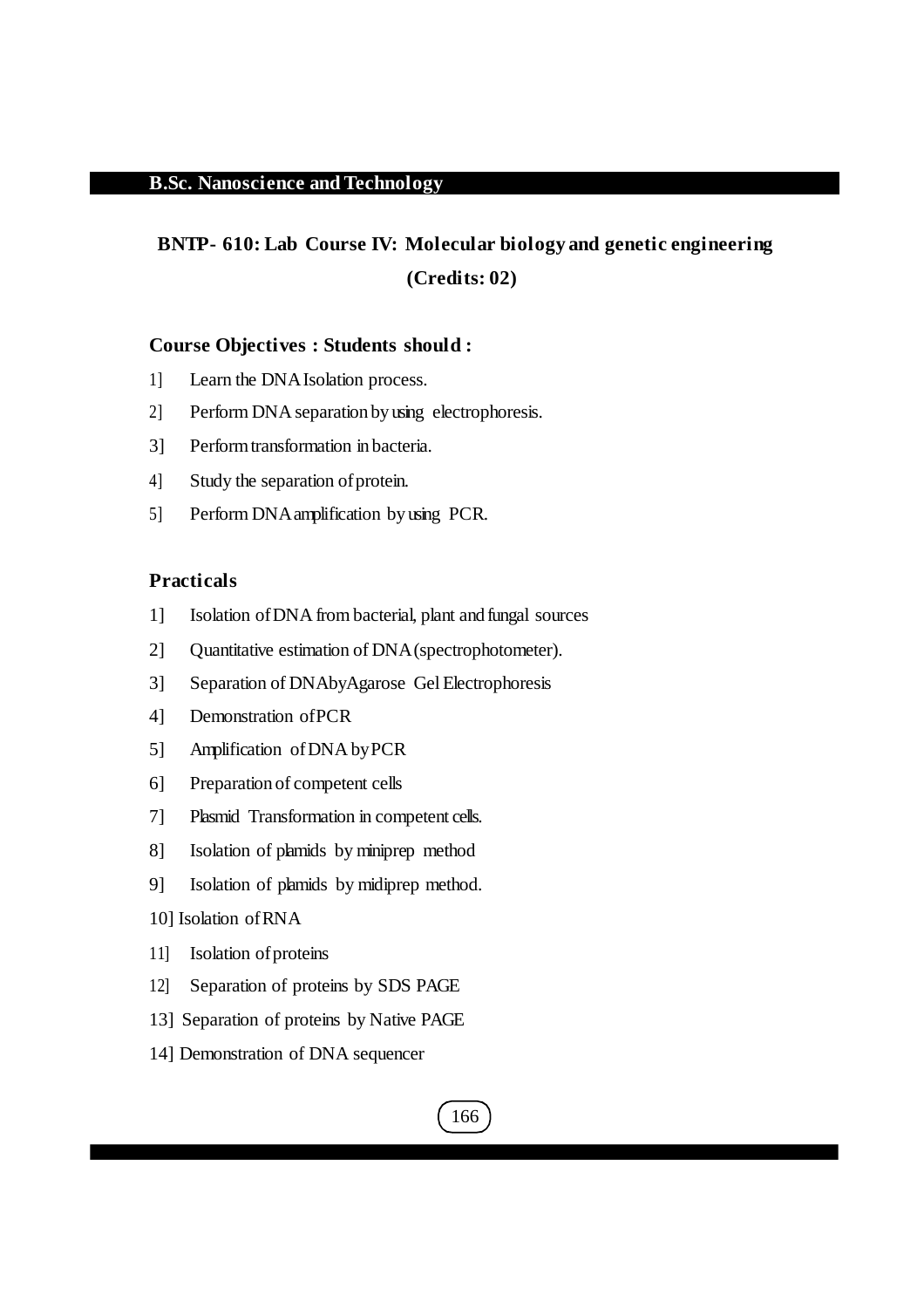#### **References:**

- 1. Methods in Molecular Biology by Sambrook and Russel
- 2. PracticalBiochemistry: An Introductory Course byFiona Frais
- 3. Methods in Enzymology Vol. I byS.P. Colowick and N.O.Kaplan eds.
- 4. Basic Biochemical Methods byR.R. Alexander and J.M.Griffith, 2nd edition.
- 5. Biochemical Methods byS. Sadasivamand A.Manickam, 2nd edition.
- 6. Hawk's Physiological Chemistry by Bernard LOser
- 7. ATextbook ofPractical Biochemistry byDavid PlummerMcGraw Hill Education; 3 edition, 2017.
- 8. Laboratory Mannual in Biochemistry byS.Jayaraman.APC, 3rd edition, 2018.

#### **Course Outcomes :**

#### **After completion of the unit, Students will be able to:**

- 1) Know the DNA Isolation process.
- 2) Understand DNA separation byusing electrophoresis.
- 3) Performtransformation in bacteria.
- 4) Understand the separation of protein.
- 5) Perform DNAamplification by using PCR.

\*\*\*\*\*\*\*

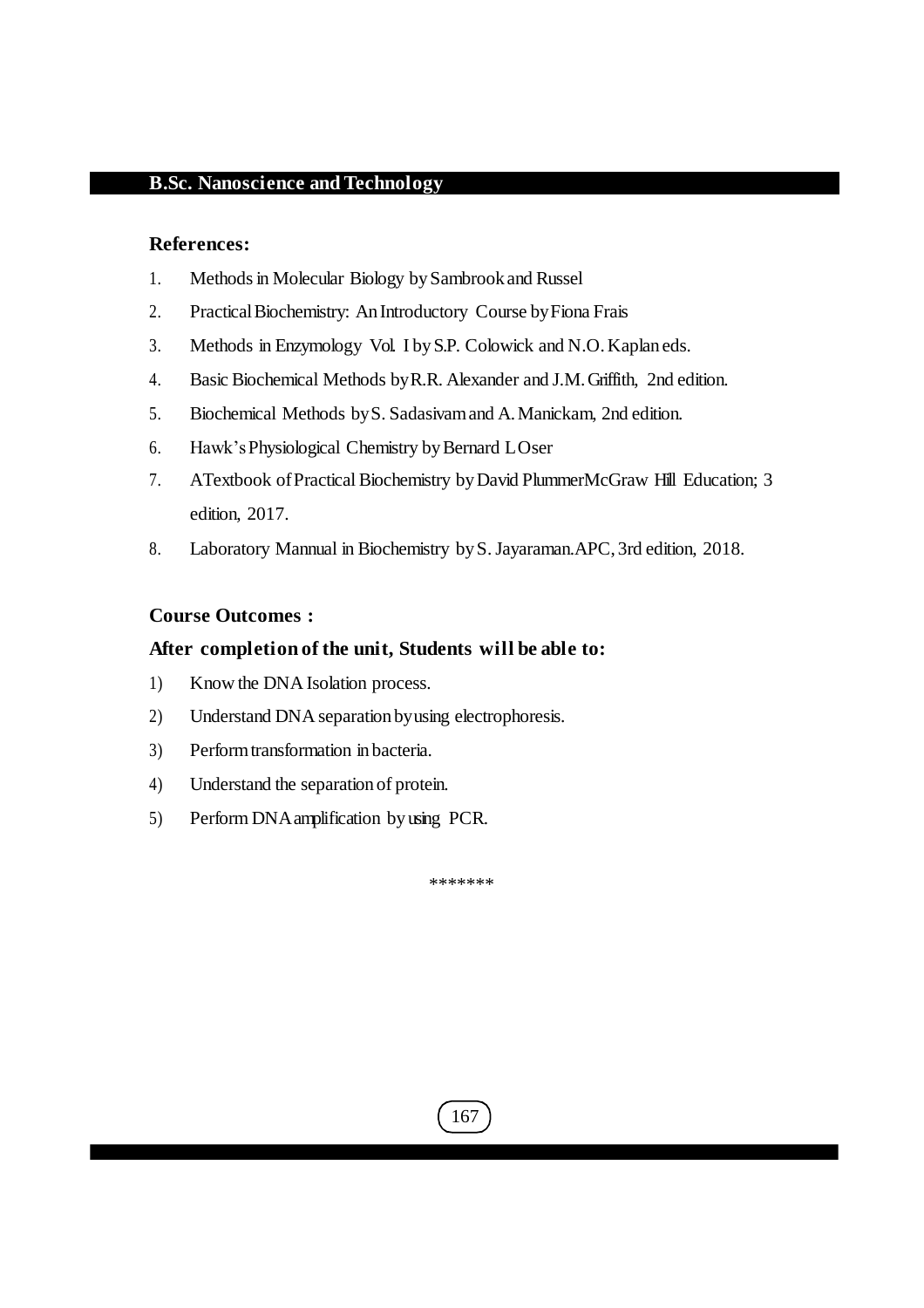# **BNTT - 604: Science at nanoscale: Properties of Nanomaterials (Lectures: 45, Credit- 2)**

#### **Course Objectives : Students should :**

- 1] Study the physical propertiesof nanomaterials
- 2] Study the mechanical properties of nanomaterials
- 3] Study the electrical properties of nanomaterials
- 4] Study the opticalproperties of nanomaterials
- 5] Study the magnetic properties of nanomaterials

# **Unit - 1: [10 Lectures]**

#### **Physical Properties of Nanomaterials :**

MechanicalCharacterization – Plastic deformation, Toughness, Stiffness, Ductility, modulus and load carrying capability, fatigue – abrasion and wear resistance etc. Stress-StrainCurve. Hardness of nanomaterials: nanoindentation. Nanomachines. Mechanical properties of CNT. Micro Electromechanical Systems (MEMS), Nano Electromechanical Systems (NEMS). Thermodynamics of Nanomaterials: Melting point and phase transition processes at nanoscale materials. Classicalthermodynamics Vs Nano thermodynamics.

#### **Unit - 2 : [12 Lectures]**

#### **Electronic Properties of Nanomaterials :**

Density of states of 3D, 2D, 1D and 0D dimensional nanostructures. Clusters of metals and semiconductors, nanowires. Size-induced metal-insulator-transition (SIMIT). Electronic transport in1,2 and 3 dimensions. Effective mass. Drude conduction of metalsmean freepath in 3D-diffusive transport and ballistic conduction. Coulomb blockade.Single electrontransistors(SET), Tunneldiodes:Esakitunnelingdiode (ETD), Resonant tunneling diode (RTD). Fundamentals of electrical conductivity in carbon nanotubes. CNT based transistor, electrical conductivity of nanocomposites.

### **Unit - 3 : [12 Lectures]**

#### **Optical properties of Nanomaterials :**

Interaction of light with matter: Absorption- Emission. Direct and indirect band gap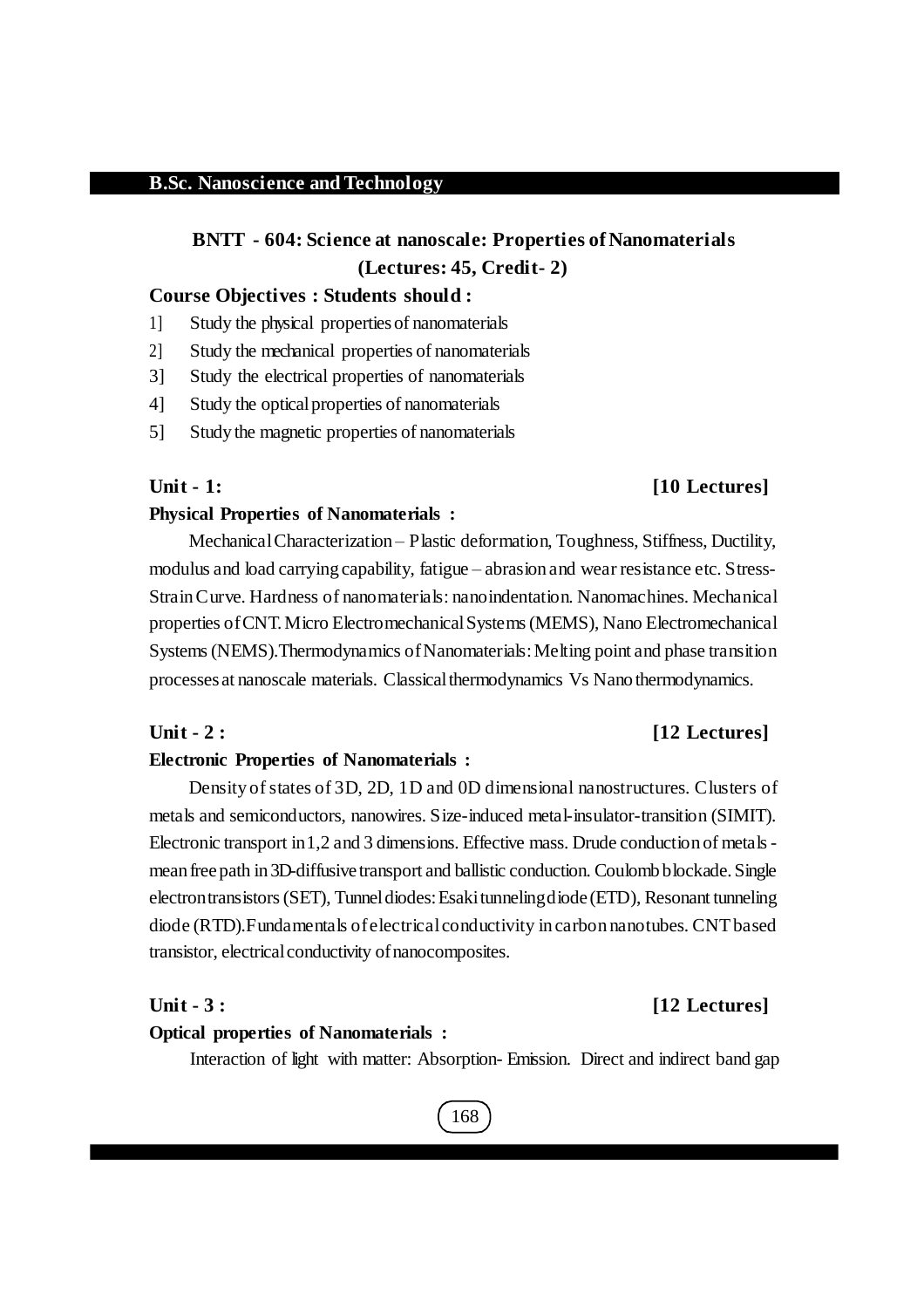transitions, radiative-nonradiative process, photoluminescence. SurfacePlasmon: Interaction of light with metal, scattering, extinction. Difference between Surface Plasmon Resonance (SPR) andLocalized Surface PlasmonResonance (LSPR). Origin ofcolor generation from metal nanoparticles, Size and Shape dependent opticalproperties of metal nanoparticles. Applications of nano-plasmonics. Quantum dots (QDs): optical properties of QD nanomaterials. Size dependent band gap tuning: opticalabsorption and optical emission. Optical properties of core-shell nanomaterials. Optoelectronic applications of nanomaterials: detection, PV solar cells, photoelectrochemical cells, light emitting diodes supercapacitor, batteries etc.

### **Unit - 4 : [11 Lectures]**

#### **Magnetic properties of nanomaterials :**

Origin of magnetism in materials, Classification into Dia-, Para- and Ferro- magnetic materials, Hysteresis in ferromagnetic materials, domains, soft and hard magnetic materials, Coercivity vs particle size,Single domain particles, superparamagnetism, Exchange coupling in magnetic multilayers (RKKYCoupling), Giant Magnetoresistance (GMR), Origin of GMR, Oscillatory exchange coupling, spin valve, Magnetic Tunnel Junction (MTJ), Spin Field Effect Transistor (SFET).

## **Course Outcomes :**

#### **Unit - I : After completion of the unit, Students will be able to :**

- 1] Get knowledge of physical properties of nanomaterials.
- 2] Know hardness ofnanomaterials by using nanoindentation.
- 3] Get knowledge of mechanical properties of nanomaterials.
- 4] Understand thermodynamics ofnanomaterials.

#### **Unit - II : After completion of the unit, Students will be able to :**

- 1] Get knowledge of electrical properties of nanomaterials.
- 2] Know concept of density of states.
- 3] Understand conceptof quantum confinement.
- 4] Understand tunnel diodes.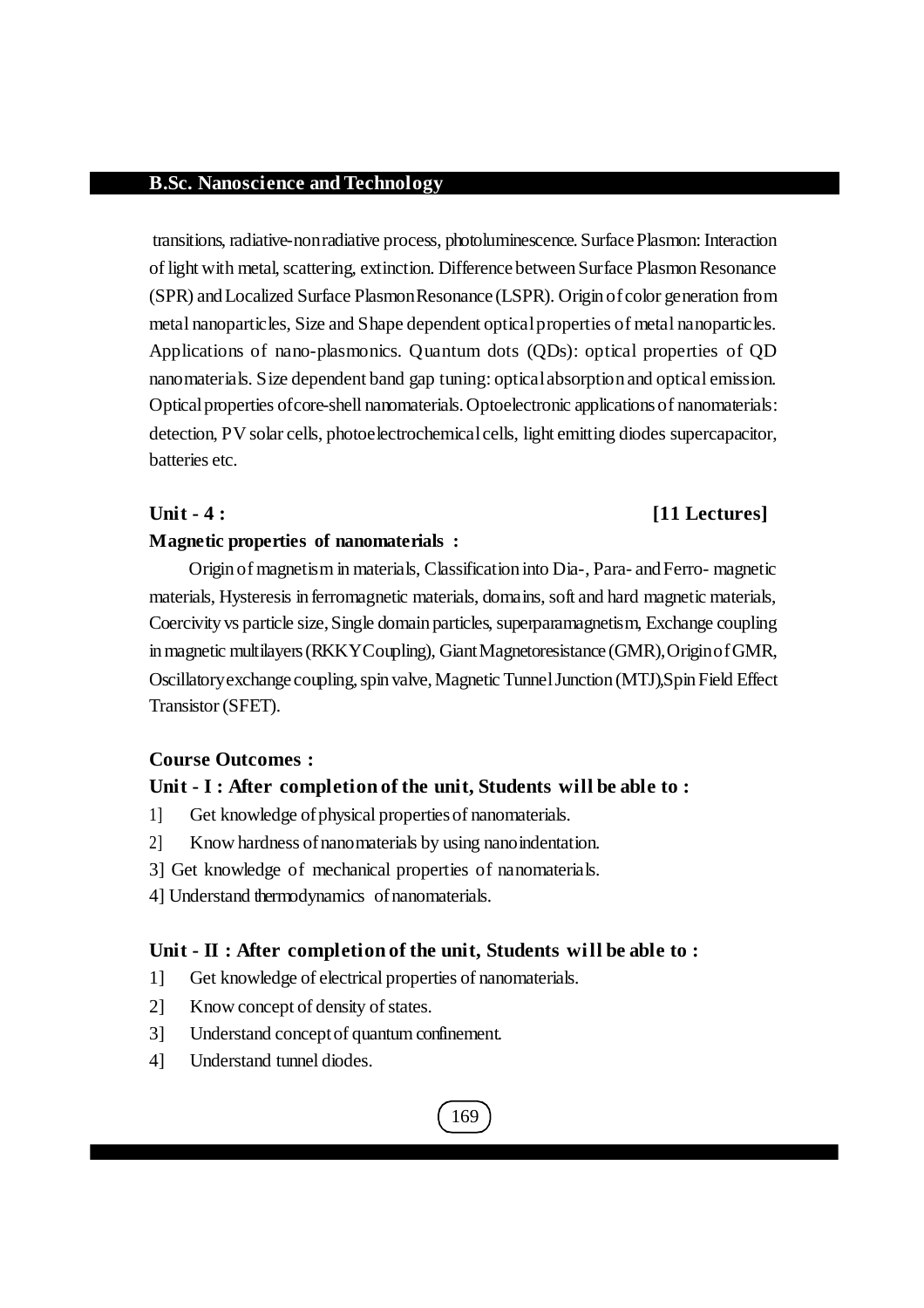# **Unit - III : After completion of the unit, Students will be able to :**

- 1] Get knowledge of optical properties of nanomaterials.
- 2] Understand concept of Surface Plasmon Resonance.
- 3] Get knowledge of optical properties of core-shellnanomaterials.
- 4] Understand conceptof quantum dots.

# **Unit - IV : After completion of the unit, Students will be able to :**

- 1] Get knowledge of magnetic properties of nanomaterials.
- 2] Understand superparamagnetism.
- 3] UnderstandExchange coupling in magnetic multilayers.
- 4] Knowapplications ofnanomaterials in magnetism.

# **Reference Books :**

- 1. Opticalproperties and spectroscopyof nanomaterials Jin Zhong Zhang university of California, Wspc, 2009.
- 2. Nanotechnology: principles and practices by S. K. Kulkarani, Capital publish, 3rd edition, 2014.
- 3. An introduction to nanoscience and nanotechnology Alain Nouailhat, byISTE Ltd and John Wiley & Sons, Inc., 2008.
- 4. Materials science and engineering William d.Callister, jr. David g. Rethwisch, John Wiley & Sons, Inc., 2000.
- 5. Microsystems and nanotechnology Zhaoyingzhouzhonglinwangliweilin, Tsinghua University Press, Beijing and Springer-Verlag Berlin Heidelberg, 2012.
- 6. Introduction to Nanoscience and Nanotechnology, G.Hornyak, H.Tibbals, J. data,J. Moore, CRC Press, 2008
- 7. Nanotechnology:Technology Revolution byRakeshRathi, published byS. Chand, of 21st Century, 2009.
- 8. Introduction to Nanoscience, byStuart Lindsay, 2009.
- 9. Introduction to Nanomaterials and nanotechnology byVladimir Pokropivny, Rynn Lohmus, Irina Hussainova, Alex Pokropivny and Sergey Vlassov, Tartu University Press , 2007.

\*\*\*\*\*\*\*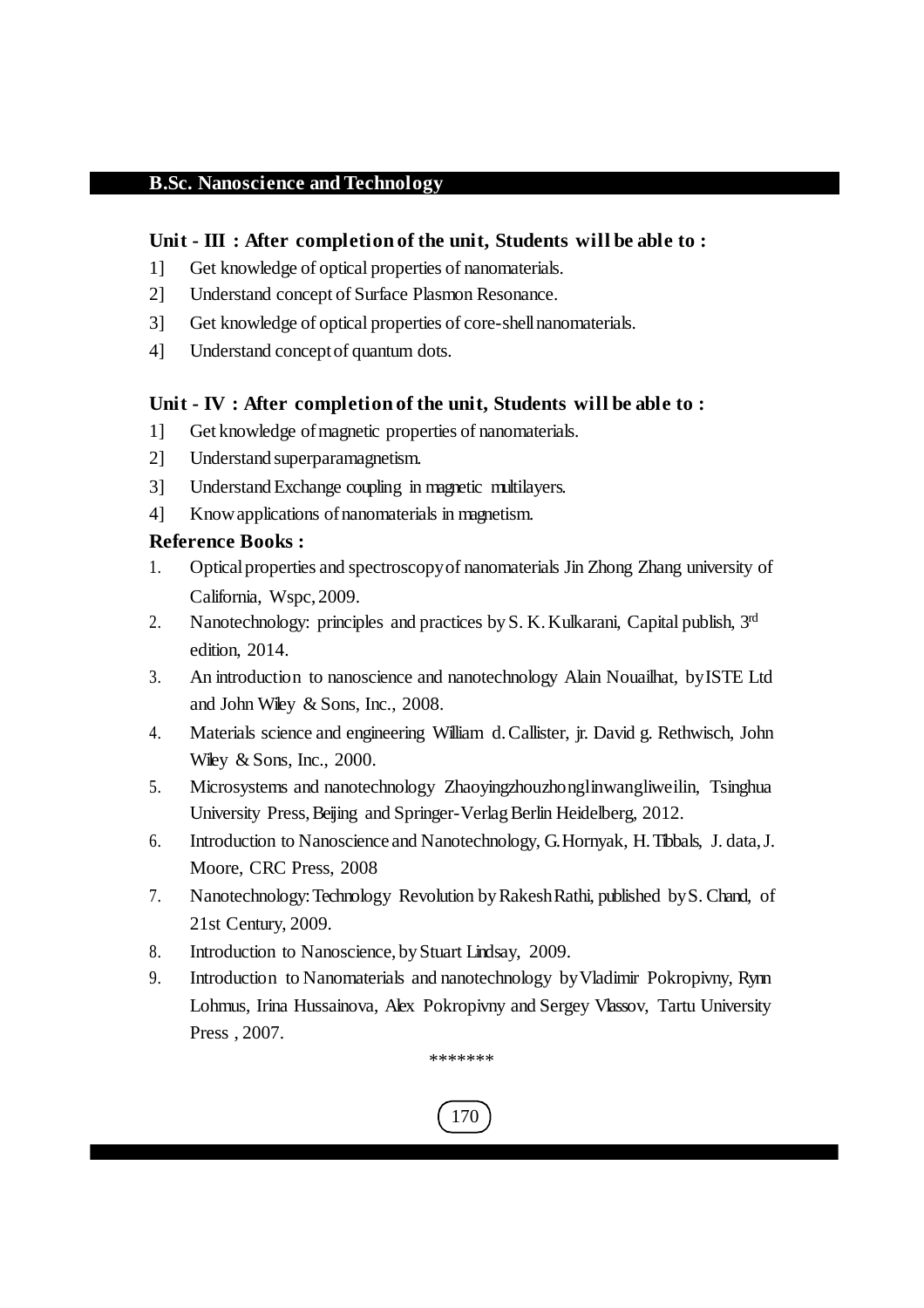# **BNTP - 611: Lab 4- Properties of nanomaterials (Credit- 02)**

#### **Course Objectives : Students should:**

- 1] Learn different characterization techniques
- 2] Study analysis of the materials byusing characterization technique.
- 3] Study of evaluation of Paracetamolsyrup.
- 4] Study of dissolution rate of some tablet formulations.

# **Practical**

- 1] Structural properties ofnanomaterials byXRD
- 2] Analysis ofsurface morphology byAFM
- 3] Structural properties bySTM
- 4] Quantum size effect in nanomaterials
- 5] Use ofFT-IR for functional group identification (in CNT, graphene etc.)
- 6] Photoluminescence study of nanomaterials
- 7] Determination of crystallite size using Scherrer formula
- 8] Mechanical properties of nanomaterials
- 9] Determination ofaverage particle size byfrequency distribution curve
- 10] Surface area to volume ratio of nanosphere and nanowires using TEM image.
- 11] Collection ofdata on various editions ofIP, gross additions and deletions per edition and sources of some commonly available drugs.
- 12] Determination ofsaturation andBiopharmaceutics solubility ofsome drugs.
- 13] Preparation and evaluation of Paracetamol syrup.
- 14] Studies on dissolution rate of some tablet formulations.
- 15] Determination of degree of hydrolysis of given ester.
- 16] Synthesis of metal nanoparticles using synthetic/green route
- 17] Preparation of nanoformulation and its evaluation.

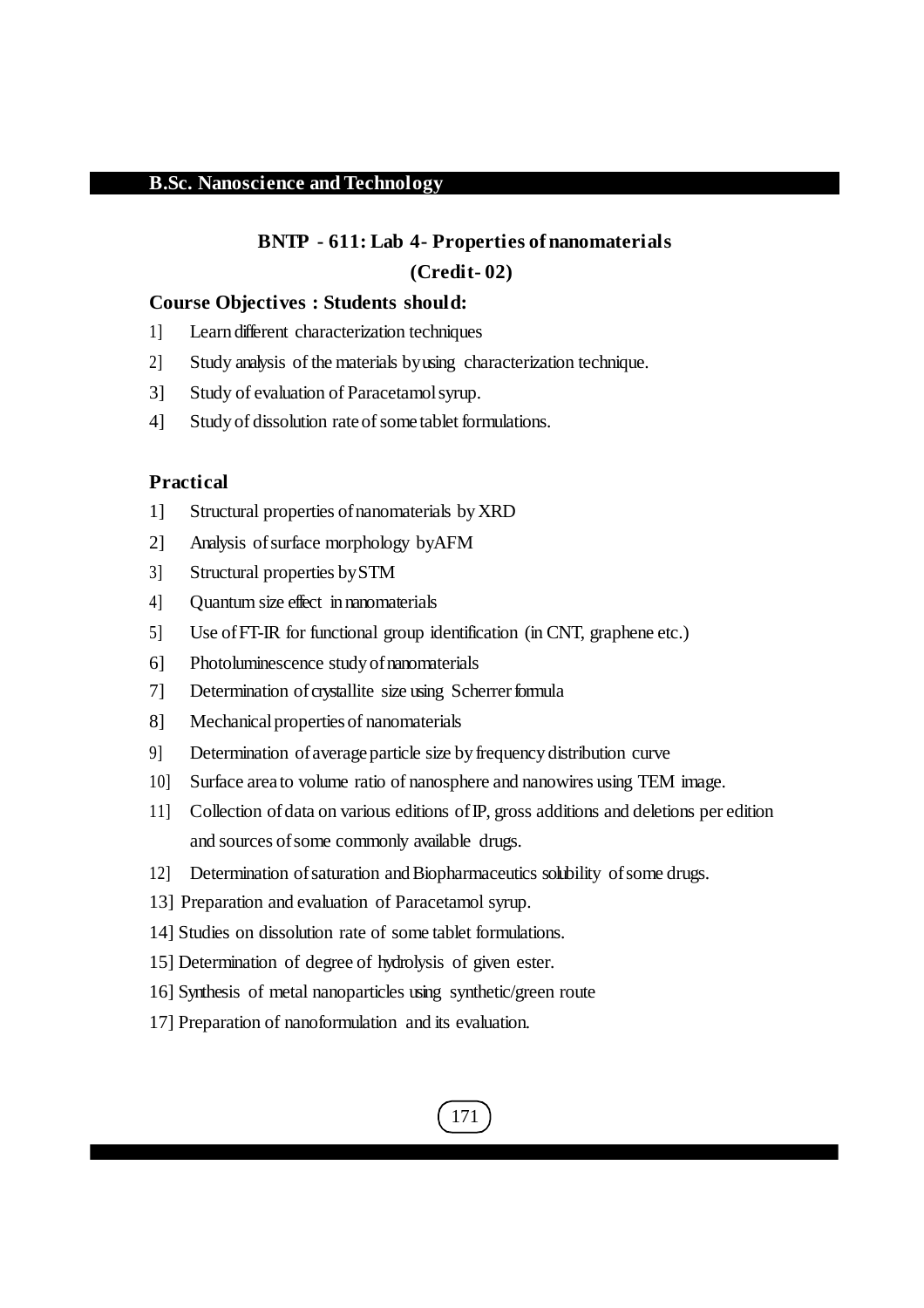#### **Reference Books:**

- 6. Instrumental Analysis Labmanual, M.J. Prushan. CHM 311, 2018.
- 7. Introduction to Nanotechnology Charles P. Poole Jr. and Franks. J. Qwens John Wiley and Sons. (2003)
- 8. Plenty of Room for Biology at the Bottom: An Introduction to Bionanotechnology., Ehud Gazit Imperial college Press 2007
- 9. Springer Handbook of Nanotechnology, Bharat Bhushan , Springer Verlag.(2007).
- 10. Nanofabrication towardsbiomedical application: Techniques, tools, Application and impact Challa S., S. R. Kumar, J. H. Carola, John Wiley and sons.2006

### **Course Outcomes :**

#### **After completion of the unit, Students will able to :**

- 1] Know principle and working of various characterization techniques.
- 2] Get knowledge about the crystal structure of materials by using XRD.
- 3] Understanding the structural properties byusing STM.
- 4] Calculate the surface area of colloidal materials byusing image ofTEM.
- 5] Know about the evaluation of Paracetamol syrup.
- 6] Understand the dissolution rate of some tablet formulations.

\*\*\*\*\*\*\*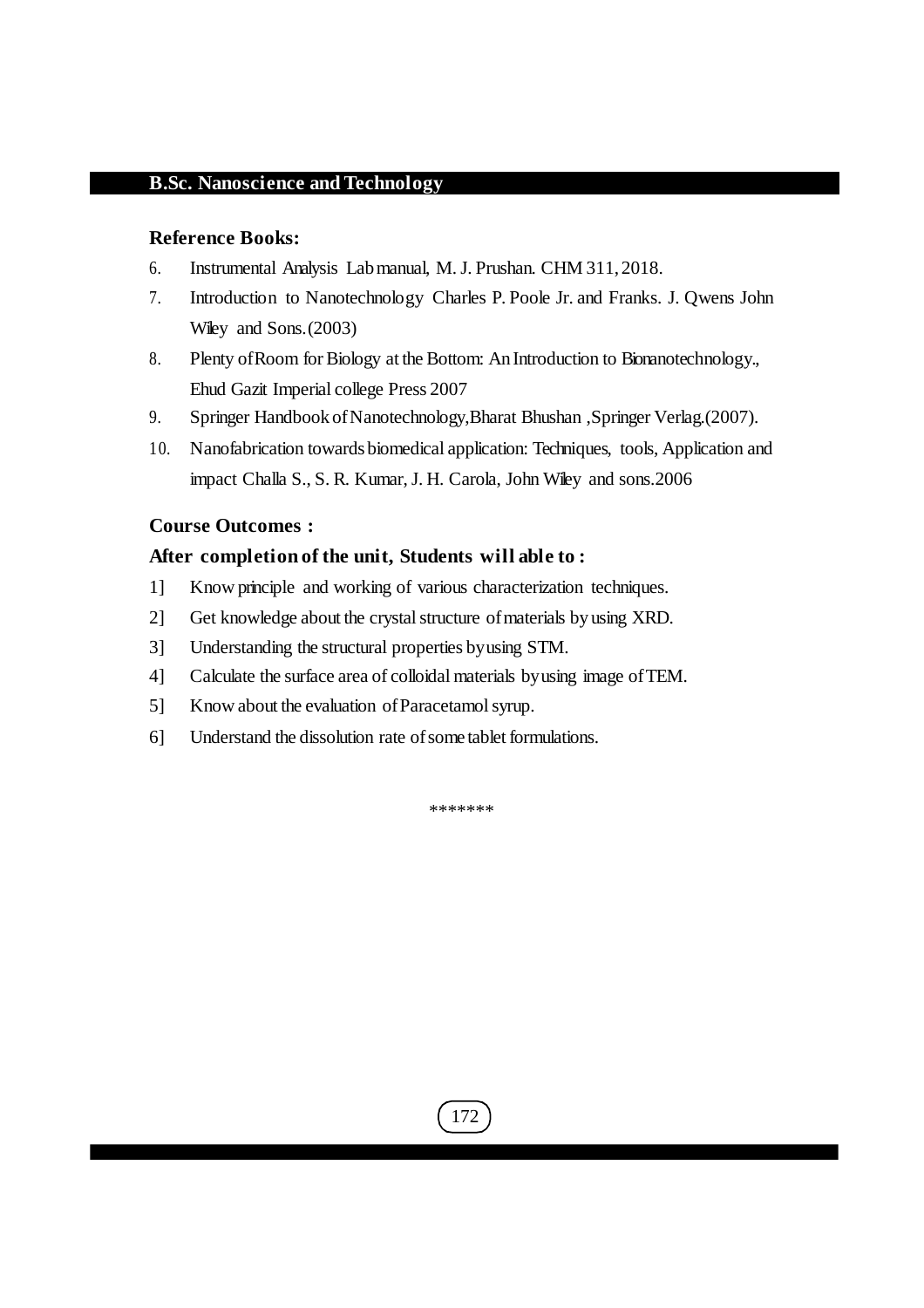# **BNTT-605: Nanomedicine (Lectures: 45, Credits: 02)**

## **Course Objectives : Students should :**

- 1] Study the biological nanostructure.
- 2] Study biological polymer.
- 3] Study of nanoformulation.
- 4] Study the concept of nanodrug.

#### **Nanobiology and Nanomedicine**

Introduction to Nanobiology and Nanomedicine Nanobiology – Introduction. Biological Nanostructures and naturalbiological assemblies at nanoscale: Bacterial S layers, phospholipidmembranes, viruses, Nucleic acids, Oligosaccharides,polysaccharides, biologicalpolymers, Proteins. Biologicalnanomotors,protein assemblies:Kinesin and dynein, cilia. Bacterialflagella:structure and function; nanomotor.Ion channels: nanopores ofhigh specificity. Bioinspired nanomaterials:DNA and peptide based. Interaction between biomolecules and nanoparticle surfaces.

#### **Unit : 2 [13 Lectures]**

#### **Synthesis of Nanomaterials and nanoformulations**

Characterization techniques for nanomaterials.Nanobioassemblies : Different types of inorganic materials used for thesynthesis of hybridnanobio Assemblies. Concept ofdrug and formulation/dosage form.Physicochemical and biologicalproperties ofdrugs. Routes ofdosageformadministration. Formulation ofnanocrystals, nanoemulsions, polymeric micelles. Introduction to liposome and solid lipid nano particles (SLN). Fate of nanoformulations in body.

#### **Unit :3 [10 Lectures]**

#### **Nanomedicine**

Applications of nano in biology. Concept ofdisease, Cause and molecular/cellular progression ofkey diseasesincluding infectious, inherited diseases, immunologicaldiseases and cancer.Approachto developing nanomedicines. Various kinds of nanosystems in use.

#### **Nanodrug**

Nanodrugadministration nanodevices for drug deliveryand theranostics. Introduction to the potentials, applications and challenges of nanomedicine. Nanomedicine and tissue engineering, nanobiomachines and nanorobots.

# 173

# **Unit :1 [12 Lectures]**

## **Unit : 4 [10 Lectures]**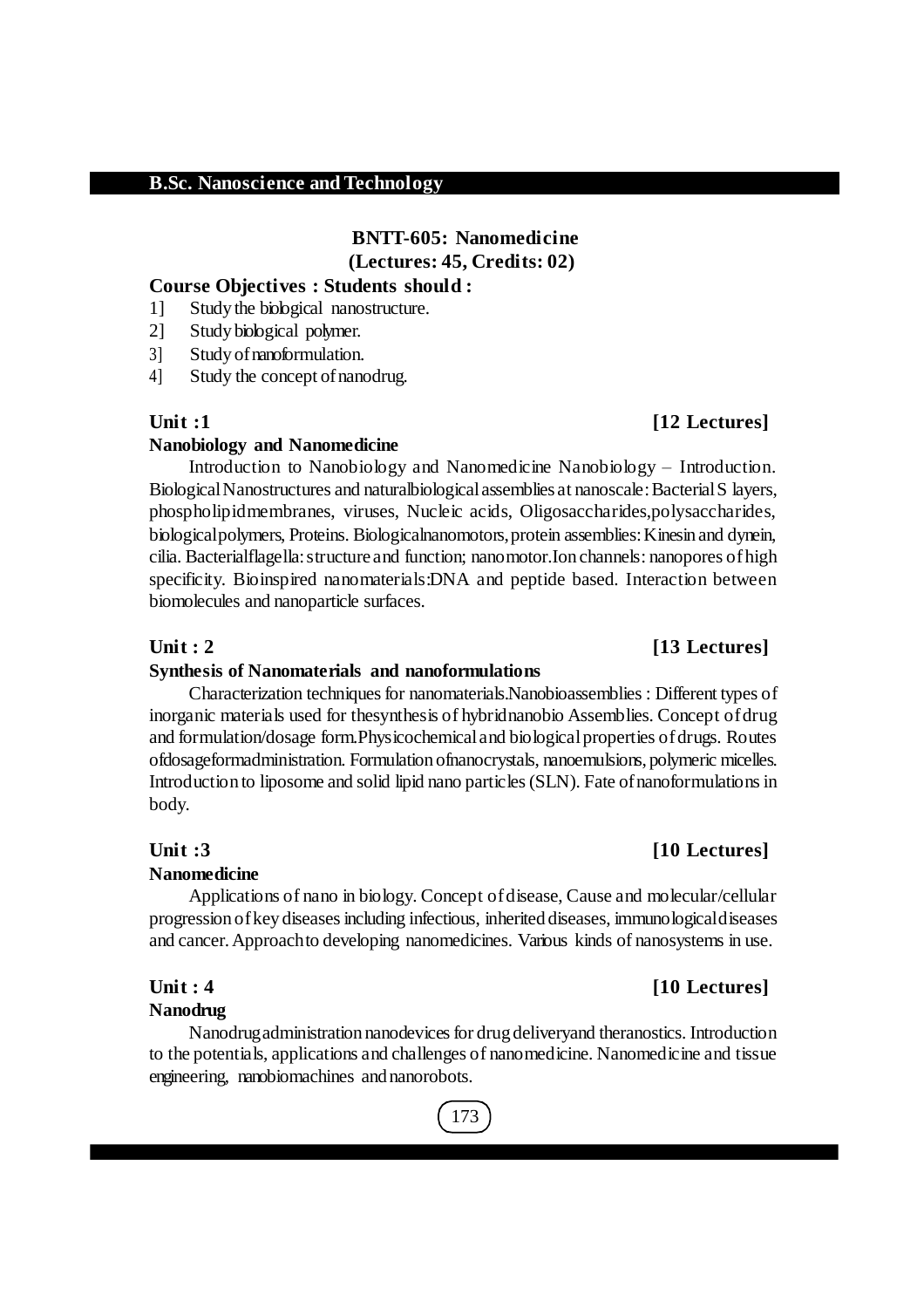# **References:**

- 1. Introduction to Nanotechnology. John Wiley and Sons., Charles P. Poole Jr. and Franks. J. Qwens (2003)
- 2. Plenty ofRoom for Biology at the Bottom: An Introduction to Bionanotechnology, Imperial college PressEhud Gazit (2007)
- 3. Springer Handbook of Nanotechnology. Springer Verlag, Bharat Bhushan (2007)
- 4. Nanofabrication towardsbiomedical application: Techniques, tools, Application and impact, John Wiley and sons. Challa S.,S. R. Kumar, J. H. Carola (2006
- 5. Nanomedicine, Vol. I:Basic Capabilities,Robert A. FreitasJr (2003)
- 6. Biomedical Nanotechnology. Taylor and Francis. CRC press, Neelina H.Malsch (2005)
- 7. Nanoscience: Nanobiotechnology and Nanobiology,Patrick Boisseau, Marcel Lahmani, Springer Publishers(2009)
- 8. Nanoscale Technology in Biological Systems. Ralph S. Greco, Fritz B. Prinz, R. Lane Smith (Editors) CRC Press (2004)

# **Course Outcomes :**

# **Unit - I : After completion of the unit, Students will be able to:**

- 1] Understand the concept of Biological Nanostructures.
- 2] Understand the Biological nanomotors.

# **Unit - II : After completion of the unit, Students will be able to :**

- 1] Understand the concept of Nanobioassemblies.
- 2] Understand the properties of drugs.

# **Unit - III : After completion of the unit, Students will be able to :**

- 1] Understand the cellular progression.
- 2] Understand the developing nanomedicine.

# **Unit - IV : After completion of the unit, Students will be able to:**

- 1] Understand the challenges ofnanomedicine.
- 2] Understand the conceptofNanodrug administration

\*\*\*\*\*\*\*

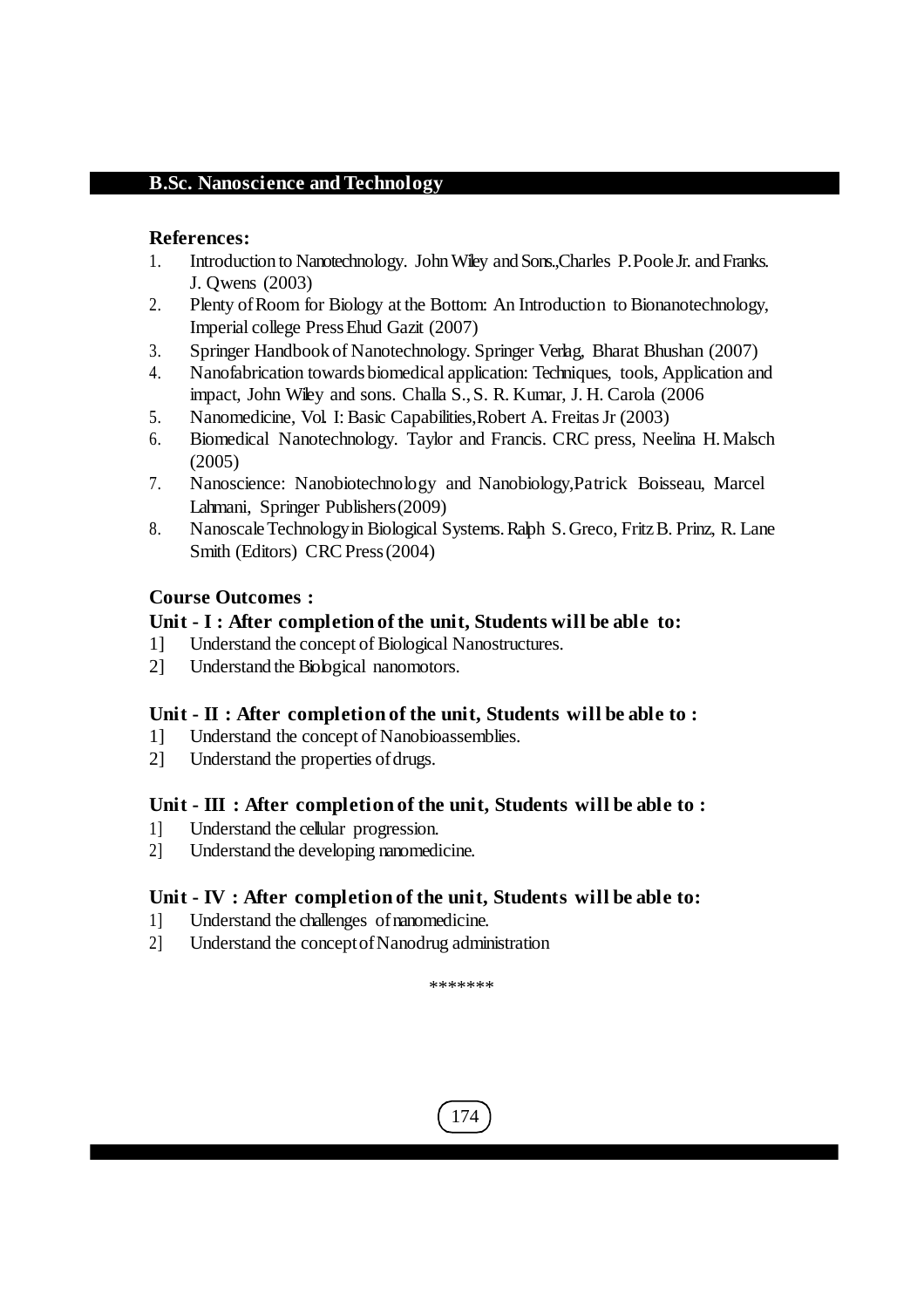# **BNTT – 606 (Elective): Application of Nanomaterials : Nanocatalysis (Lectures: 45, Credits: 02)**

## **Course Objectives : Students should :**

- 1] Study the basic concept ofnanocomposites.
- 2] Study the surface science.
- 3] Study the nanoporous catalysis.
- 4] Study the nanophotocatalysis.
- 5] Study the gold nanocrystal catalysis
- 6] Study the applications of nanocatalysis.

#### **Surface Science and Heterogeneous Catalysis**

Adsorption- Thermodynamics and statisticalmechanics ofadsorption- Structure of solid surfaces and adsorbed layers- Mechanism of surface reactions; Heterogeneous catalysts: Catalytic activity- Active sites- Activation energy- Conversion- Selectivity- Contact time-TOS- Promoters- Stabilizers- Poison- Catalyst Deactivation; Chemisorptions on metalsmetal oxides and semiconductors.

#### **Synthesis of Nanoporous Catalysts**

Microporous materials: Zeolites- Zeotypes – Overall steps in zeolite crystallization-Zeolite synthesis via.- dry gelroute- Zeolite Y- determination ofsurface acidity- shapeselectivity; Mesoporous aluminosilicates: Synthesis of Mesoporous Silica- MCM-41- SBA-15; Aluminophosphates; Mesoporous Carbon- Sulfated Zirconia- Ag/SiO2 composite nanocatalysts**.**

#### **Unit : 3 [11 Lectures]**

#### **Nanophotocatalysis and Catalysis of Gold nanocrystals**

Introduction to photocatalysis:Principle- Band energy engineering- Degradation of dye- Hydrogen generation- Organic synthesis. Gold catalysts: Uniqueness- particle size-Metalsupport interaction; Preparative methods:Co-precipitation- Deposition-Precipitation-Impregnation- Photodeposition- bimetallic catalysts; Properties- Selective oxidation & reduction reactions.

### **Unit : 4 [13 Lectures]**

#### **Applications of Nanocatalysts**

Environmental protection; Energy processing: Processes involved in crude oil refinery-Gasoline production- Cracking- Fuel cell- Biomass gasification- Biodiesel- Naphtha

# **Unit : 1 [11 Lectures]**

# **Unit : 2 [10 Lectures]**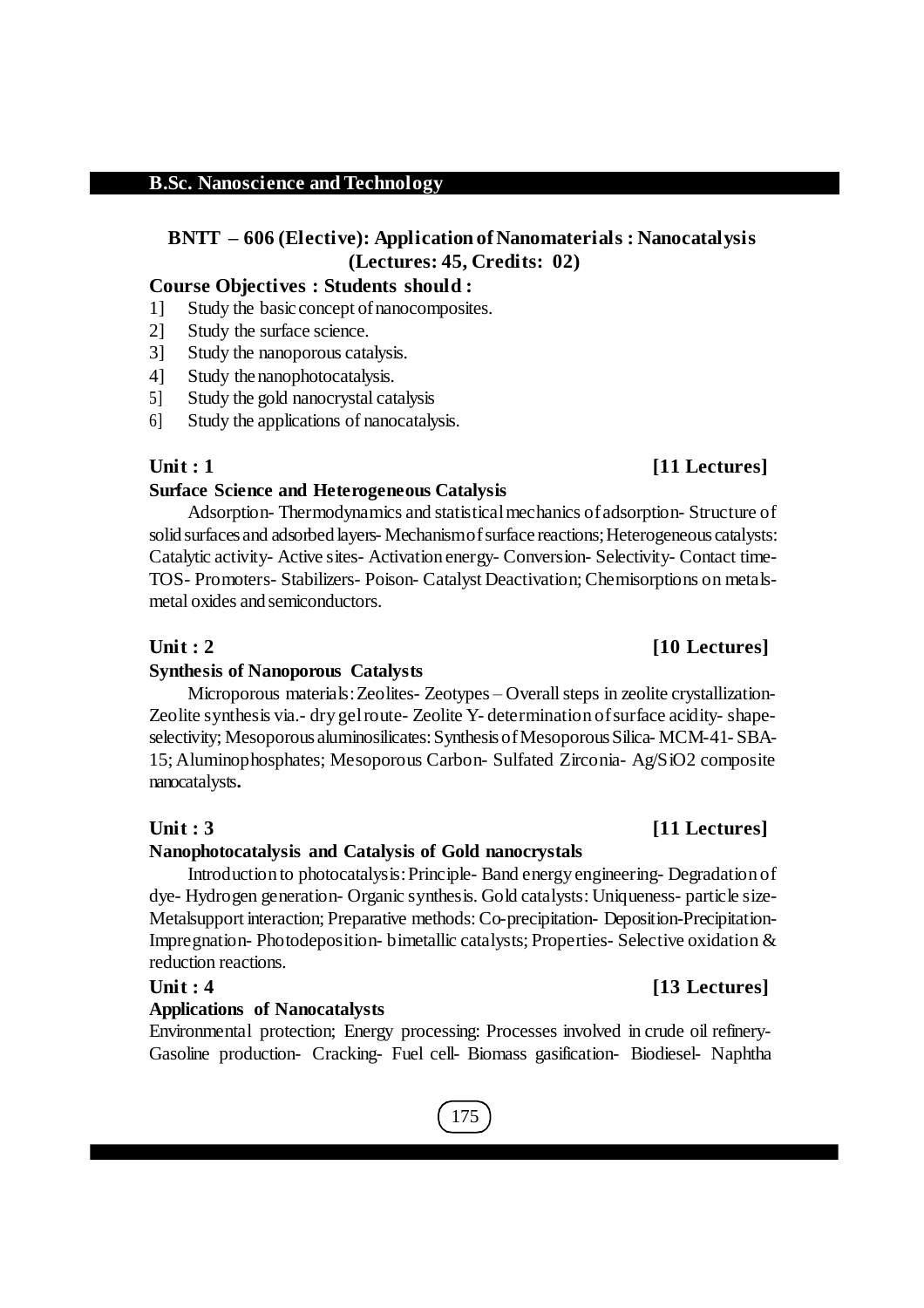reforming; Energy conversion & storage; Synthesis of fine chemicals- Hydrogenation/ dehydrogenation- Synthetic fuels- Selective oxidation reactions- Polymerization.

# **Course Outcomes:**

# **Unit - I : After completion of the unit, Students will be able to :**

- 1] Understand reaction ofsurface mechanism.
- 2] Know chemisorption on metals.

# **Unit - II : After completion of the unit, Students will be able to :**

- 1] Understand concept ofmicroporous materials
- 2] Study synthesis of microporous materials.

# **Unit - III : After completion of the unit, Students will be able to:**

- 1] Study basic concept of photocatalysis.
- 2] Understand Metalsupport interaction Preparative methods.

# **Unit - IV : After completion of the unit, Students will be able to:**

- 1] Understand application ofnanocatalysis.
- 2] Know synthesis of fine chemicals

# **References**

- 1] Heterogeneous Catalysis, D.K. Chakrabarty and B. Viswanathan, New Age International (P) Limited, 2008
- 2] NanoporousMaterials: Synthesis andApplications, Edited byQiangXu, CRCPress, 2013
- 3] Catalysis: Principles andApplications, Edited byB.Viswanathan, S. Sivasanker,A.V. Ramaswamy, NarosaPublishing House, 2011
- 4] Photocatalysis, Edited by Masao Kaneko, Ichiro Okura, Springer, 2003.
- 5] New and Future Developments in Catalysis, Edited by Steven L. Suib, Elsevier, 2013.
- 6] Catalysis byGold, GeoffreyC. Bond,Catherine Louis, David T. Thompson, Imperial College Press, 2006.

\*\*\*\*\*\*\*

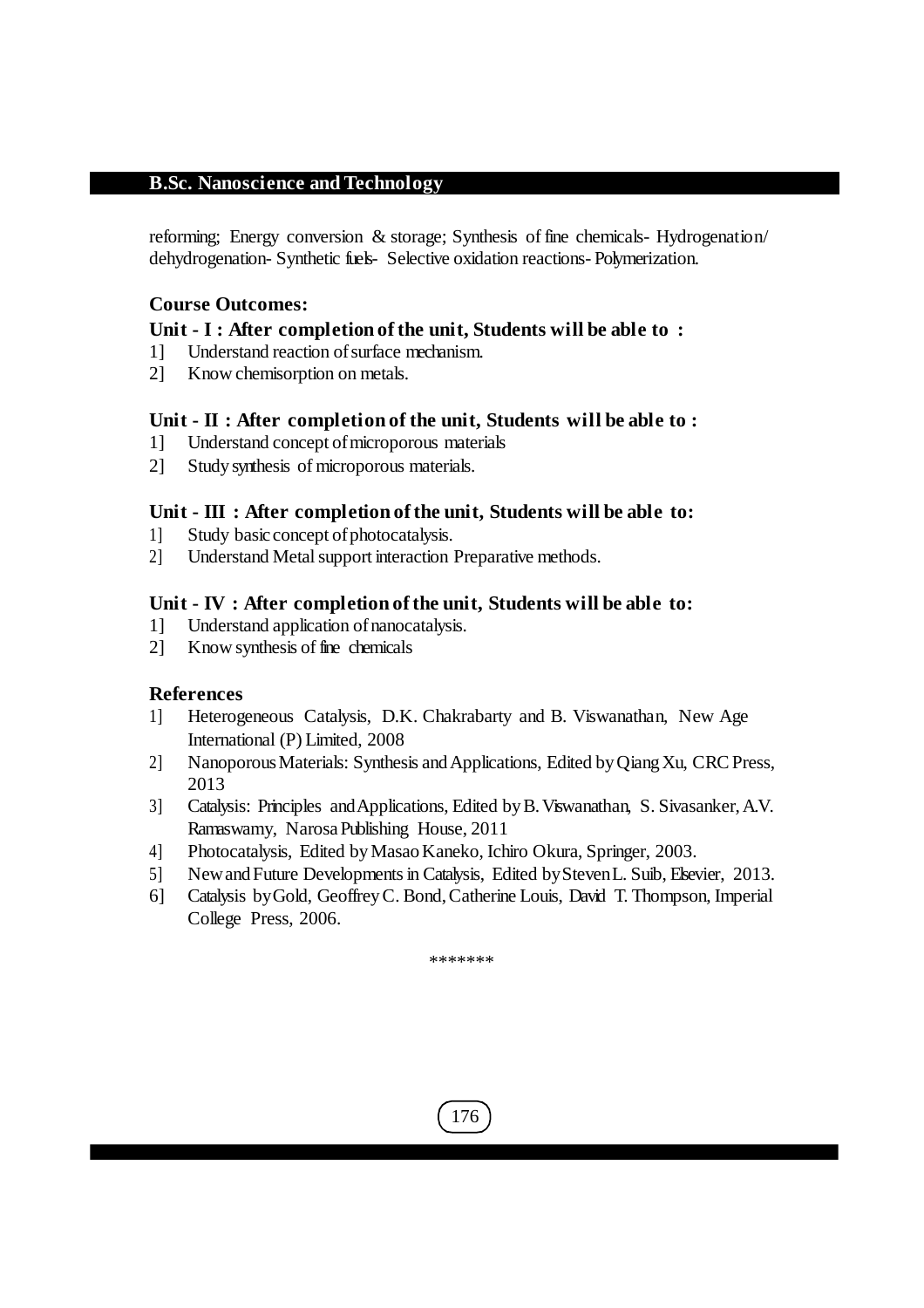# **SECC - BNTT - 607 : Scientific and Technical Writing - II Lectures 15 : Credit 01**

### **Course Objectives : Student should**

- 1] Learn to read and understand research articles
- 2] Learn to write research article

#### **Unit - 1 : Language functions :**

Agreeing disagreeing, classifying, comparing, contrasting, defining, emphasizing, generalizing, paraphrasing and quoting.

### **Grammar :**

Adverbs, articles, numbers, passive voice, punctuation, verbtenses, word order

## **Words :**

Abbreviations, prefixes and suffixes

## **Unit - 2 : Assignment - II : Writing of research article**

#### **Reference Books:**

- 3] Practical handbook for scientific and technical writers, Z. Svobodova et al. L, Da Vinci Program, EuropeanCommission
- 4] The fine art of technical writing byC.R. Perry,Createspace publisher.

# **Course Outcomes :**

**After completion of this course, students are able to write research articles**

\*\*\*\*\*\*\*

# **SECC-BNTP-612: Project work (Credits 02)**

- 1] Studentsshould submit project report
- 2] Certificate of paper presentation
- 3] Research paperpresented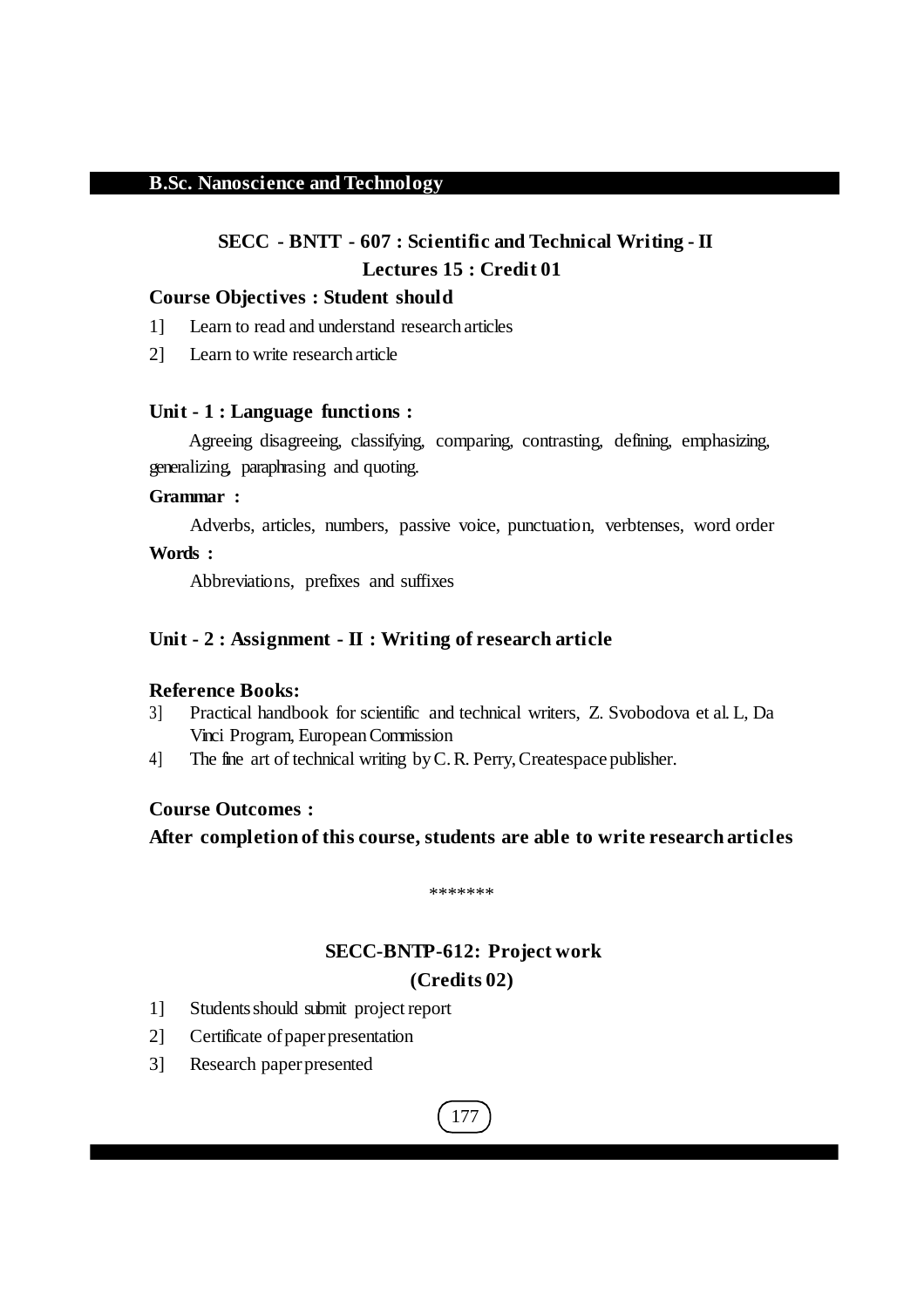#### \*\*\*\*\*\*\*

|                             |                                                                             |                 |                   |                 | Semister <sub>V</sub>        |                     |                 |                                            |                                  |     |
|-----------------------------|-----------------------------------------------------------------------------|-----------------|-------------------|-----------------|------------------------------|---------------------|-----------------|--------------------------------------------|----------------------------------|-----|
| Course<br>Code              | Name of the<br>course                                                       | <b>ESE</b>      | Internal<br>Exams |                 | Course<br>code               | Practical           |                 | Submission                                 |                                  |     |
|                             |                                                                             |                 | ISE-I             | ISE-II          |                              | Exam                | Journal         | Case study/<br>Educational<br>tour/seminar | Day to<br>Day<br>perfor<br>mance |     |
| BNTT-<br>501                | Mathematical<br>Physics, Classical<br>Mechanics and<br>Quantum<br>Mechanics | $\overline{40}$ | $\overline{05}$   | $\overline{05}$ | Physical<br>Science<br>LAb   | $\overline{35}$     | 05              | 05                                         | 0 <sub>5</sub>                   | 100 |
| <b>BNTT-</b><br>502         | Organic and<br>Inorganic<br>chemistry                                       | 40              | 05                | $\overline{05}$ | Chemical<br>science lab      | $\overline{35}$     | $\overline{05}$ | $\overline{05}$                            | 05                               | 100 |
| BNTT-<br>503                | Fundamentals of<br>Enzymology and<br>Nanoenzymology                         | 40              | 0 <sub>5</sub>    | $\overline{05}$ | <b>Biotechnol</b><br>ogy lab | $\overline{35}$     | 0 <sub>5</sub>  | 0 <sub>5</sub>                             | 0 <sub>5</sub>                   | 100 |
| <b>BNTT-</b><br>504         | Science at<br>Nanoscale:<br>Synthesis of<br>Nanomaterials                   | 40              | 05                | $\overline{05}$ | Nanotechn<br>ology Lab       | 35                  | 05              | $\overline{05}$                            | 05                               | 100 |
| BNTT-<br>505                | Environmental<br>Science                                                    | 40              | $\overline{05}$   | $\overline{05}$ | $\overline{a}$               | $-$                 | $\overline{a}$  | $\mathbf{r}$                               | $\overline{a}$                   | 50  |
| SECC-<br><b>BNTT</b><br>507 | Skill<br>Enhancement<br>compulsory<br>paper-Scientific<br>paper writing     | 20              |                   |                 | Project                      | 30                  |                 |                                            |                                  | 50  |
| AECC-<br>$\overline{2}$     | English                                                                     | 40              | 05                | 05              | $\overline{a}$               | $\bar{\phantom{a}}$ | $\overline{a}$  | $\blacksquare$                             | ÷,                               | 50  |

# **Evaluation Scheme B.Sc-III Nanoscience and technology**

 $\boxed{178}$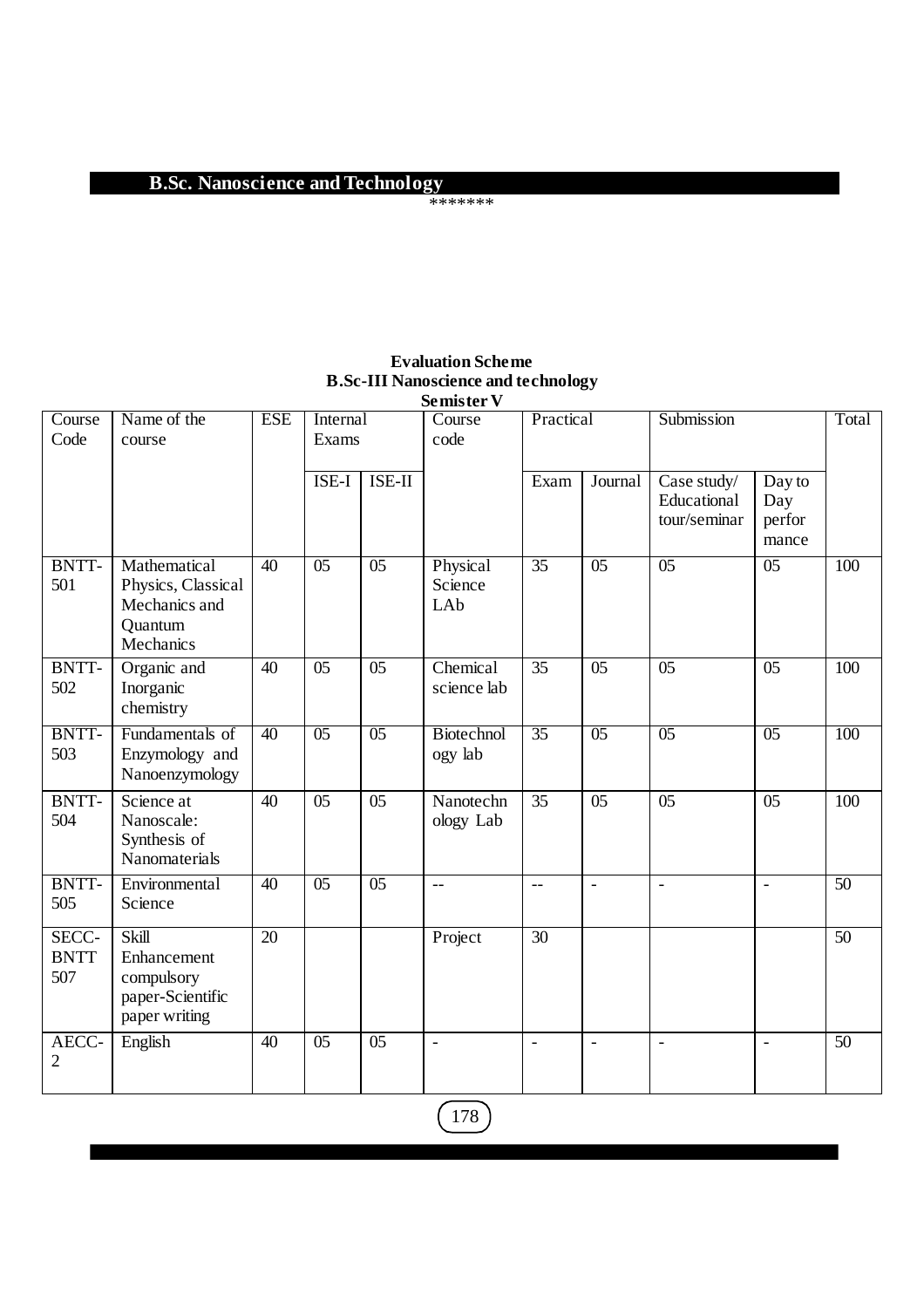#### **Total Sem V 550**

| <b>Semister VI</b>                      |                                                                         |                 |                   |                 |                              |                          |                          |                                            |                                  |       |
|-----------------------------------------|-------------------------------------------------------------------------|-----------------|-------------------|-----------------|------------------------------|--------------------------|--------------------------|--------------------------------------------|----------------------------------|-------|
| Course<br>Code                          | Name of the<br>course                                                   | <b>ESE</b>      | Internal<br>Exams |                 | $\overline{C}$ ourse<br>code | Practical                |                          | Submission                                 |                                  | Total |
|                                         |                                                                         |                 | ISE-I             | ISE-II          |                              | Exam                     | Journal                  | Case study/<br>Educational<br>tour/seminar | Day to<br>Day<br>perfor<br>mance |       |
| <b>BNTT-</b><br>601                     | Solid state<br>physics, Nuclear<br>Physics                              | 40              | 05                | 05              | Physical<br>Science<br>LAb   | 35                       | 05                       | $\overline{05}$                            | 05                               | 100   |
| BNTT-<br>602                            | Physical<br>&Organic<br>chemistry                                       | 40              | 05                | 0 <sub>5</sub>  | Chemical<br>science lab      | $\overline{35}$          | 05                       | $\overline{05}$                            | 0 <sub>5</sub>                   | 100   |
| BNTT-<br>603                            | Molecular<br>biology and<br>genetic<br>engineering                      | $\overline{40}$ | 05                | 0 <sub>5</sub>  | Biotechnol<br>ogy lab        | $\overline{35}$          | 05                       | 0 <sub>5</sub>                             | $\overline{05}$                  | 100   |
| BNTT-<br>604                            | Science at<br>nanoscale:<br>Properties of<br>Nanomaterials              | $\overline{40}$ | $\overline{05}$   | 0 <sub>5</sub>  | Nanotechn<br>ology Lab       | $\overline{35}$          | 0 <sub>5</sub>           | $\overline{05}$                            | $\overline{05}$                  | 100   |
| BNTT-<br>605                            | Nanomedicine                                                            | $\overline{40}$ | 05                | 0 <sub>5</sub>  | $-$                          | $\overline{\phantom{m}}$ | $\blacksquare$           | $\overline{\phantom{a}}$                   | $\overline{\phantom{a}}$         | 50    |
| SECC-<br><b>BNTT</b><br>607             | Skill<br>Enhancement<br>compulsory<br>paper-Scientific<br>paper writing | 20              |                   |                 | Project                      | 30                       |                          |                                            |                                  | 50    |
| <b>BNTT-</b><br>AECC-<br>$\overline{2}$ | English                                                                 | 40              | 0 <sub>5</sub>    | $\overline{05}$ | $\overline{\phantom{a}}$     | $\overline{\phantom{a}}$ | $\overline{\phantom{a}}$ | $\overline{\phantom{a}}$                   | $\overline{\phantom{a}}$         | 50    |

# **Evaluation Scheme B.Sc-III Nanoscience and technology**

 $\boxed{179}$